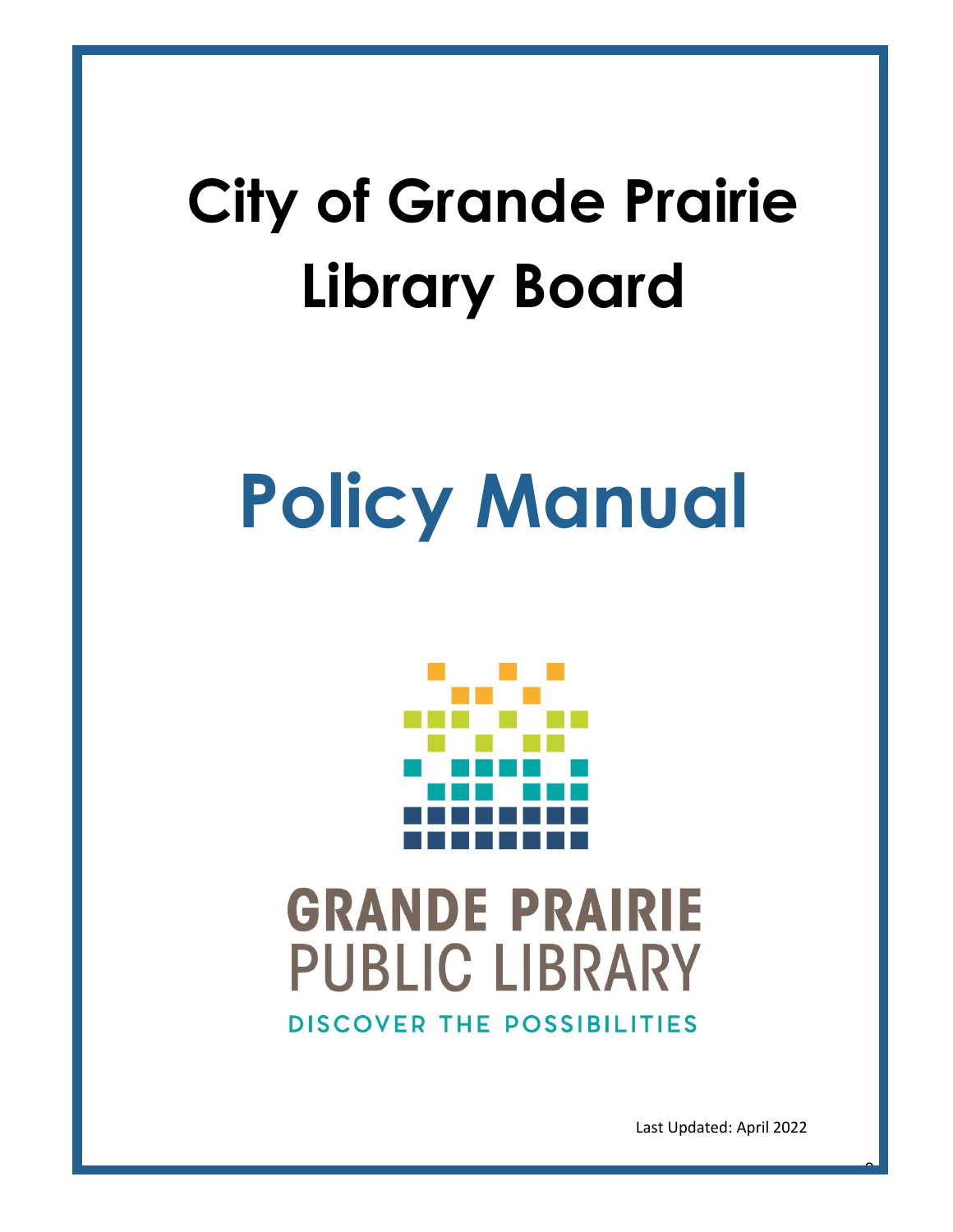

### **TABLE OF CONTENTS**

| - 34 |
|------|
|      |
|      |
| 41   |
|      |
|      |
| -44  |
|      |
|      |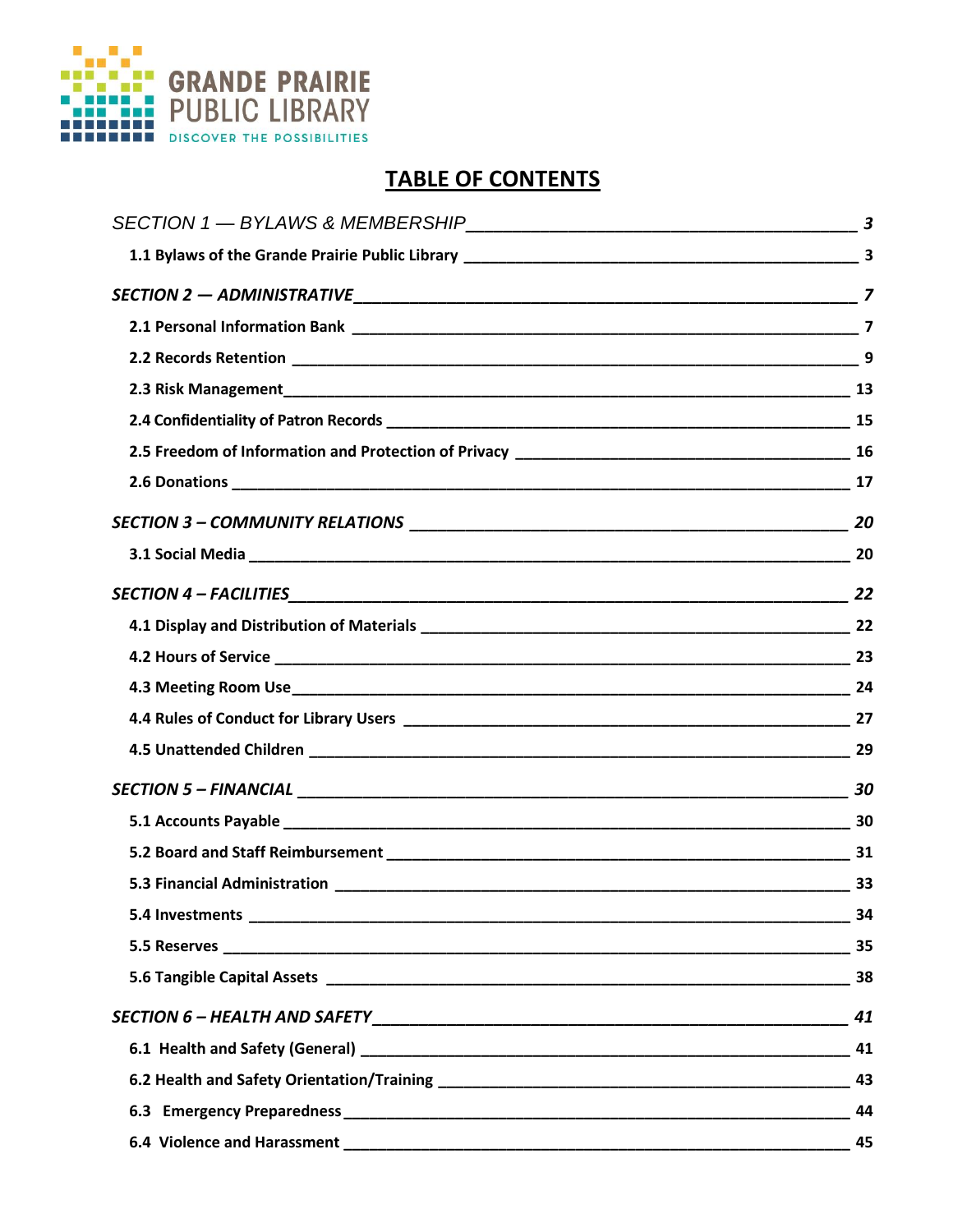

| 9.2 Provision of Service to Those Unable to Use Conventional Print ________________________________ 65 |        |
|--------------------------------------------------------------------------------------------------------|--------|
|                                                                                                        |        |
| 9.4 Home Service for Those Physically Unable to Pick Up Library Materials _________________________ 67 |        |
|                                                                                                        |        |
|                                                                                                        |        |
|                                                                                                        |        |
|                                                                                                        |        |
|                                                                                                        |        |
| 10.4 Annual Vacation _______                                                                           | $- 74$ |
|                                                                                                        |        |
|                                                                                                        |        |
|                                                                                                        |        |
|                                                                                                        |        |
|                                                                                                        |        |
|                                                                                                        |        |
|                                                                                                        |        |
|                                                                                                        |        |
|                                                                                                        |        |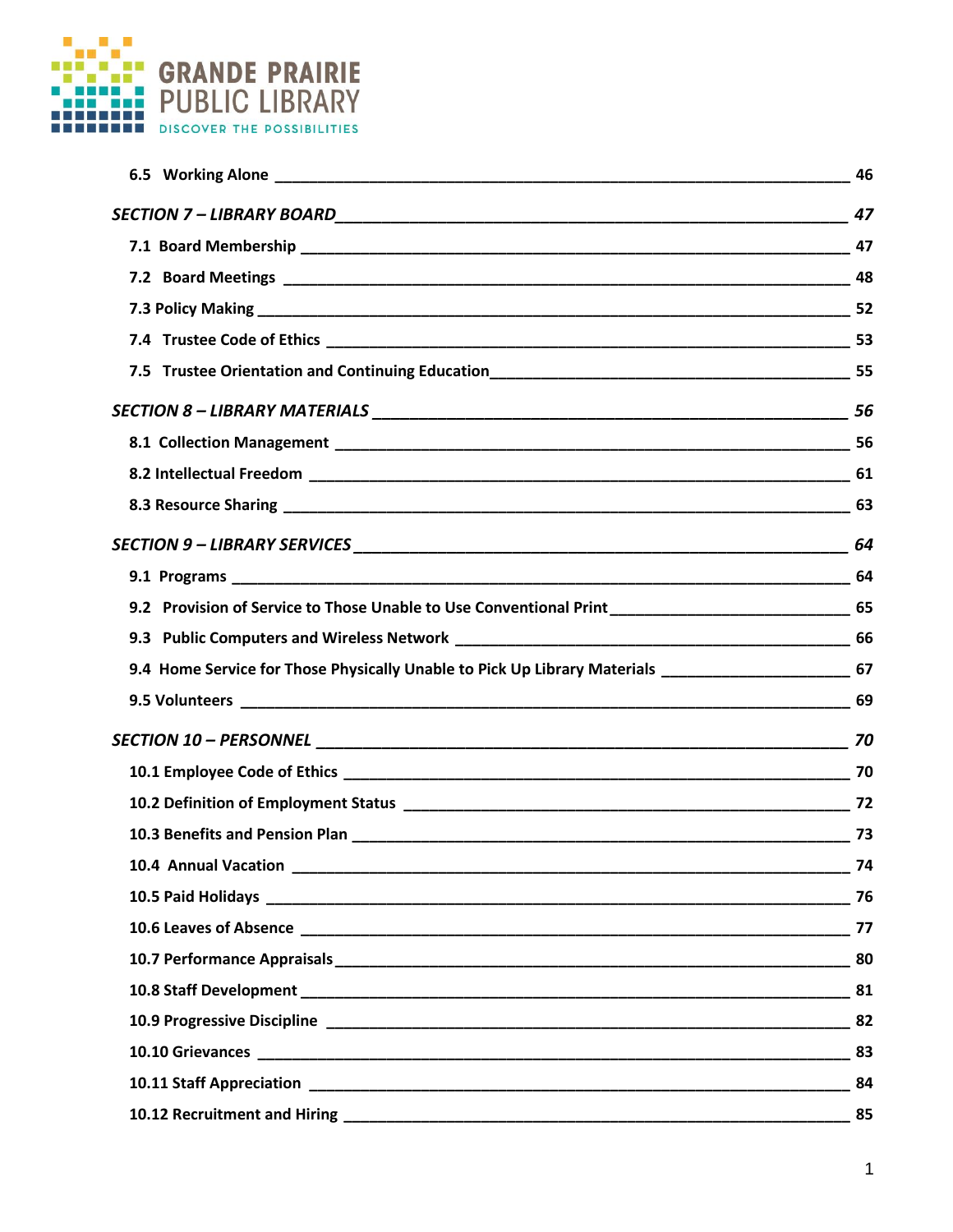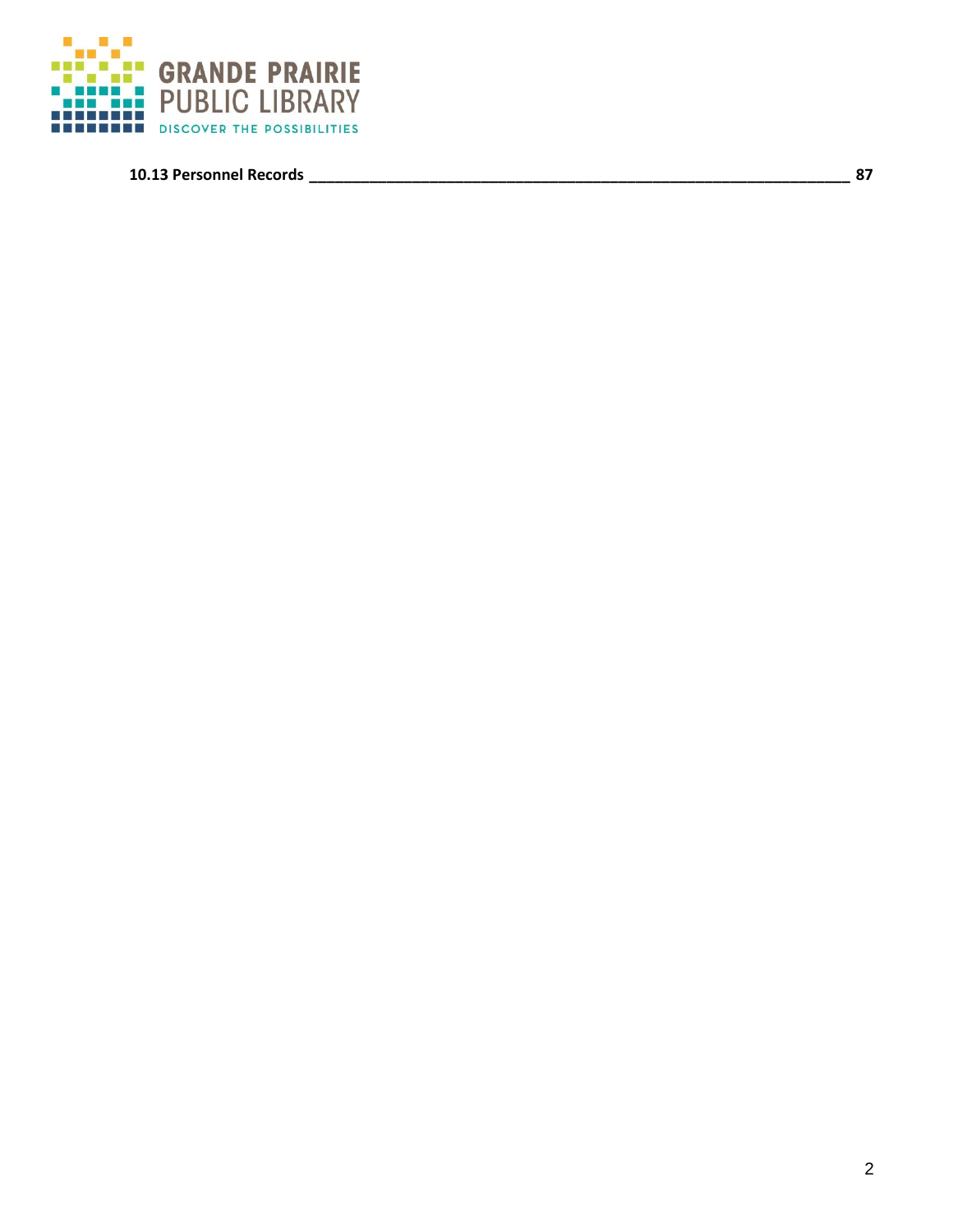

### SECTION 1 — BYLAWS & MEMBERSHIP

### **1.1 Bylaws of the Grande Prairie Public Library**

The Grande Prairie Public Library Board enacts the following by-laws pursuant to **THE LIBRARIES ACT**, R.S.A. Chapter L-11, 2000

### **Interpretation**

- a) For the purposes of this by-law the expression:
	- i. "Act" refers to The Libraries Act, R.S.A., Chapter L-11, 2000.
	- ii. "Board" means the Grande Prairie Public Library Board.
	- iii. "Borrower" means the person to whom a library membership card has been issued.
	- iv. "Library" means the Grande Prairie Public Library
	- v. "Library materials" includes books, (hard or soft cover), periodicals, newspapers, audio-visual materials, micro materials in all formats, toys and games, computer software and multi-media kits in the collection of the Grande Prairie Public Library or borrowed by the Grande Prairie Public Library.

### **Admittance to/Conduct in the Building and on the Grounds**

- a) The portion of any building used for public library purposes is open to any member of the public FREE OF CHARGE during the hours of opening as are set out by the Grande Prairie Public Library Board from time to time.
- b) Charges for the use of library premises not normally used for public library purposes are set out in Schedule A.
- c) No person using the building or grounds shall:
	- i.Cause unnecessary disturbance to other library users and/or violate library board policy.
	- ii.Remove any library item from the library unless the item has been properly checked out in accordance with the procedures established for checking out library items.
	- iii.Enter or remain in the library building except during those periods designated as open for public use.
	- iv.Solicit other library users and staff for personal, commercial, religious, or political purposes.
- d) Persons entering the building used for public library purposes must abide by any measures put in place to protect the health of library users and staff.
- e) Persons who do not conduct themselves in accordance with 2(c) or 2(d) shall be asked to discontinue their actions. If the action continues or the severity of the action warrants it, security will direct that the person leave the building and grounds and/or security may seek outside assistance.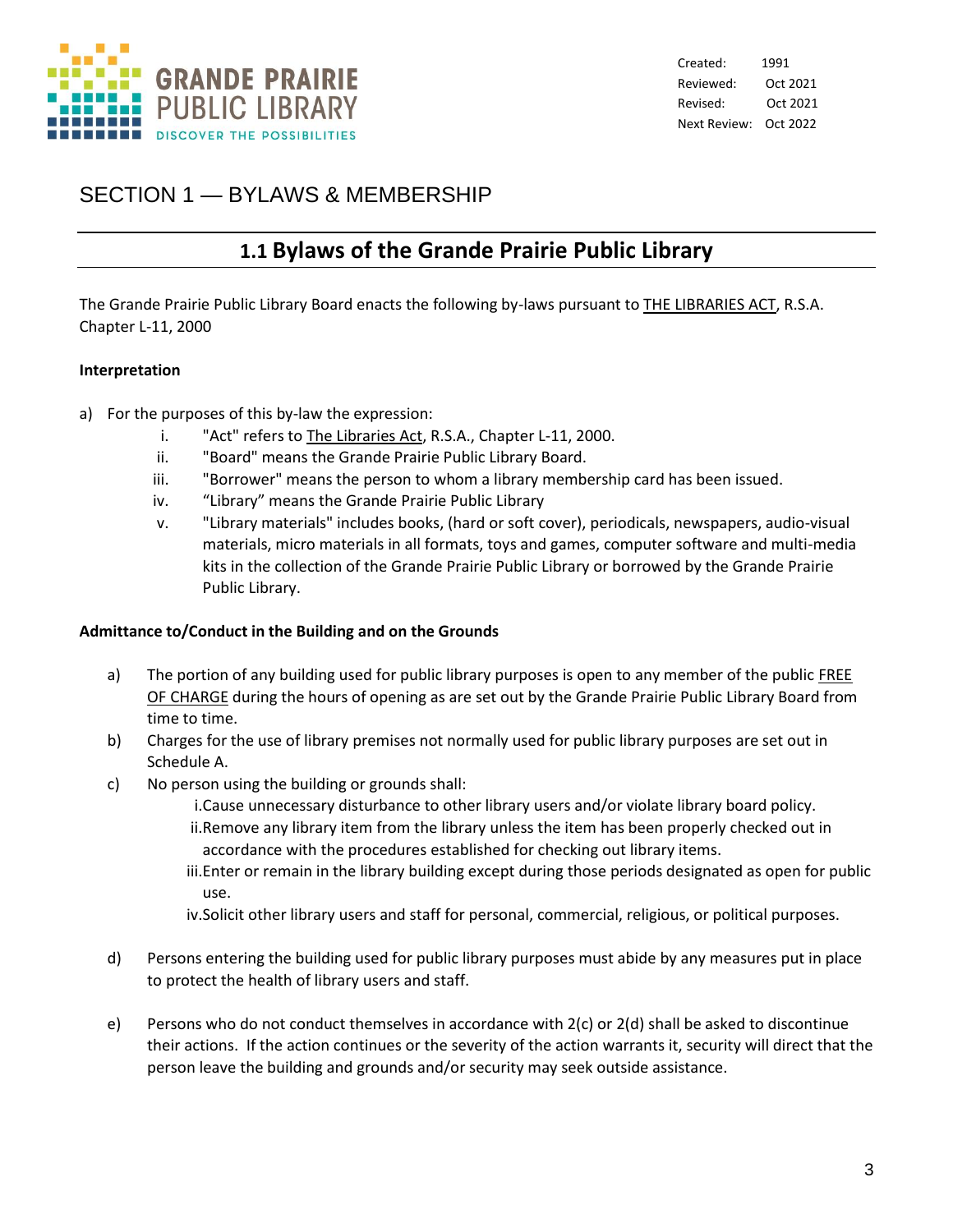

### **Procedure for Acquiring a Membership**

a) Any person or resident in the Province of Alberta is eligible to apply for a membership card.

#### **Responsibilities of a Member**

- a) A membership card may only be used by the person to whom it is issued or the parent or guardian of the person to whom it is issued, or a designate.
- b) A member shall notify the library of any change of address, email and/or telephone number.
- c) A member is responsible for the library materials borrowed.
- d) A member is responsible for returning library materials to the library on or before the due date as set out in Schedule C.

#### **Loan of Materials**

- a) In accordance with THE LIBRARIES ACT s.36 (3) there shall be NO CHARGE for the use of library materials. This includes materials used on the premises or materials loaned.
- b) The loan periods for various materials are set out in Schedule C.
- c) Library materials may be reserved in accordance with policy established by the Library.
- d) Library materials may be renewed in accordance with policy established by the Library.

i. In the case of a due date falling on a day when the library is closed to the public the date shall be extended to the next open day.

#### **Penalty Provisions**

- a) Replacement charges for damaged or lost materials are as set out in Schedule D.
- b) The circumstances resulting in suspension of borrowing privileges are as set out in Schedule D.

#### **Prosecution**

- a) In cases of serious dereliction, the Board may prosecute an offense under THE LIBRARIES ACT, s.41. Such an offense is punishable under The Libraries Act, s.41. The range of penalties applying on conviction for such an offense is set out in Schedule D.
- b) Any fine or penalty imposed pursuant to an offense under 6 (4) inures to the benefit of the Grande Prairie Library Board in accordance with THE LIBRARIES ACT, s.42.

Adopted this 12 day of October, 2021

*Nicole Chappell* Chair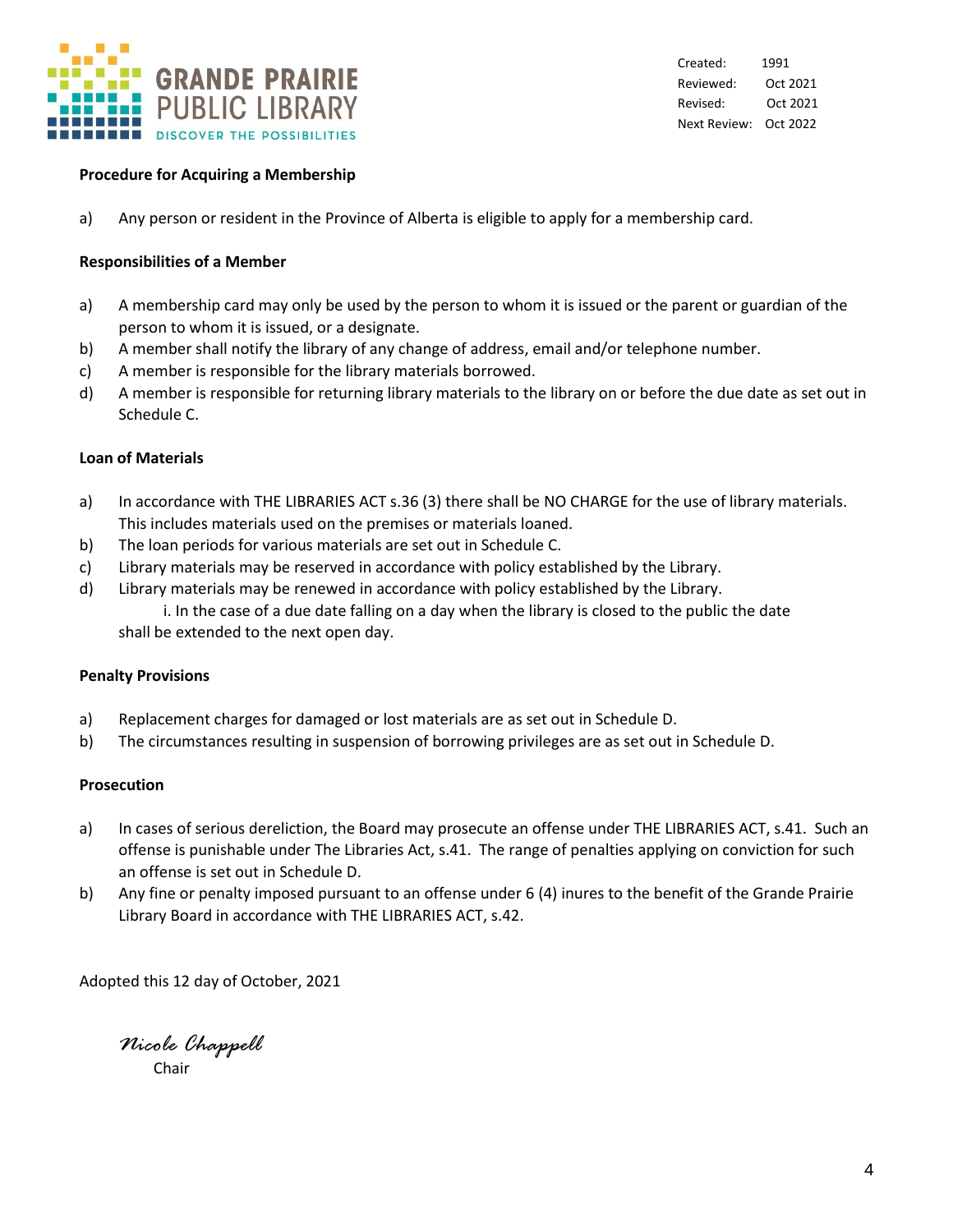

### **Schedule A - Room Rental Fees**

| <b>Room</b>                     | <b>Not for Profit</b><br><b>Organizations</b> | <b>For Profit</b><br><b>Organizations</b> | <b>Individuals</b> | <b>Room Capacity</b>               |
|---------------------------------|-----------------------------------------------|-------------------------------------------|--------------------|------------------------------------|
| <b>Rotary Training</b><br>Room  | $$18.00$ per hour                             | $$40.00$ per hour                         | \$40.00 per hour   | 18                                 |
| Rotary<br><b>Community Room</b> | \$25.00 per hour                              | \$50.00 per hour                          | \$50.00 per hour   | 100 (auditorium)<br>48 (classroom) |

All room rental fees do not include GST.

### **Schedule B - Membership Categories**

- **Resident** Applicant lives in the City of Grande Prairie, County of Grande Prairie, MD of Greenview or in an area served by the Peace Library System.
	- No membership fee
- **Non-Resident** Applicant lives outside the City of Grande Prairie, County of Grande Prairie, MD of Greenview or in an area served by the Peace Library System.
	- \$20 for a 6-month membership
- **Temporary Cards** Applicant lives outside the City of Grande Prairie, County of Grande Prairie, MD of Greenview or in an area served by the Peace Library System.
	- Free, but with limited borrowing rights

**The Alberta Library (TAL) Card Holder / ME Borrower** - These users may borrow with no additional membership fee from the Grande Prairie Public Library with a valid TAL card or ME membership.

### **Schedule C - Loan Periods for Library Materials**

| <b>Books</b>              | 3 weeks |
|---------------------------|---------|
| DVDs (including Blu-Rays) | 3 weeks |
| <b>Compact Discs</b>      | 3 weeks |
| <b>Magazines</b>          | 1 week  |
| Toys                      | 3 weeks |
| Library of Things         | various |

Materials in high demand may be subject to shorter borrowing periods.

Newspapers are available for in library use only.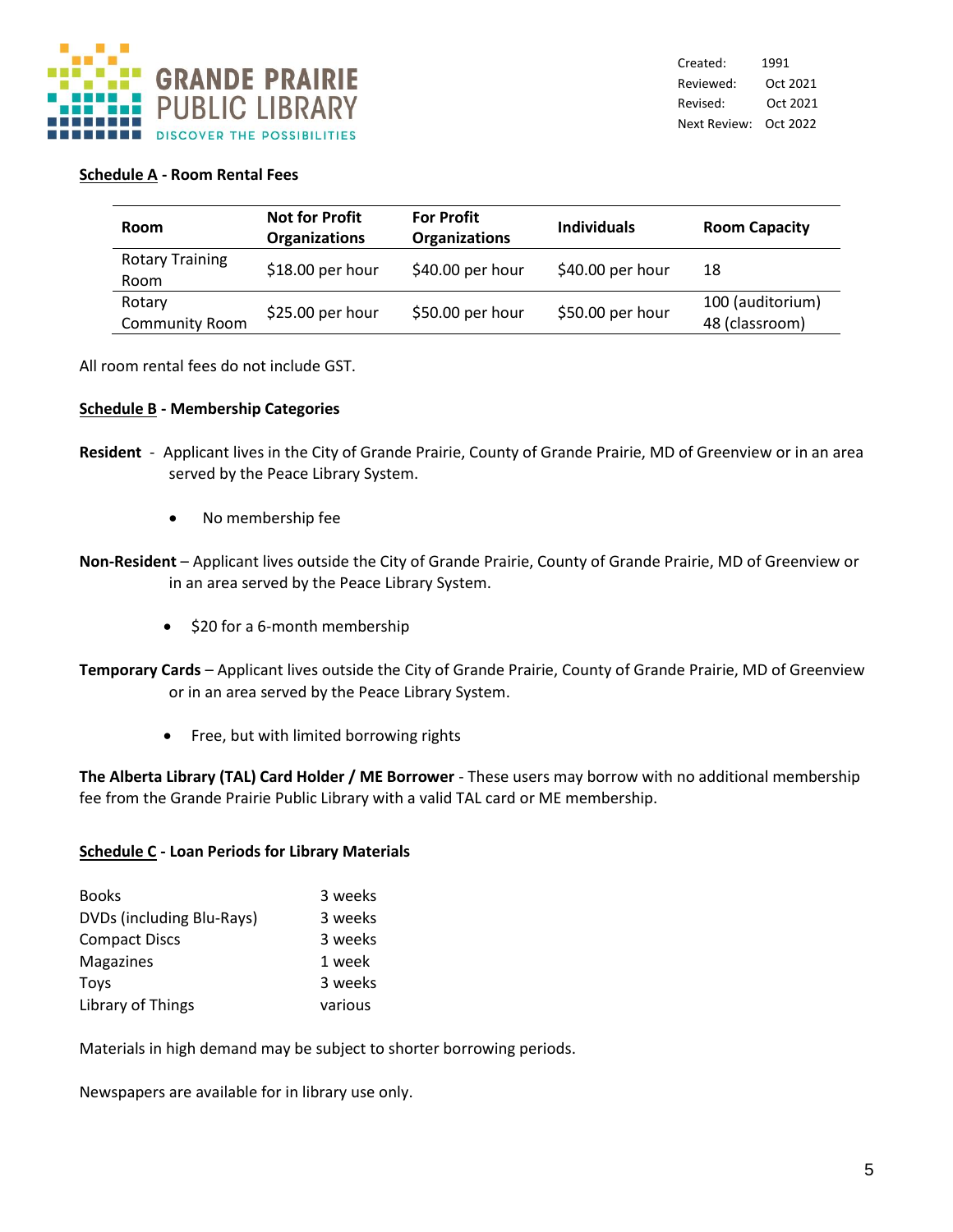

Created: 1991 Reviewed: Oct 2021 Revised: Oct 2021 Next Review: Oct 2022

All library material may be renewed no more than twice - to a maximum loan period of 9 weeks (Except for the French Language Resource Centre materials where the maximum loan period is 12 weeks).

### **Schedule D - Penalty Provisions**

Replacement charges

- Membership card \$0.00
- Library materials
	- o The borrower is charged the replacement cost listed in the item record.
	- o If the replacement cost is not listed, the following default charges apply:

| Adult Book (h/c)      | \$20.00 |
|-----------------------|---------|
| Juvenile Book (h/c)   | \$15.00 |
| Paperback             | \$10.00 |
| DVD, Blu-Ray          | \$25.00 |
| Compact disc, MP3,    | \$25.00 |
| <b>Talking Books</b>  | \$50.00 |
| Toy                   | \$15.00 |
| <b>Toy Bag</b>        | \$7.00  |
| Library of Things Bag | \$10.00 |
| <b>Binge Bag</b>      | \$5.00  |

Library materials not returned after a regular loan period and two regular renewal periods will be considered lost and charged a replacement cost.

Suspension

- An item is considered "lost" after a borrower is issued a billing notice.
- Borrowing privileges will be suspended, when replacement charges for lost items exceed \$10.00.

### **Schedule E - Other fees**

| Printing/photocopying | \$.25 per page                                                                             |
|-----------------------|--------------------------------------------------------------------------------------------|
| Faxing                | \$.25 per page                                                                             |
| Scanning              | No charge                                                                                  |
| Exam proctoring*      | Scheduled Exams - \$30.00 per exam<br>Exams by Appointment - \$30 per hour/ 3 hour minimum |

\*includes printing and regular postage if required

All fees in this schedule include GST.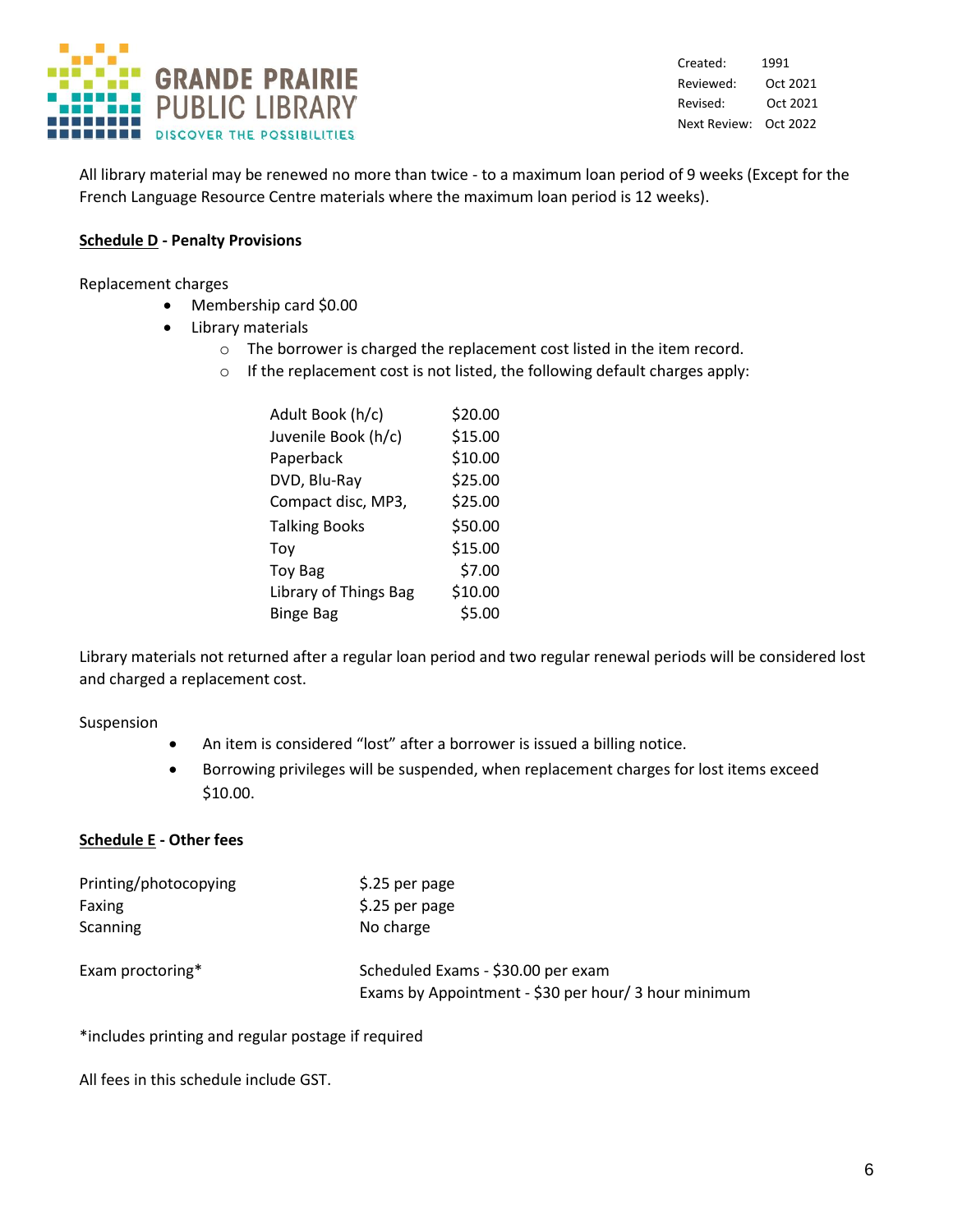

### **SECTION 2 — ADMINISTRATIVE**

### **2.1 Personal Information Bank**

### **Personal Information Banks Policy**

Legislation: *Freedom of Information and Protection of Privacy Act.*

### **Patron Records**

- The membership database may contain the following information: contact information, date of birth, gender, language, date of registration, date of last activity, and expiration date
- The member database is a shared database and is accessible by library staff within the Peace Library System and TRAC.
- *Programs/ Participant Lists* may be collected and may contain patron name and contact information. Physical print-outs will be destroyed immediately following event.
- *Interlibrary Loan Forms* may contain patron name, library barcode and contact information. These will be disposed of upon completion of the transaction.

#### **Volunteer Records**

• *Volunteer Schedules* contain the names, contact information, and criminal record checks of the volunteers.

#### **Human Resource Records**

• *Personnel Files* may contain the following information: employee name, contact information, resume, Social Insurance Number, earnings and income tax records, employment commencement date, salary grid placement, benefit plans, vacation status, sick leave, performance appraisals, evaluations, training certificates earned, correspondence, letters of discipline, and emergency contact information.

### *Locations:*

- *Grande Prairie Public Library, electronically, accessible by: Office Administrator, Office Administrator Back-up, and Director.*
- *Evaluations and records of disciplinary action will be kept securely in hard copy in the Director's Office.*

#### **Board Trustee Records**

• *Trustee records* may contain the following information: name, contact information, dates of service, date of birth, and positions held.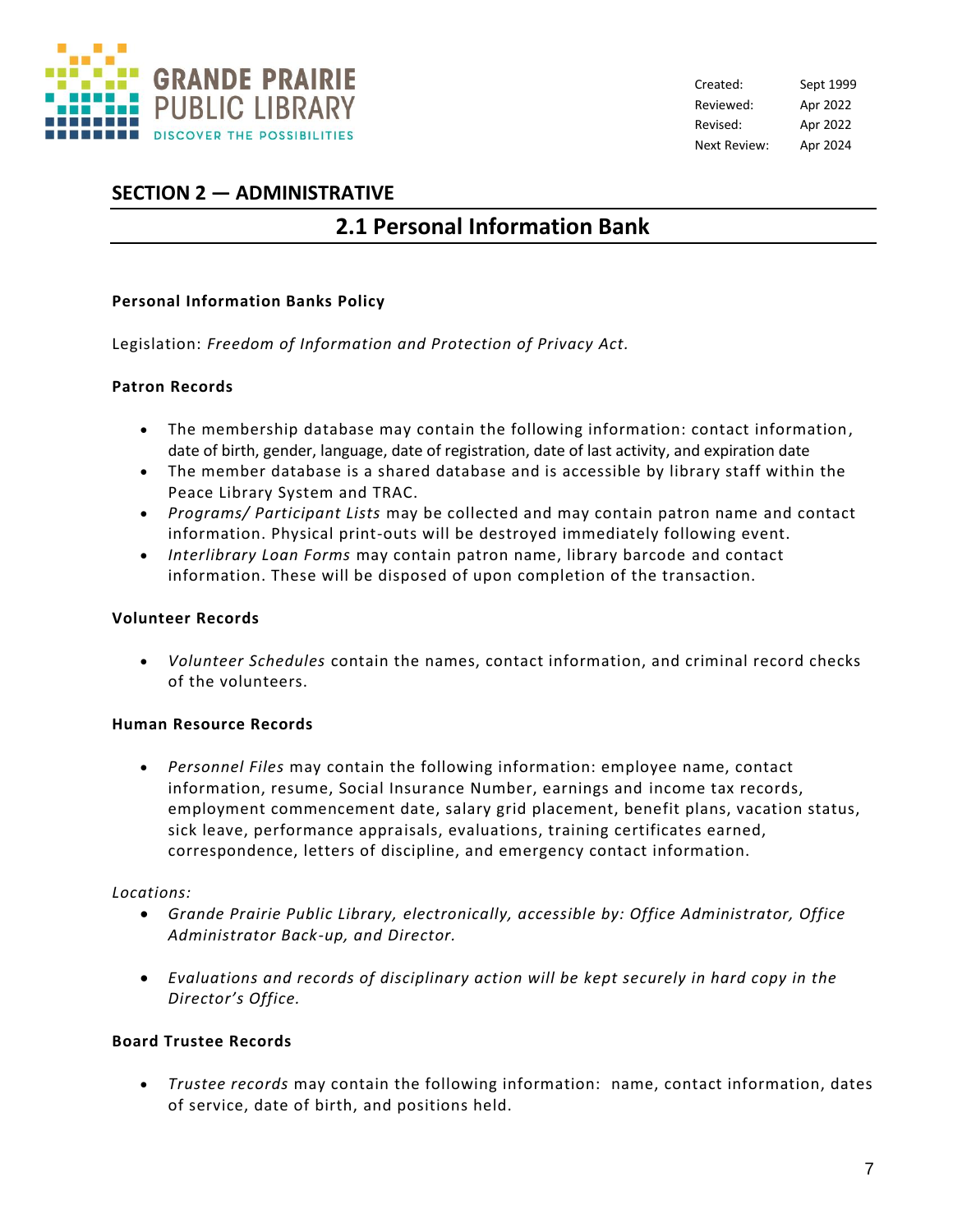

### **Trustee/Staff Directories**

• *Trustee/Staff Directories* contain the following information: name and contact information.

### **Retention of Library Records**

• Records will be kept or destroyed in keeping with the Records Retention policy (2.2).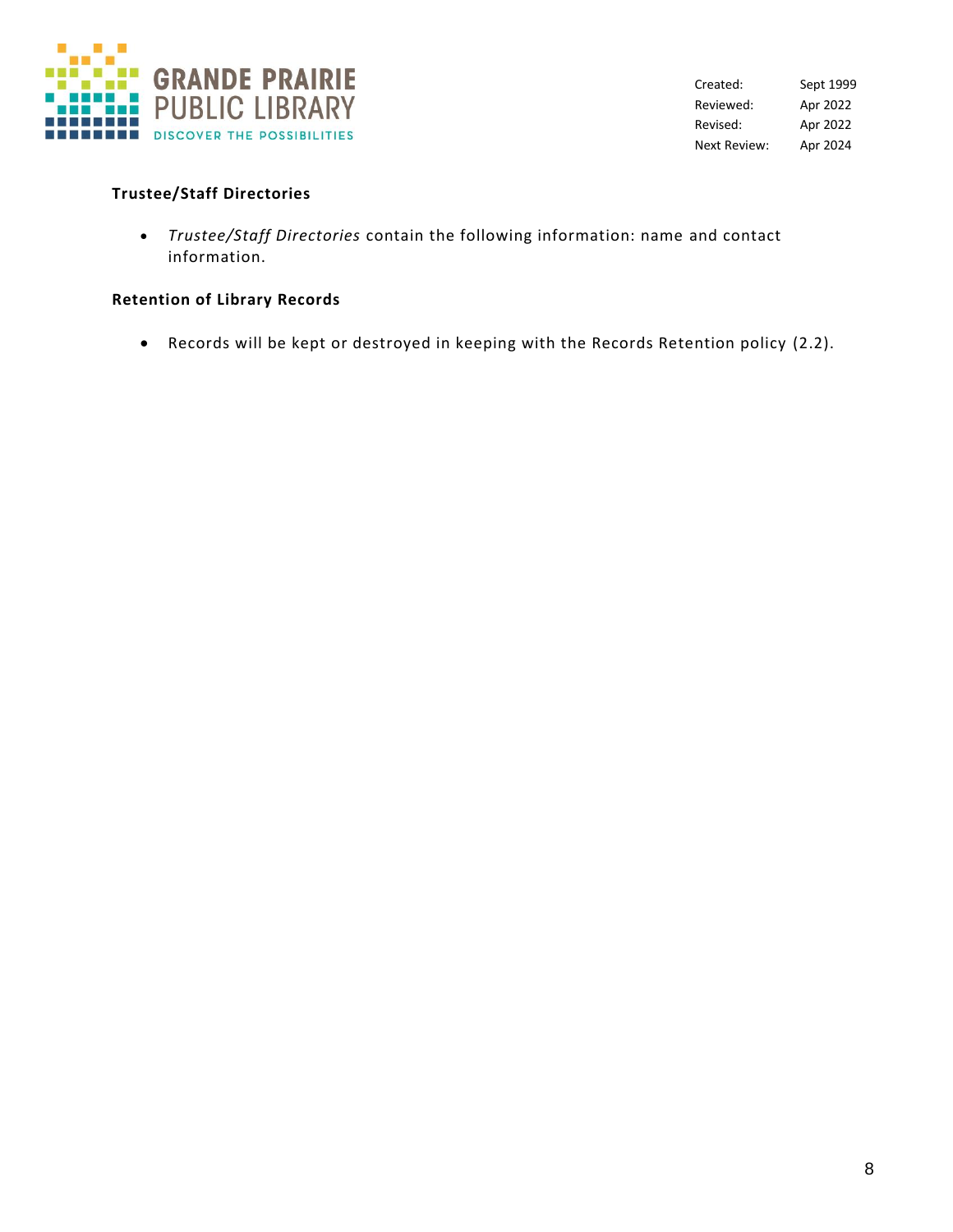

### **2.2 Records Retention**

The Grande Prairie Public Library (GPPL) keeps orderly and timely records of its business in compliance with the Income Tax Act of Canada, the Freedom of Information and Protection of Privacy Act, and with the operational needs of the Grande Prairie Public Library.

GPPL retains and disposes of records as outlined in the following schedule. This schedule defines:

- The retention period for records
	- Specified for a number of years
	- **P**ermanent: the original record shall be preserved and never destroyed
- The action
	- Hard copy: the original paper document shall be retained for the specific period
	- **E**lectronic copy: an electronic copy of the document shall be retained for the specific period
	- **De**stroyed: the record shall be destroyed after the retention period

The Director:

- Is given authority by the Board for the destruction of the records in accordance with the schedule
- Is responsible for the proper and complete destruction of the records disposed of under this policy
- Has the discretion to retain records longer than the period provided for in this policy

Permanent records are stored at GPPL in appropriate secure storage.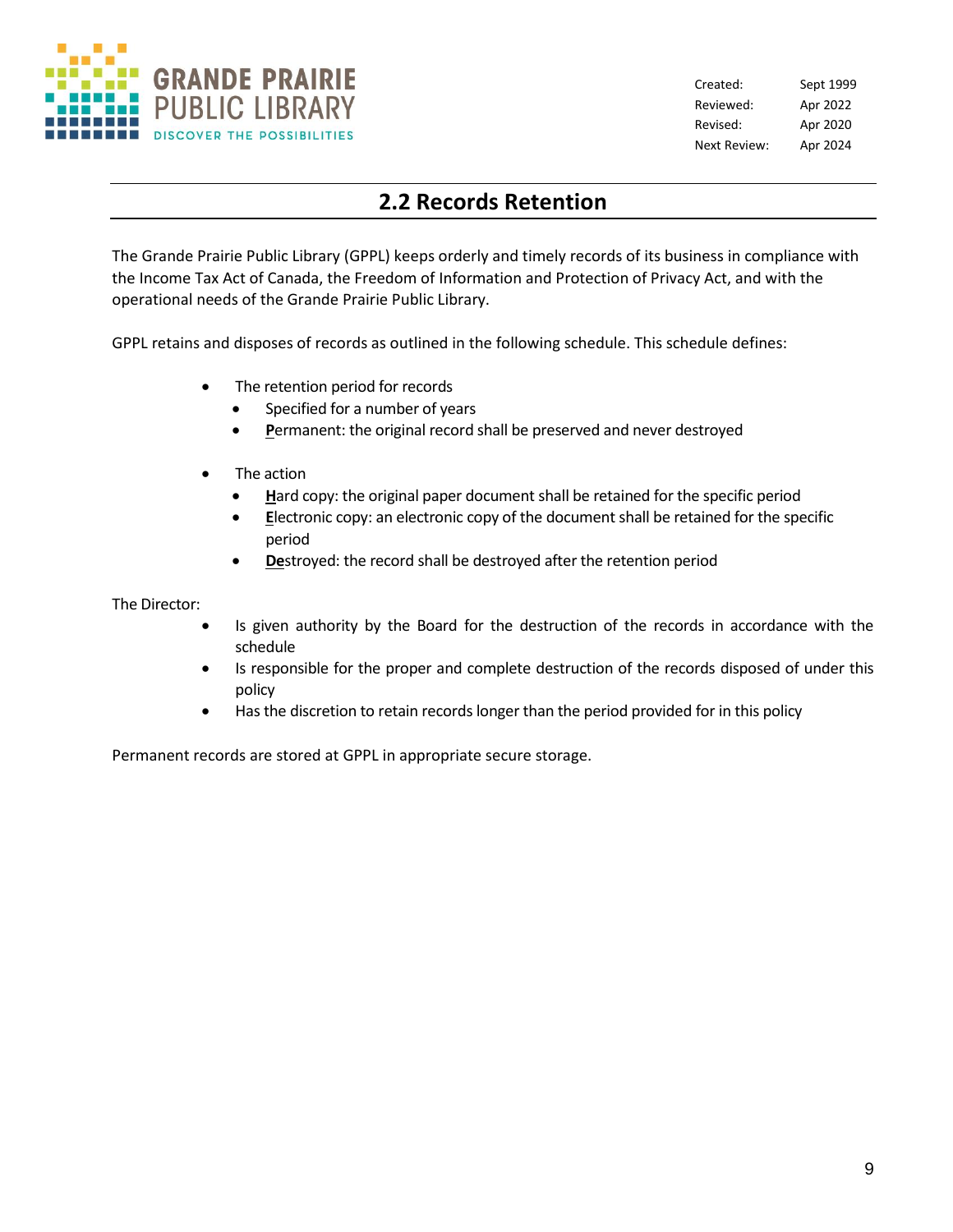

| <b>Record Description</b>                                                                                                                                                                                    | <b>Retention</b><br><b>Period in Years</b>                                                    | <b>Action</b>                   |
|--------------------------------------------------------------------------------------------------------------------------------------------------------------------------------------------------------------|-----------------------------------------------------------------------------------------------|---------------------------------|
| <b>Administration - General</b>                                                                                                                                                                              | $\overline{2}$                                                                                | De                              |
| Includes records on general administration                                                                                                                                                                   |                                                                                               |                                 |
| Annual Reports - Grande Prairie Public Library                                                                                                                                                               | P                                                                                             | н                               |
| <b>Annual Reports - Local Boards</b>                                                                                                                                                                         | 3                                                                                             | De                              |
| Reports from other Boards such as Peace Library System                                                                                                                                                       |                                                                                               |                                 |
| <b>Board minutes</b>                                                                                                                                                                                         | P                                                                                             | H                               |
| <b>Board packages</b>                                                                                                                                                                                        | 5                                                                                             | De                              |
| <b>Building</b><br>Records relating to the planning and construction of the facility,<br>including any architectural drawings                                                                                | P                                                                                             | Н                               |
| <b>Contracts &amp; Agreements</b><br>Records relating to persons, firms or corporations with whom<br>GPPL has entered into some form of contract or agreement                                                | Retain 3 years after<br>expiration of contract<br>and/or warranty                             | De                              |
| Correspondence - Electronic and Hard Copy<br>Includes incoming or outgoing correspondence as deemed<br>necessary for library operations                                                                      | 3                                                                                             | Selective<br>retention or<br>De |
| <b>Finance - Accounts Payable</b><br>Records of payment made to vendors providing service to GPPL.<br>Includes invoices and supporting documentation                                                         | $\overline{7}$                                                                                | De                              |
| <b>Finance - Accounts Receivable</b><br>Control and operation of receivable accounts such as invoices,<br>statements and supporting documentation. Documentation may<br>be in hard copy or electronic format | $\overline{7}$                                                                                | De                              |
| <b>Finance - Audits</b><br>Annual audited<br>financial statements, including<br>statement,<br>recommendations and background documentation                                                                   | P                                                                                             | H                               |
| Finance - Banking<br>Administration<br>banking<br>methods<br>establishment,<br>of<br>and<br>maintenance and termination of banking arrangements                                                              | P<br>(Retain for one year after<br>termination of relationship<br>with financial institution) | Н                               |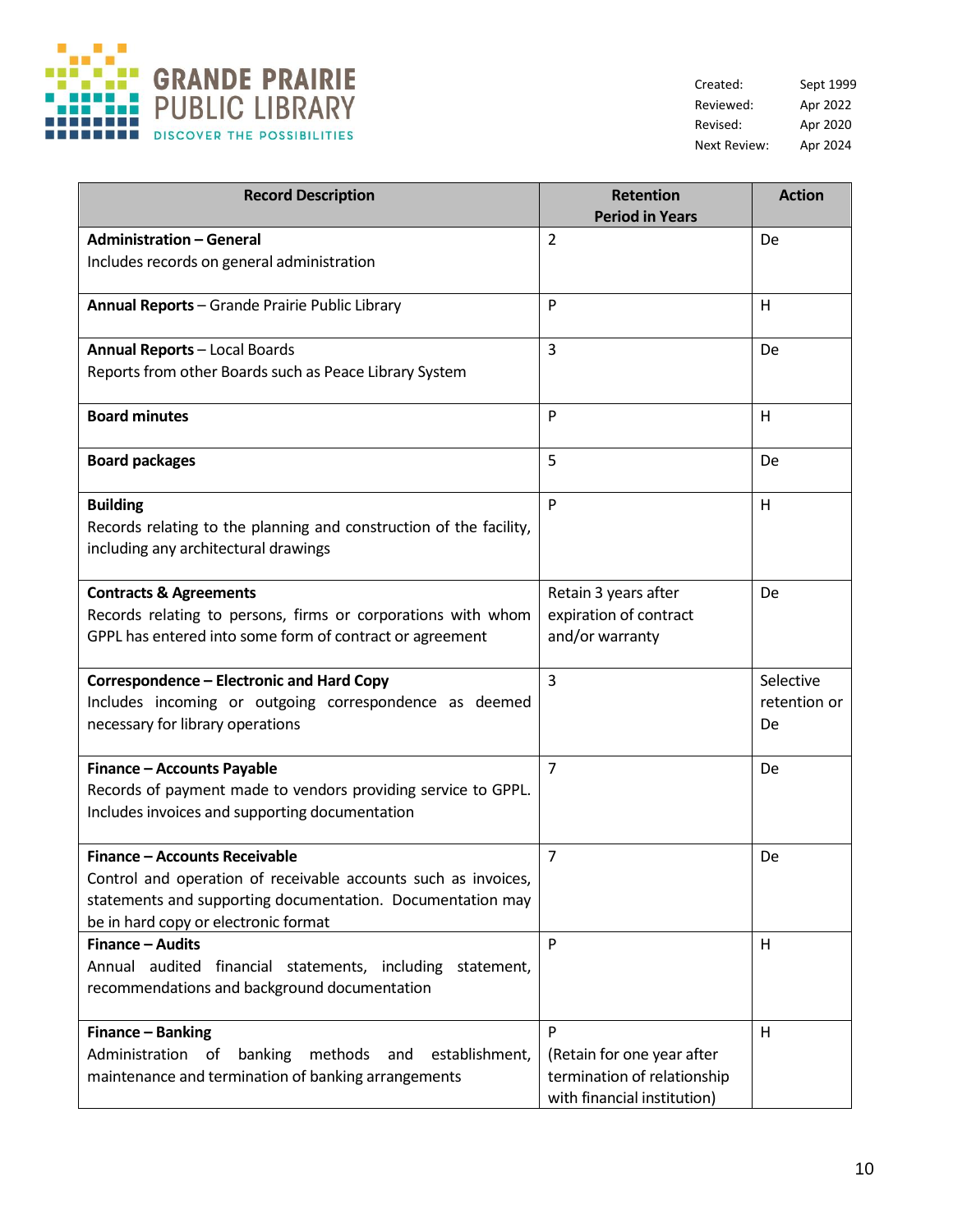

| Finance - Banking                                                          | $\overline{7}$          | De      |
|----------------------------------------------------------------------------|-------------------------|---------|
| Records of deposits, cheques, petty cash, statements and                   |                         |         |
| reconciliation                                                             |                         |         |
| Finance - Budgets                                                          | $\overline{7}$          | De      |
| Includes records pertaining to the preparation of budgets,                 |                         |         |
| operating grants and requests                                              |                         |         |
| Finance - Charitable Tax Receipts                                          | $\overline{3}$          | De      |
| Receipts issued for monetary donations to GPPL                             |                         |         |
|                                                                            |                         |         |
| <b>Finance - Grant Applications</b>                                        | $\overline{7}$          | De      |
| Original grant submissions, supporting documentation and final             |                         |         |
| reporting documents                                                        |                         |         |
|                                                                            |                         |         |
| <b>Finance - Investments</b>                                               | Retain until superseded | De      |
|                                                                            |                         |         |
| Finance - Taxation                                                         | $\overline{7}$          | De      |
| Taxation matters at all government levels and records pertaining           |                         |         |
| to GST, customs and excise taxes, annual reports and supporting            |                         |         |
| documentation                                                              |                         |         |
|                                                                            |                         |         |
| <b>Insurance</b>                                                           | Retain current only     | De      |
| Includes policies, claims and any other related documentation              |                         |         |
| <b>Legal Matters</b>                                                       | P                       | H       |
| Records relating to legal issues, opinions and advice provided to          |                         |         |
| the Board by a solicitor                                                   |                         |         |
| <b>Library Statistics</b>                                                  | 5                       | De      |
| <b>Marketing / Promotional Materials</b>                                   | 5                       | H, E    |
| Newsletters and other publications produced to advertise library           |                         |         |
| programs and promote the library as appropriate                            |                         |         |
|                                                                            |                         |         |
| Selected materials may be retained permanently                             |                         |         |
| <b>Personnel - Applications &amp; Resumes</b>                              | 3                       | De      |
| Includes all applications and resumes received for vacant                  |                         |         |
| positions and, if applicable, interview notes and references<br>collected. |                         |         |
|                                                                            |                         |         |
| <b>Personnel - Unsolicited Applications &amp; Resumes</b>                  | $\mathbf{1}$            | De      |
| Includes application and resumes of people not interviewed or              |                         |         |
| hired                                                                      |                         |         |
|                                                                            |                         |         |
| <b>Personnel - General (former staff)</b>                                  | 3                       | H, E    |
| Includes the personnel records of individual employees, personal           |                         | then De |
| data, resumes, employment history, time sheets, performance                |                         |         |
| appraisals, pay and benefits, training, commendations etc.                 |                         |         |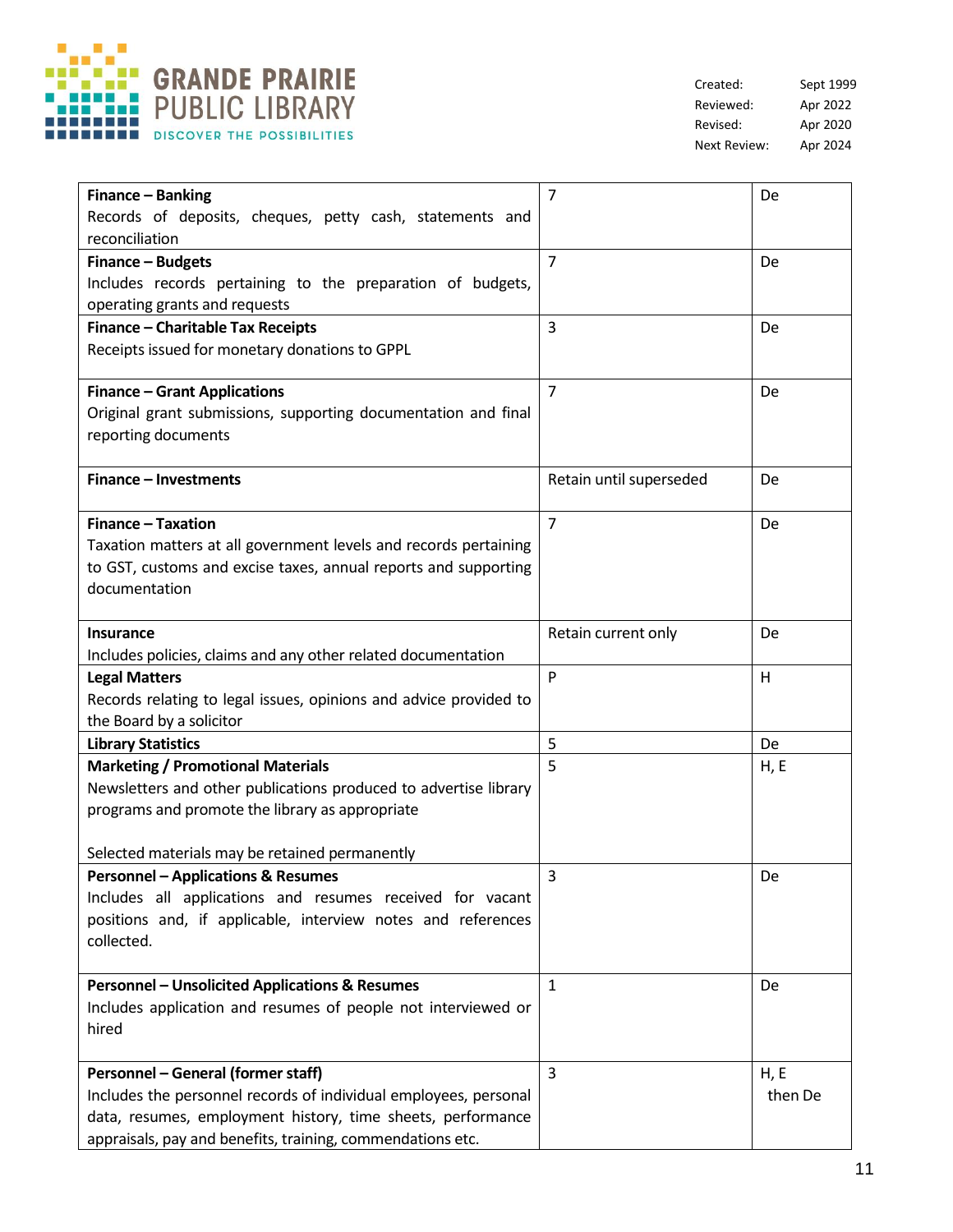

| Photographs<br>Includes photographs deemed of historical interest                                   | P                                                     | H, E |
|-----------------------------------------------------------------------------------------------------|-------------------------------------------------------|------|
| <b>Plans of Service</b>                                                                             | P                                                     | H, E |
| <b>Policies and By-laws</b>                                                                         | Retain until superseded                               | De   |
| <b>Staff meetings</b><br>Includes minutes of meetings of departments, all staff and other<br>groups | 3                                                     | De   |
| <b>User Records</b>                                                                                 | 3 years following the last<br>confirmed address check | De   |
| User Records - In Collection Agency or owing more than<br>\$100.00                                  | 6 years                                               | De   |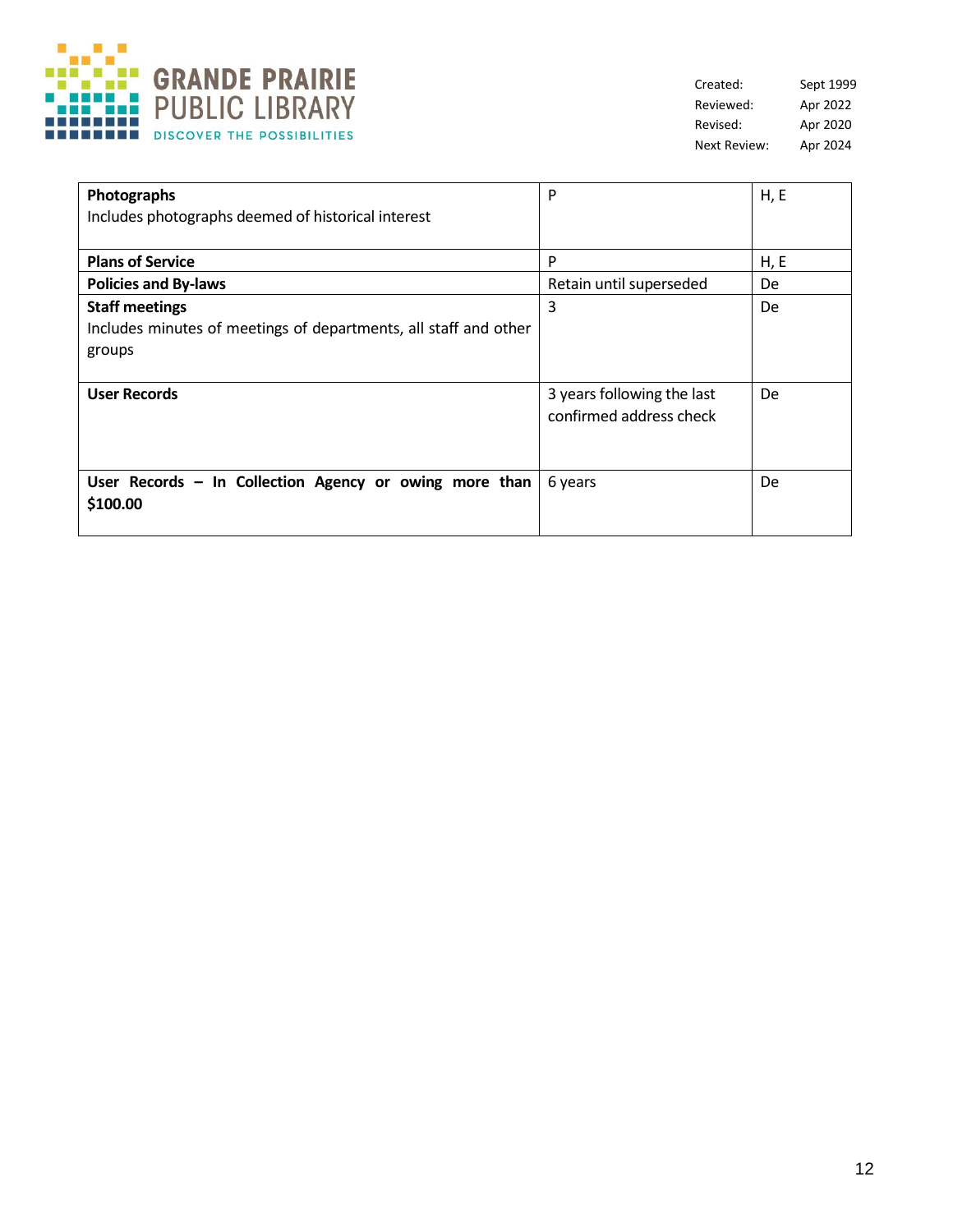

### **2.3 Risk Management**

### **Purpose**

Risk management is an integral part of sound management practice and an essential element of good corporate governance. The purpose of this policy is to ensure consistency in consideration of risks and advantages in the decisions made by the Grande Prairie Public Library (GPPL) with respect to both policies and operations.

### **Definition**

To GPPL, risk management means the forecasting and evaluation of risks together with the identification of procedures to avoid or minimize their impact.

### **Guiding Principles**

- GPPL will maintain a risk intelligent culture that is innovative and proactive in identifying, assessing and managing risk.
- Risk management will be incorporated into the strategic and operational planning processes at all levels within GPPL.
- Risk will be imbedded into GPPL's decision-making processes to allow a balanced decision making approach that considers all aspects while allowing for advancement and innovation.
- Risk management will be considered in the context of alignment with GPPL's mission, vision and values.

### **Risk Categories**

In order to build a cohesive risk intelligent culture, it is important to identify the numerous risks faced by GPPL. GPPL maintains a schedule of risk categories that is reviewed by the Director on a regular basis.

### **Decision Making Process**

GPPL Board and employees use a number of considerations when making risk management decisions. The consistent application of these considerations will help GPPL develop a risk informed response that uses limited resources most effectively.

### **Roles and Responsibilities**

GPPL Board and employees all have roles and responsibilities in contributing to GPPL's management of risk: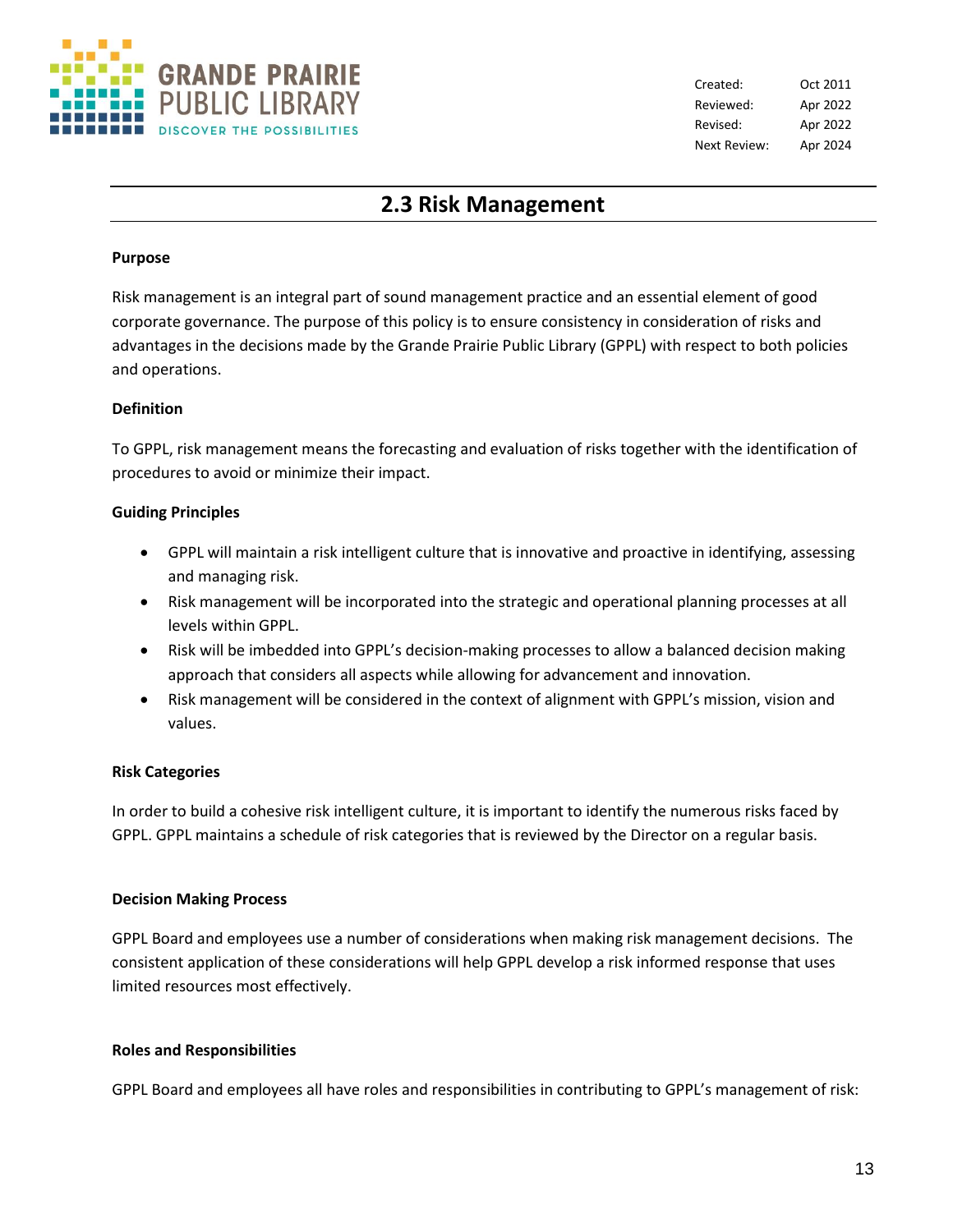

### Front-line employees

• Are responsible for following prescribed risk management practices in the context of their daily tasks

### Management team

- Will ensure employees within their departments understand their responsibilities with respect to operational risk
- Are responsible for implementing good risk management practices in their departments
- Will assist in fostering a risk aware culture within GPPL

### **Director**

- Will consider risk and the affect it has on GPPL as a whole
- Will bring any risk management concerns to the attention of the Board

### Library Board

- Ensures GPPL's risk management policy is in place and reviewed regularly
- Ensures risk is being continually managed with the Director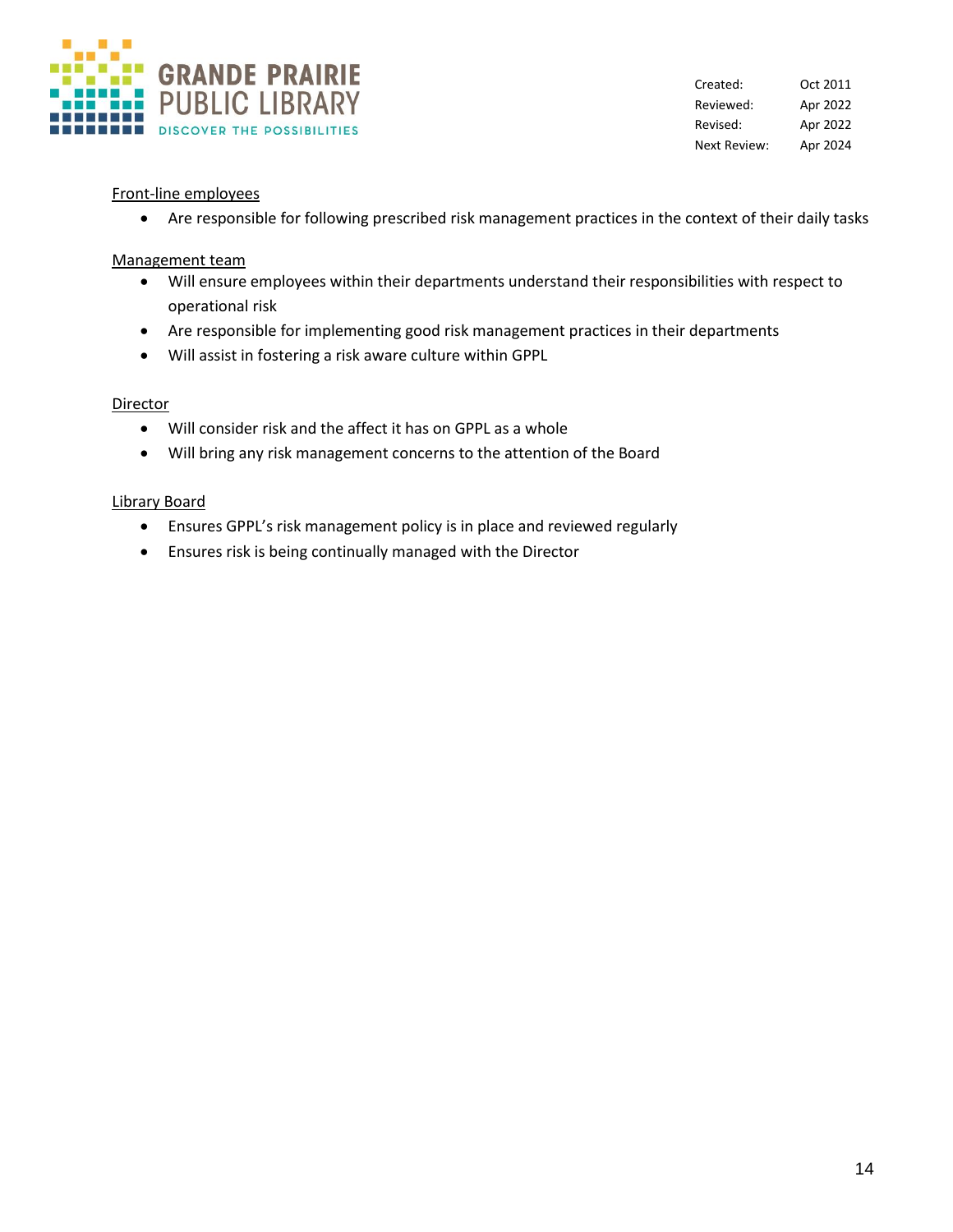

### **2.4 Confidentiality of Patron Records**

All records held by the Grande Prairie Public Library relating to patron registration and the borrowing of library materials are considered to be confidential in nature, regardless of the source of inquiry, unless it meets one of the below circumstances.

Access to patron records is provided to library staff and volunteers as required in order for them to carry out the business of the library, including recovering library property and recovering replacement costs.

The contents of registration and borrowing records shall not be made available to anyone with the following exceptions:

- Under the written order of the Director, such order having been issued pursuant to a proper legal process, order or subpoena under the law and/or in accordance with the Freedom of Information and Protection of Privacy Act of Alberta (FOIP).
- At the request of a parent or guardian for access to the record of a library user under 15 years of age, provided the parent or guardian has authorized and accepted responsibility for borrowing privileges.
- $\bullet$  In the case of a library user 15 17 years of age inclusive, access is provided to the parent if the information is provided to aid in the retrieval of overdue library material or the collection of outstanding library charges only, and only after GPPL has first contacted the patron.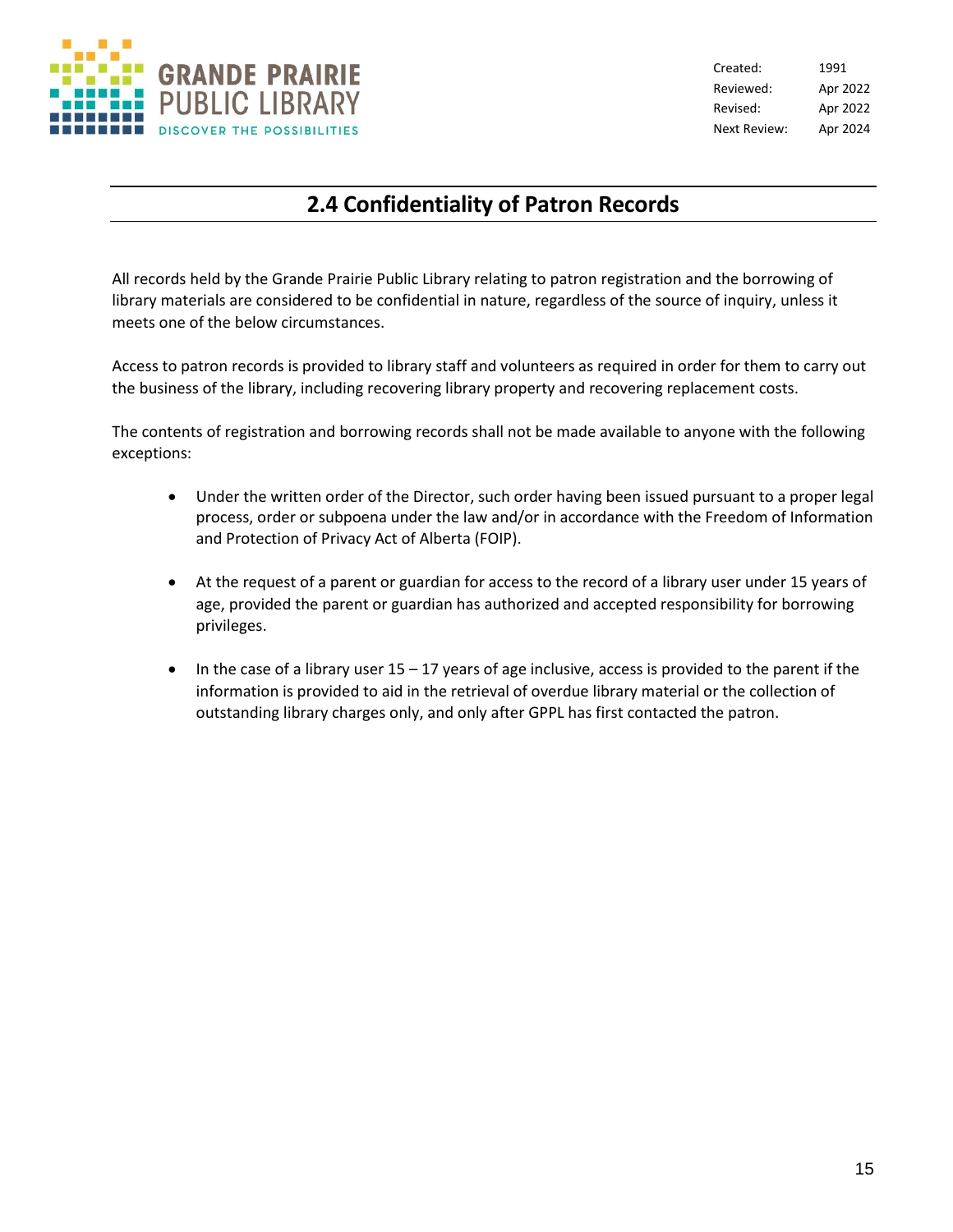

### **2.5 Freedom of Information and Protection of Privacy**

The Freedom of Information and Protection of Privacy (FOIP) Act, in Alberta, aims to strike a balance between the public's right to know and the individual's right to privacy, as those rights relate to information held by public bodies.

This law was proclaimed October 1, 1995, and now affects all provincial government departments, agencies, boards and commissions, school boards, health care bodies, post-secondary educational institutions, and local government. The Grande Prairie Public Library came under this legislation October 1, 1999.

The Alberta legislation can be found at Freedom of [Information](http://www.servicealberta.ca/foip) and Protection of Privacy Act.

### **The FOIP Act ensures that Albertans have**

- the right to [request](http://www.calgary.ca/CA/city-clerks/Pages/Freedom-of-Information-and-Protection-of-Privacy/How-to-Make-a-FOIP-Request.aspx) access to information held by the Library,
- the right to [access](http://www.calgary.ca/CA/city-clerks/Pages/Freedom-of-Information-and-Protection-of-Privacy/Privacy-and-Access.aspx) personal information about themselves held by the Library,
- the right to request correction to their personal information held by the Library,
- controls on the collection, use and disclosure of personal information by the Library, and
- the right to request independent review of decisions made under FOIP.

**The FOIP Coordinator at the Grande Prairie Public Library can be contacted at:**

Grande Prairie Public Library 101 9839 103 Avenue Grande Prairie AB T8V 6M7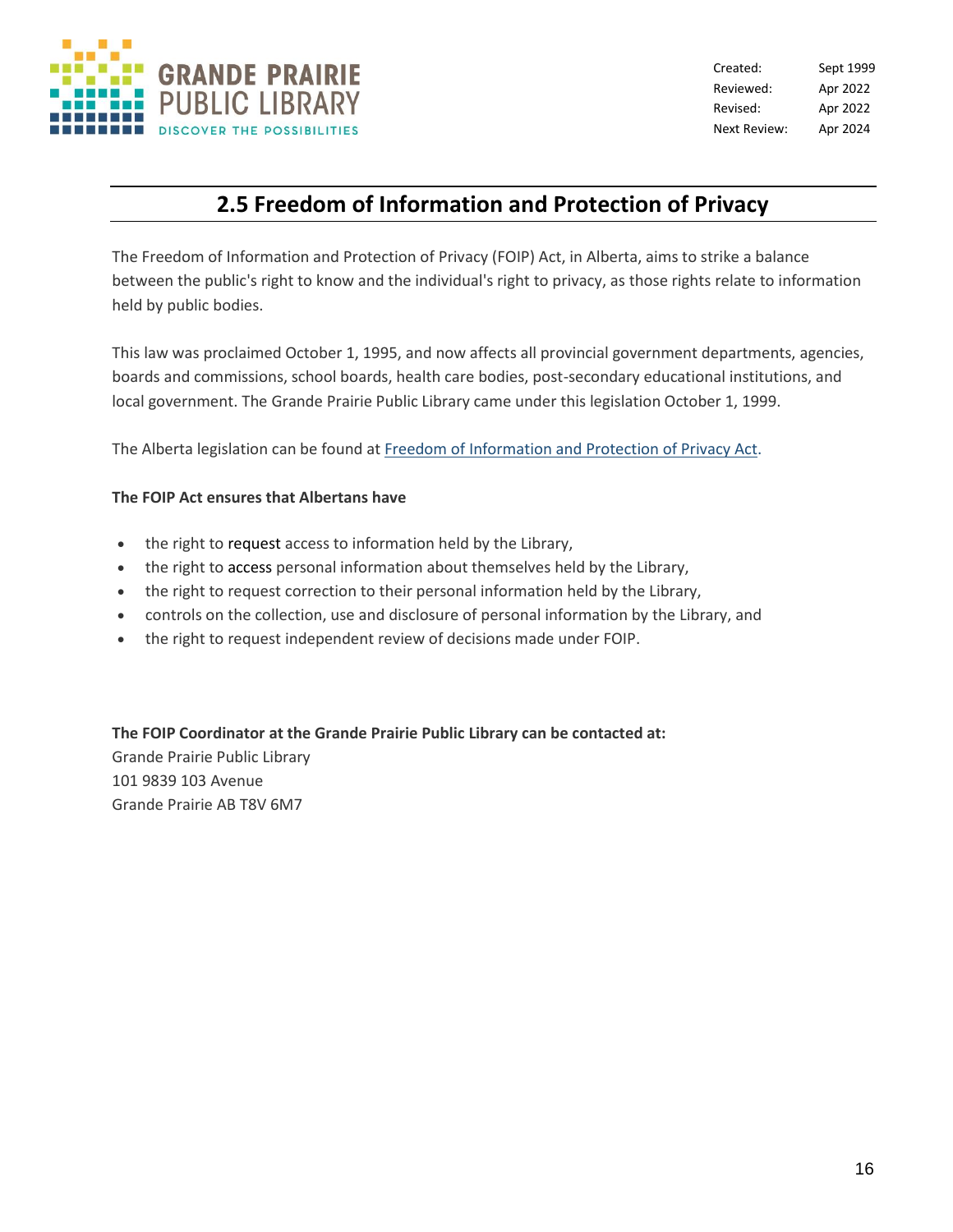

### **2.6 Donations**

### **Monetary Donations**

- Donations are accepted and tax receipts are issued by the Library for all monetary donations of ten dollars (\$10.00) or greater in accordance with the policies and the guidance of the Canada Revenue Agency.
- Monetary donations can be allocated to specific areas of the library collection, to equipment, or to facility enhancement. The Grande Prairie Public Library reserves the right, however, not to accept a monetary donation if the request is for items or facility enhancement deemed unsuitable or inappropriate for the library.

### **Other Materials**

- The Grande Prairie Public Library will accept donations of non-collection items, including artwork, equipment, or other tangible property only if the items satisfy a definite need.
- All property donated becomes the exclusive property of the Grande Prairie Public Library. The Library may use or at any time dispose of the property in any way it sees fit.
- Tangible capital assets received as donations are recorded at fair market value at the date of receipt and are also recorded as revenue.
- Issuing of tax receipts will follow CRA guidelines.

#### **Naming**

The Grande Prairie Public Library encourages and welcomes organizations and individuals to support to the Library through the establishment of sponsorships including revenue and/or in-kind contributions, to enhance events, programs, activities, and services to the community. The Board's first priority is to ensure the continuation and growth of financial support from the City of Grande Prairie, the County of Grande Prairie, the Municipal District of Greenview, and the Province of Alberta.

Recognizing that the long-term philanthropic support of the Library is vital to the services it provides, the Board supports the ongoing practice of entering into naming rights agreements with donors where such relationships are mutually beneficial and are consistent with the guidelines set in this policy.

In judging the suitability of a naming rights proposal, the following will be considered:

- The significance of the proposed financial contribution in relation to the project
- The urgency of the need for the project, or of funding for the project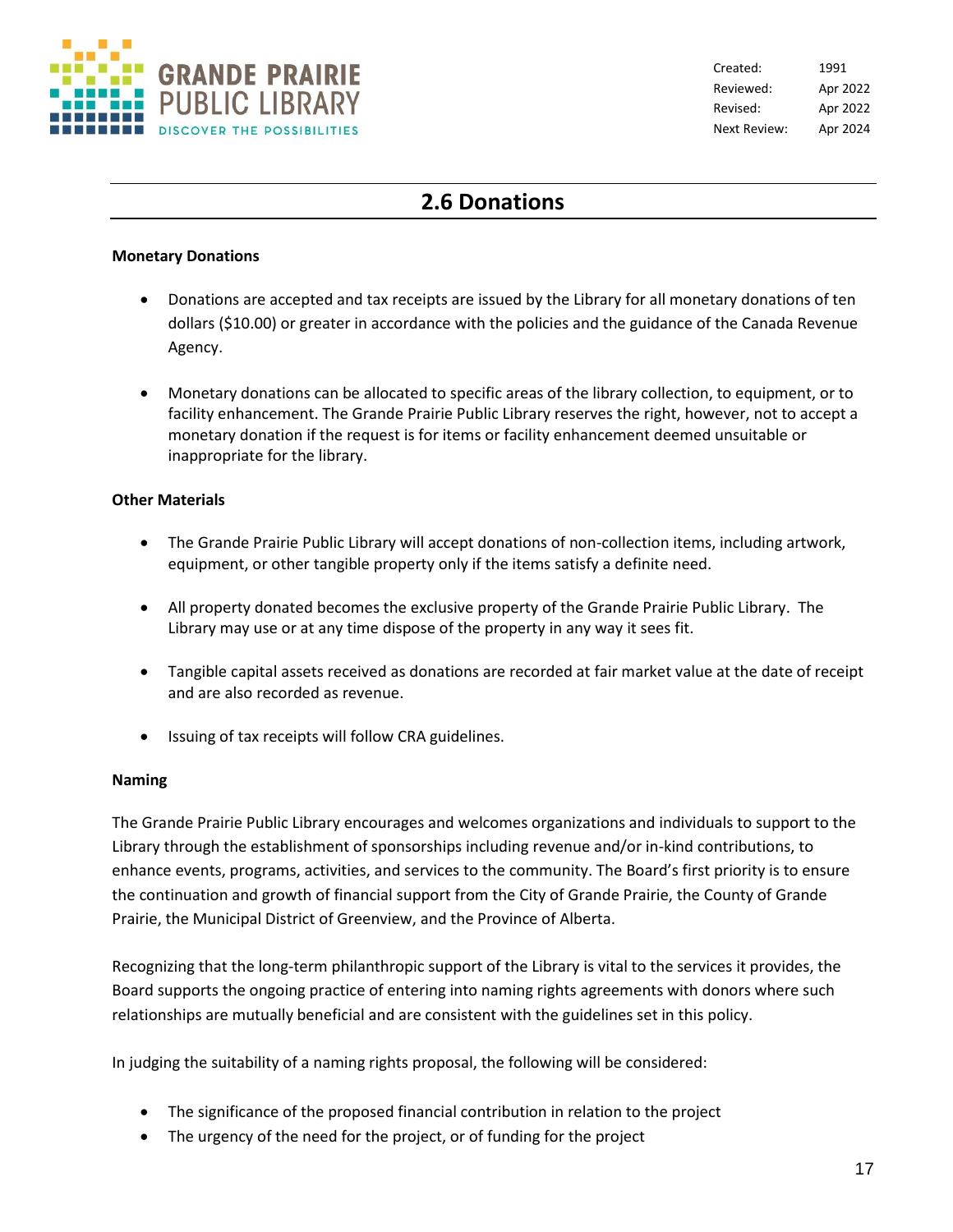

- The acceptability of the donor from the perspective of current community standards
- The history of the donor's support of libraries and literacy
- The donor's compatibility with, understanding of, and support for the library's mission, vision, and values

All naming rights agreements will be for a fixed term considering the local philanthropic climate and leading philanthropic practices.

The partner organization will be granted marketing rights to promote their involvement with the GPPL for the duration of the naming/sponsorship agreement subject to the provisions of this policy.

The Library will not relinquish to the naming rights holder any aspect of the Library's right to manage and control any of the Library's assets, facilities, programs, services, staff, or volunteers.

Sponsorships do not imply endorsement of products or services by the Library. A sponsorship does not automatically imply any exclusive arrangements with the Library.

Tax receipts are not issued for naming rights donations.

### **Library Values**

The GPPL is a cornerstone of the community. Sponsorships must not undermine the integrity of the noncommercial public space that the Library provides. In developing sponsorship arrangements, the Library will:

- Safeguard the equity of access to library services and not allow sponsorship agreements to give an unfair advantage to, or cause discrimination against, any sectors of the community;
- Protect its principle of intellectual freedom and equity of access to its programs, services, and collections;
- Protect the confidentiality of user records;
- Not permit sponsors to have an undue impact on the polices and practices of the Library or information provided by the Library (eg. materials selection, choice of service provider, etc.), or to influence or alter the basic goals and objectives of Library programs and services;
- Not seek or accept sponsorships for programs, events, services, or activities involving or targeted to children from companies whose products cannot be legally sold or distributed to children or from companies whose products are inappropriate for use by children;
- Not allow direct marketing of products to children, except where relevant educational material is promoted in conjunction with programs.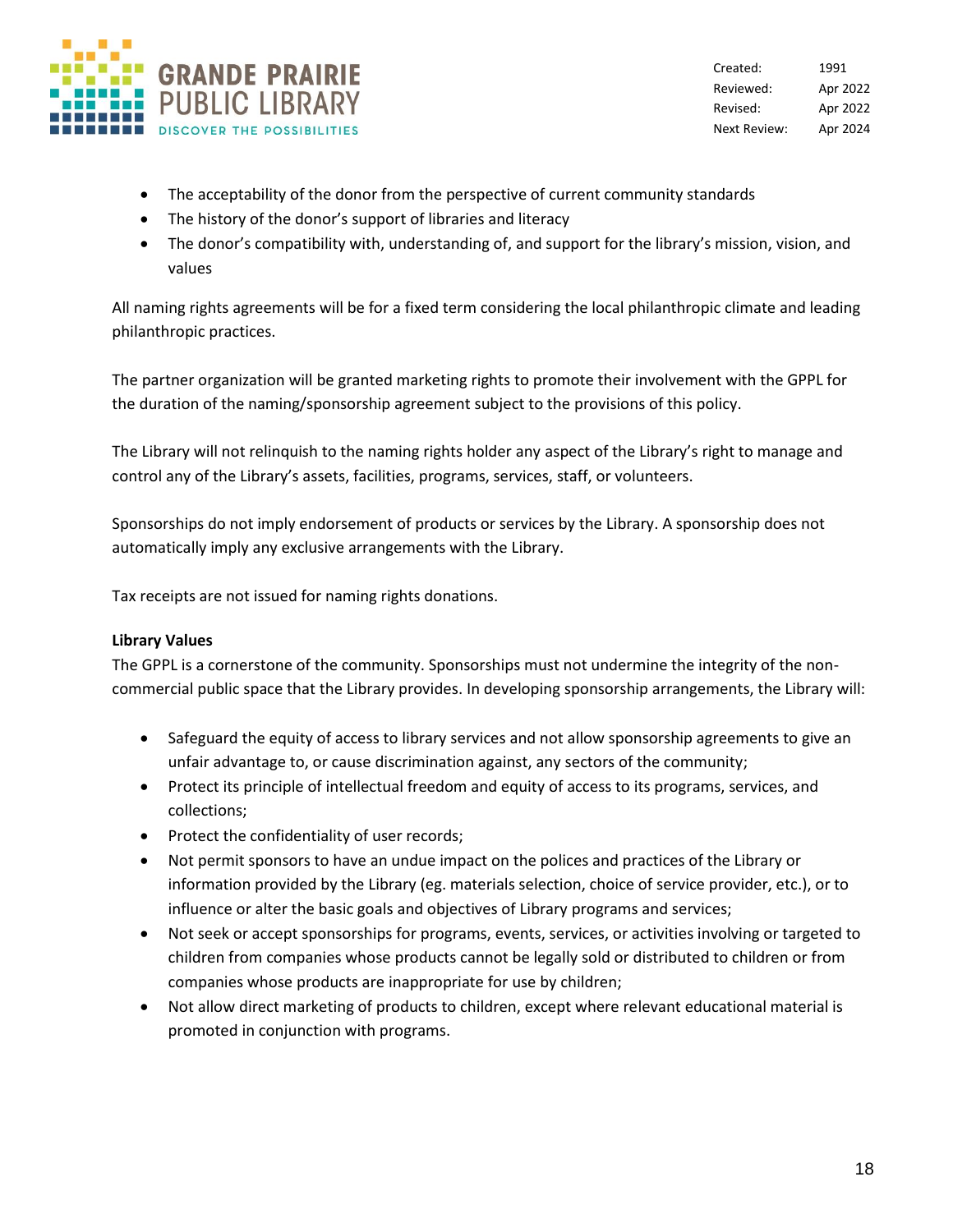

#### **Legacy Recognitions**

- GPPL recognizes the importance of acknowledging financial gifts and, in the absence of knowing the donors wishes, will determine, and review, legacy recognitions.
- Willie Janssen Estate Gift Willie Janssen's estate gifted significant funds for the betterment of library services in the region. The Grande Prairie Public Library will provide the following recognition:
	- 1. The Library's Discovery Room will be named the Willie Janssen Discovery Room.
	- 2. A recognition plaque will be maintained on the west wall of the entry hall to the Library's location in the Montrose Cultural Centre.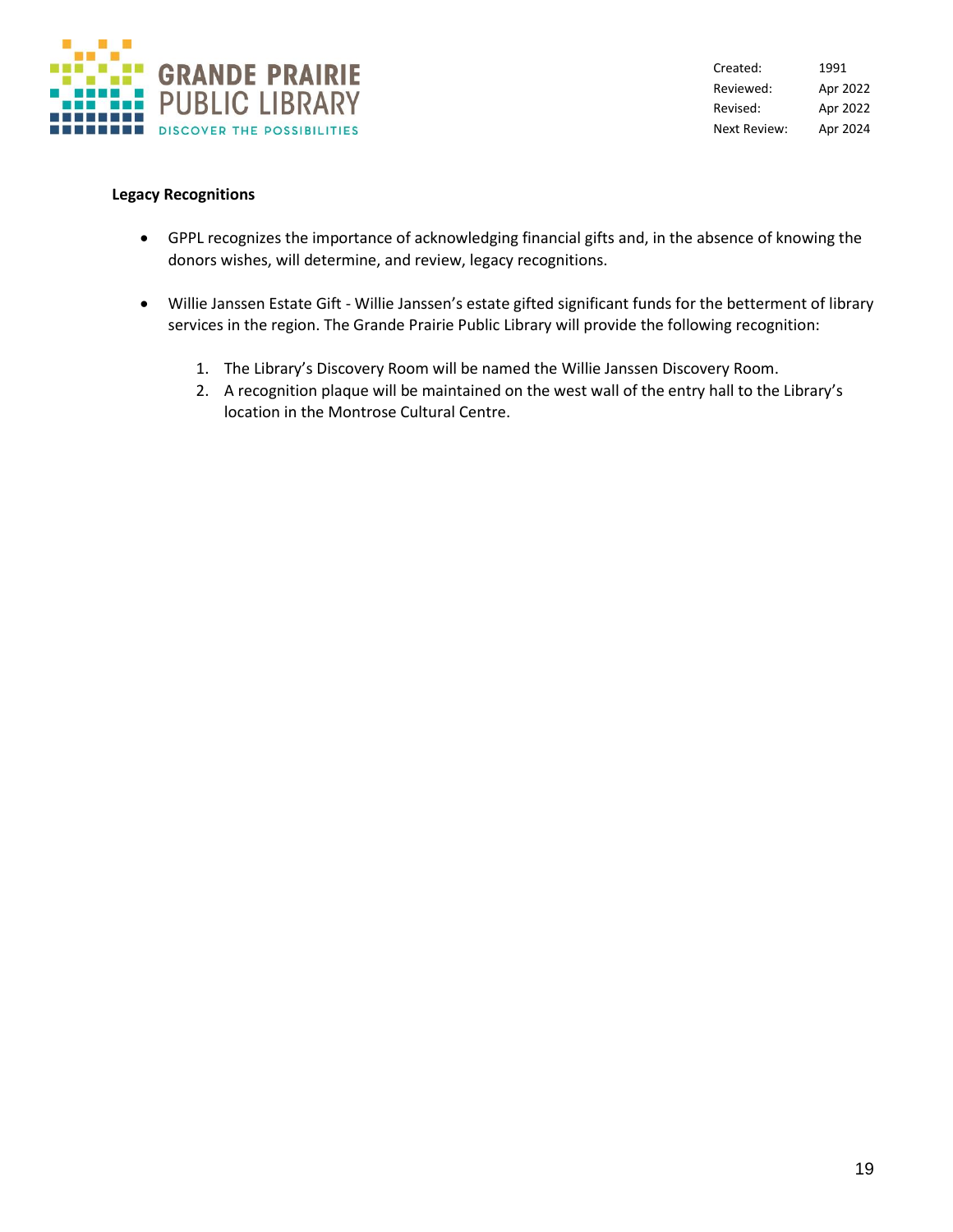

### **SECTION 3 – COMMUNITY RELATIONS**

### **3.1 Social Media**

#### **Purpose**

Grande Prairie Public Library (GPPL) supports open dialogue and the exchange of ideas, and endorses the use of social media tools to enhance communication, collaboration and information exchange. The Social Media Policy provides a framework for staff to engage our customers in an ongoing conversation regarding GPPL.

The policy covers all social media platforms maintained by GPPL staff and the monitoring and responding to social media sites maintained by other individuals or organizations.

### **Definition**

• For the purpose of policy, social media is defined as an interactive online media that allow parties to communicate instantly with each other or to share data in a public forum.

### **GPPL Social Media**

- GPPL's website is the official channel of digital communication for the Library. Social media spaces established by GPPL should supplement the website and be collaborative, interactive and engaging to the wider community.
- The establishment of all new social media platforms are approved on a case by case basis by the Marketing and Communications Manager and the Director. Approval is based on suitability, audience fit, and long-term sustainability.
- The Marketing and Communications Manager and the Director will provide direction of GPPL's social media platforms. Staff will monitor all social media channels in order to quickly engage with the community.
- All staff involved with social media have responsibility for authoring, editing and monitoring the space. They will be guided as necessary by the Marketing and Communications Manager and the Director as to the nature and content of material posted on the site.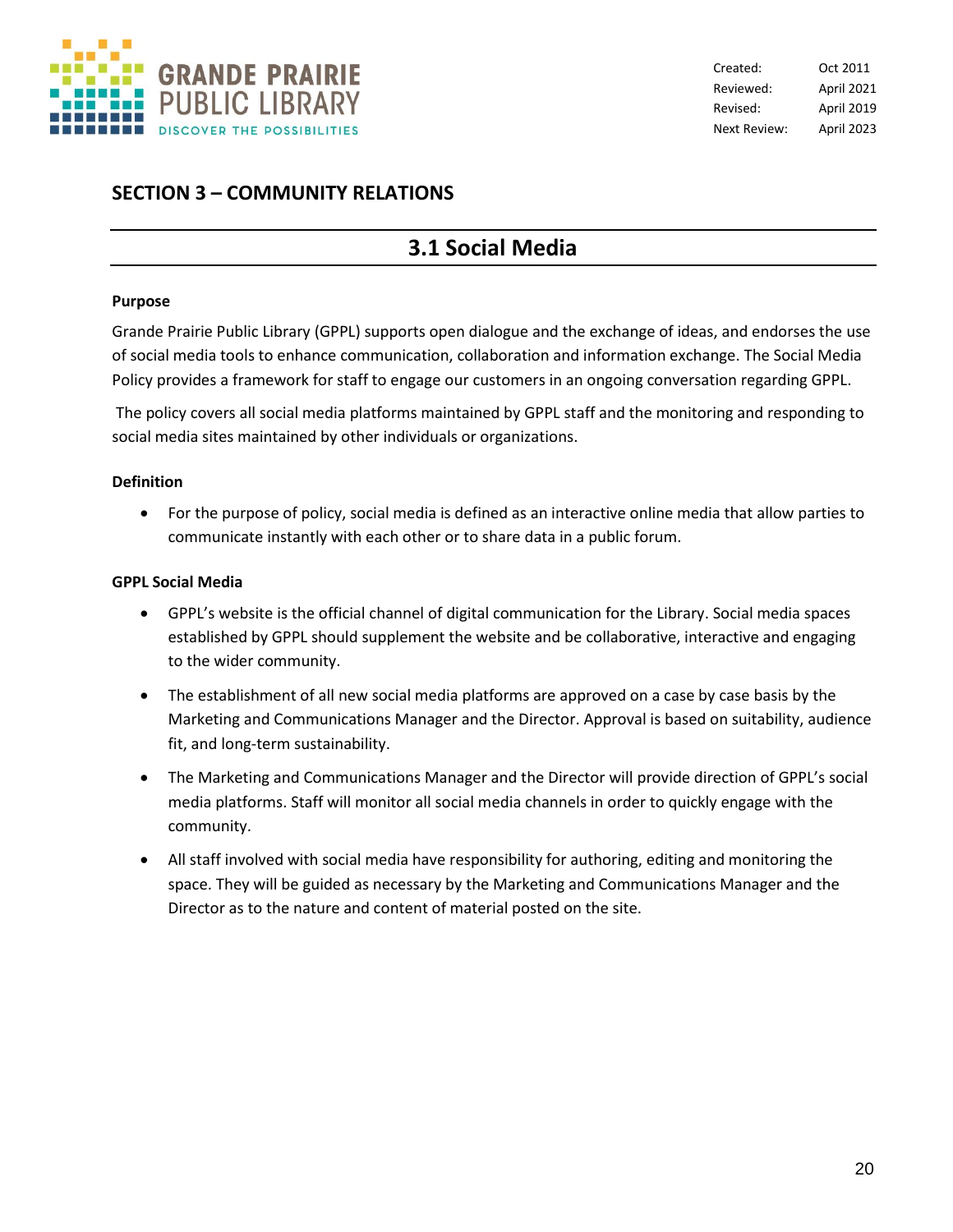

Created: Oct 2011 Reviewed: April 2021 Revised: April 2019 Next Review: April 2023

- GPPL recognizes and respects differences in opinion. All interactions are regularly monitored and reviewed for content and relevancy. Postings which contain the following will be removed:
	- o Obscenity
	- o Discriminatory content, harassment, or bullying
	- o Inflammatory or demeaning content (personal attacks, threatening language)
	- o Potentially libellous statements
	- o Plagiarized material
	- o Content which is out of context or not related to the discussion
	- o Personal information published without consent
	- o Commercial promotion, self promotion, or spam
	- o External hyperlinks not related to the discussion
- Abuse may result in the poster being barred from posting any subsequent messages.
- Participation in GPPL social networking sites implies agreement with all Library policies including the Social Media Policy, Rules of Conduct Policy, and Public Computers and Wireless Network Policy.

### **Monitoring Social Media**

- GPPL routinely monitors social media to know what others are posting about the organization. Staff is encouraged to post content on existing social media within their scope of authority and area of expertise using the Library's social media accounts. Staff will use posted content as a means of delivering key messages and leveraging the Library's position.
- Staff content is the voice of GPPL and therefore staff will:
	- o identify themselves as an employee of GPPL and their role
	- o be respectful and post meaningful content
	- o protect GPPL's proprietary information & confidentiality
	- $\circ$  build opportunities to create connections within the broader community
	- o post content that is consistent with GPPL's values and standards
	- o follow the Procedures for Posting on Social Media Sites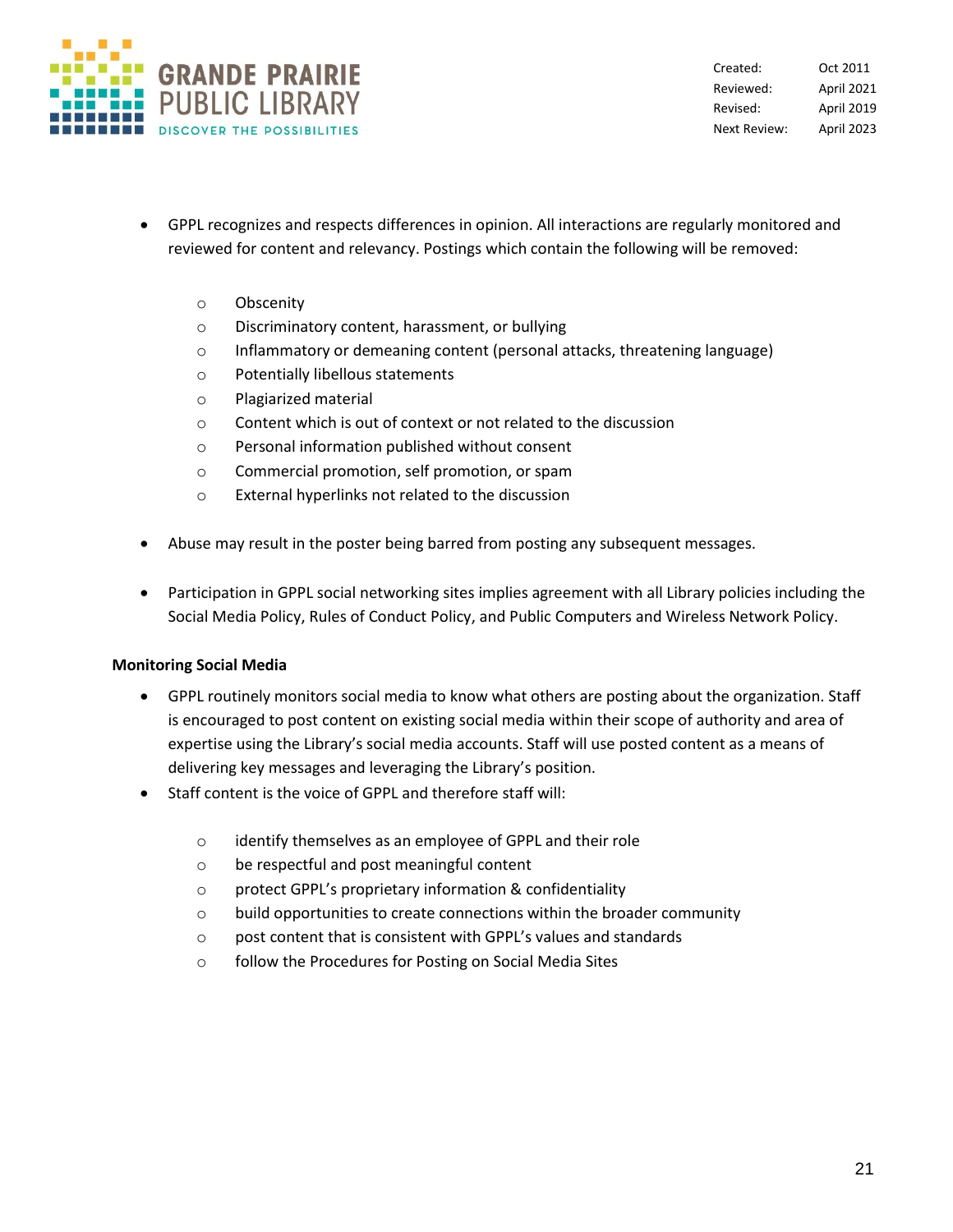

### **SECTION 4 – FACILITIES**

### **4.1 Display and Distribution of Materials**

As a community service, the Grande Prairie Public Library provides a variety of areas for the posting, display and distribution of information of importance and interest to the community.

- Materials to be considered for posting, display or distribution in public areas will be subject to established criteria and guidelines and must be approved by the Director or designate.
- Displays, exhibits, handouts, and all posted materials are in conformation with the Canadian Federation of Library Associations' Position Statement on Intellectual Freedom and Libraries.
- The display or distribution of any material does not constitute endorsement of its content by the Library.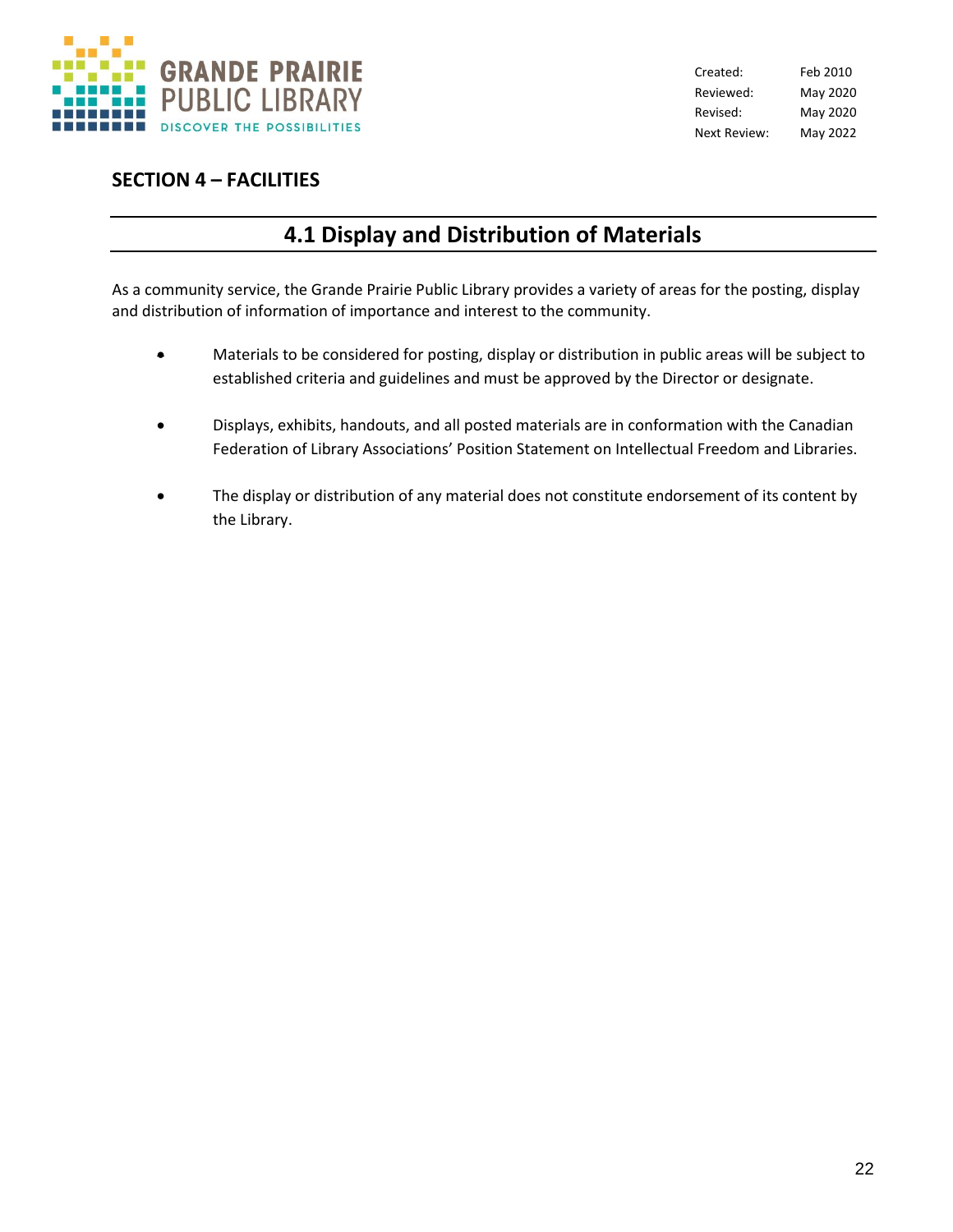

### **4.2 Hours of Service**

### **Purpose:**

The Grande Prairie Public Library Board will ensure optimal hours of operation while allowing the Grande Prairie Public Library (GPPL) to remain fiscally responsible.

GPPL will be open to the public:

| Monday - Thursday | 10:00 AM to 9:00 PM |
|-------------------|---------------------|
| Friday            | 10:00 AM to 6:00 PM |
| Saturday          | 10:00 AM to 5:00 PM |
| Sunday            | 1:00 PM to 5:00 PM  |

GPPL will be closed to the public:

- On all public and statutory holidays
- One day annually for Staff Development Day
- In emergency situations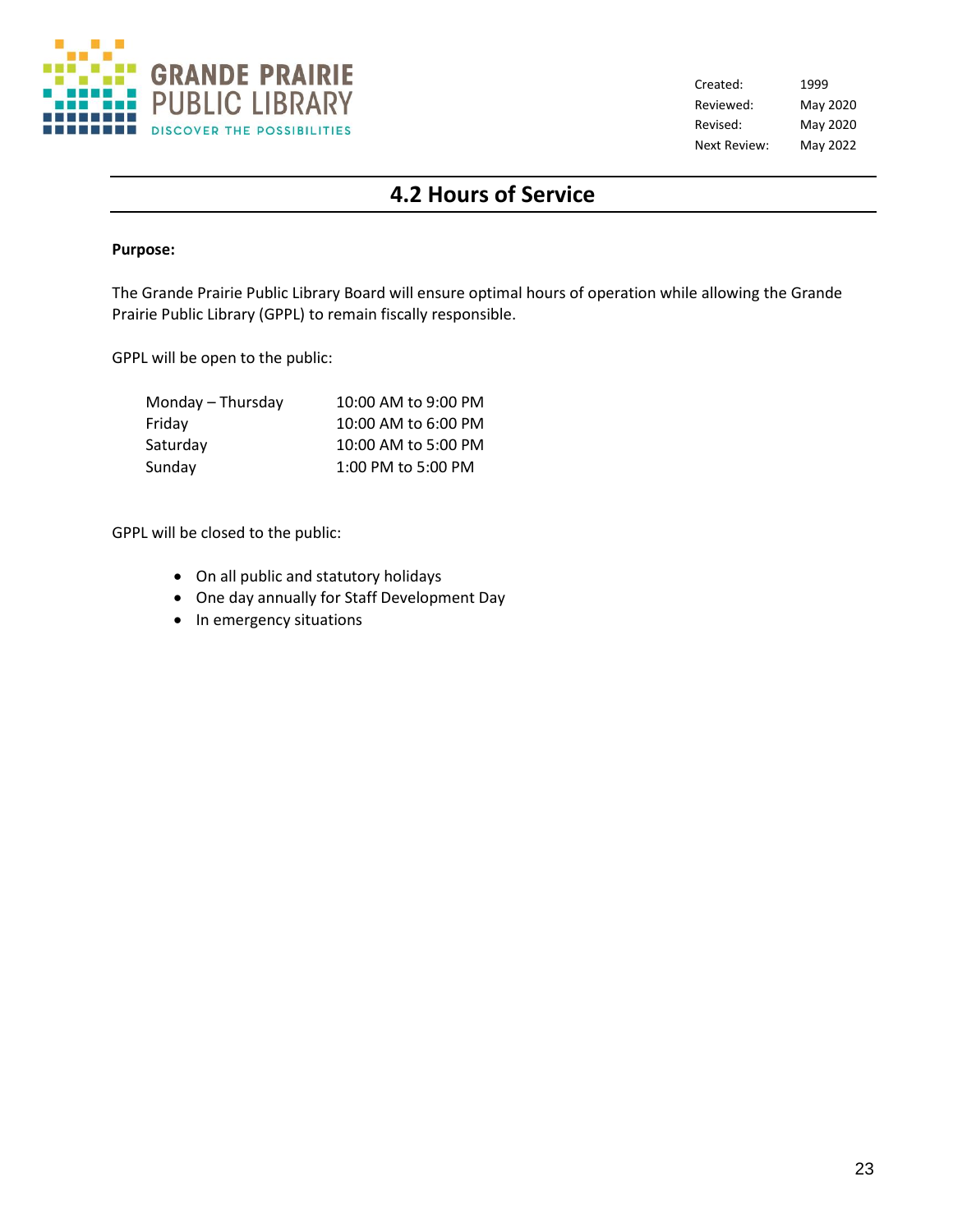

### **4.3 Meeting Room Use**

### **Purpose**

The Grande Prairie Public Library maintains and welcomes public use of its meeting rooms to facilitate and enable:

- Provision of programs and services to the public.
- Partnerships with community agencies and organizations to provide programming and activities complementary to the Library's goals and objectives.
- Affordable meeting space for use by non-profit and profit organizations.

### **Who may rent**

The Library Board will not knowingly permit any individual or group to use its facilities for any illegal purpose, including contravention of the Criminal Code of Canada, Canadian Charter of Rights and Freedoms, or if the Board has reason to fear a disturbance of the public peace.

No renting organization may display, show or perform any material not appropriately licensed or which is in contravention of the Canadian Copyright Act.

The Library meeting room cannot be rented by a business as their primary operating space. Persons renting meeting space must be at least 18 years of age.

No special privileges are extended to organizations to which staff members belong.

### **Charges**

Fees for room rental are set out in Schedule A.

Any renter charging for admission or advertising admission by donation shall be subject to for-profit rates detailed in Schedule A.

There is no charge for the use of meeting rooms by groups presenting programs in which GPPL is a partner.

### **Piano**

A renter may make arrangements to use the Library's grand piano for an additional charge of \$5.00 per hour.

Moving the piano must be done under the supervision of a library staff member.

### **Reservations / cancellations**

All outside agencies or individuals must complete the Room Rental contract as part of the room reservation process.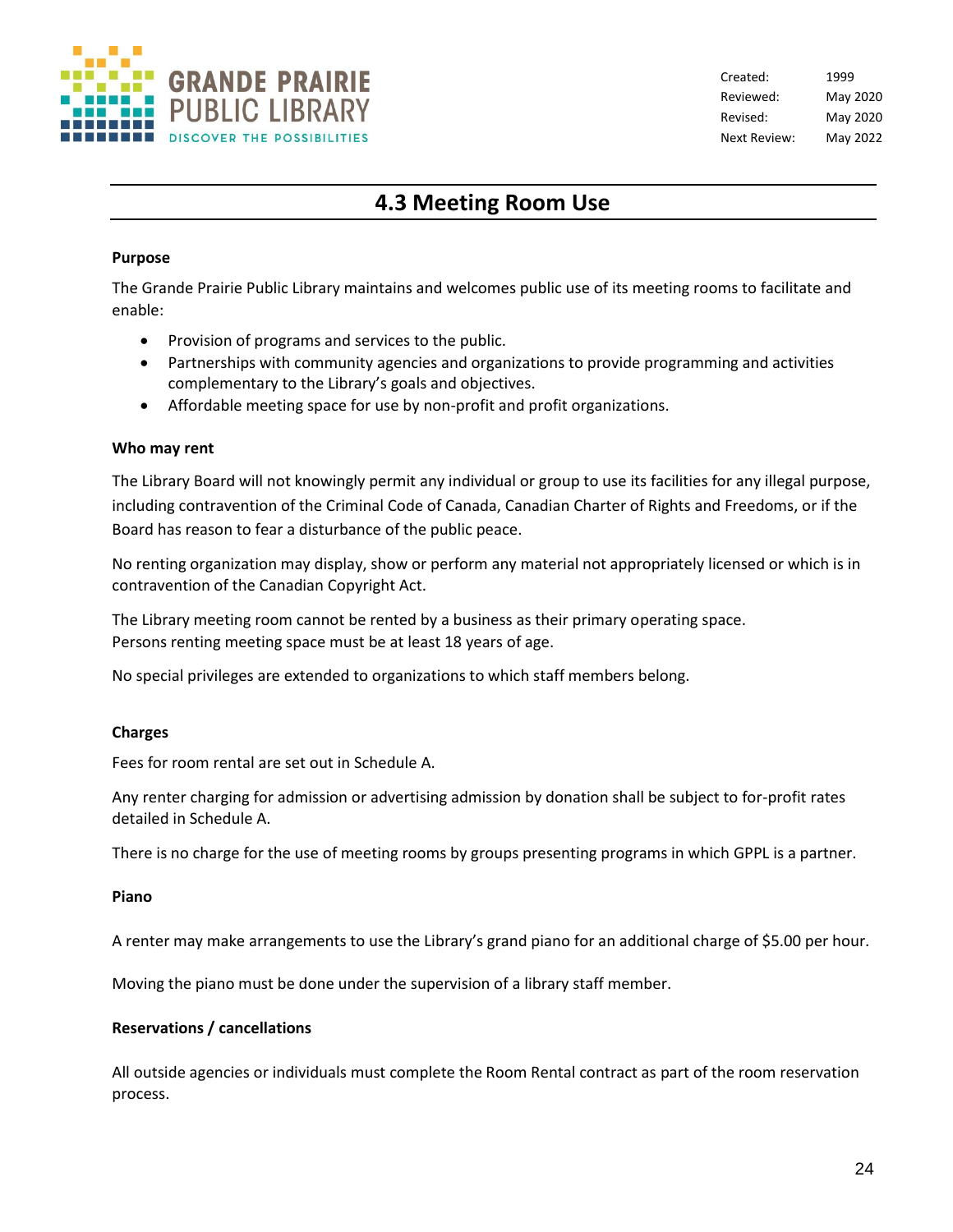

Bookings must be received a minimum of 24 hours prior to the use of the room. Bookings are considered confirmed once the renter has received a confirmation email or a copy of the rental contract if the booking is done in-person.

Cancellations received by GPPL with less than one week's notice of the booking date will be subject to a cancellation fee. The cancellation fee is 50% of the agreed upon rate in the room rental contract. Cancellations made more than one week in advance of the booking date will not be subject to a cancellation fee.

The Library reserves the right to cancel bookings with two weeks notice if needed for library programming. All efforts will be made to avoid cancellation.

The Library Board and/or staff reserve the right to reject a reservation request if the anticipated meeting is likely to be unreasonably disruptive to regular library functions, too large for the applicable room capacity, disorderly, dangerous to person or property, or in any other way inconsistent with or in contravention of any of the terms and conditions of this policy. In determining whether such a likelihood exists, the Board and/or staff may take into consideration the contents of the application form, the history of the group's meeting room use in the library, the history of the group's use of meeting facilities elsewhere, and such other information as they may deem appropriate.

Library meeting rooms are normally scheduled for booking during regular library operating hours. If scheduling and coordination are possible, bookings outside regular hours may be accommodated.

Set-up and take-down time must be included in the requested booking time.

Charges for room rental will be for time booked; no refunds will be given for time not used by the renter.

### **Advertising / Endorsements**

Permission to use the meeting rooms does not constitute endorsement or sponsorship of any program or event by the library.

Groups must clearly specify their own names in all publicity and may identify the Library and its address only as the location of the event. Renters may not give out the library's telephone number or invite potential attendees to contact the library for information on the event or program.

No other areas of the Library may be used for promotion or advertising.

#### **Food and Beverages**

The Montrose Cultural Centre coffee house operator has the right of first refusal with respect to groups who plan to have their meeting or event catered. Self-catered events by non-profit groups are permitted if the food products used are only for consumption during the event. Beverages must be obtained from the Montrose Cultural Centre coffee house operator.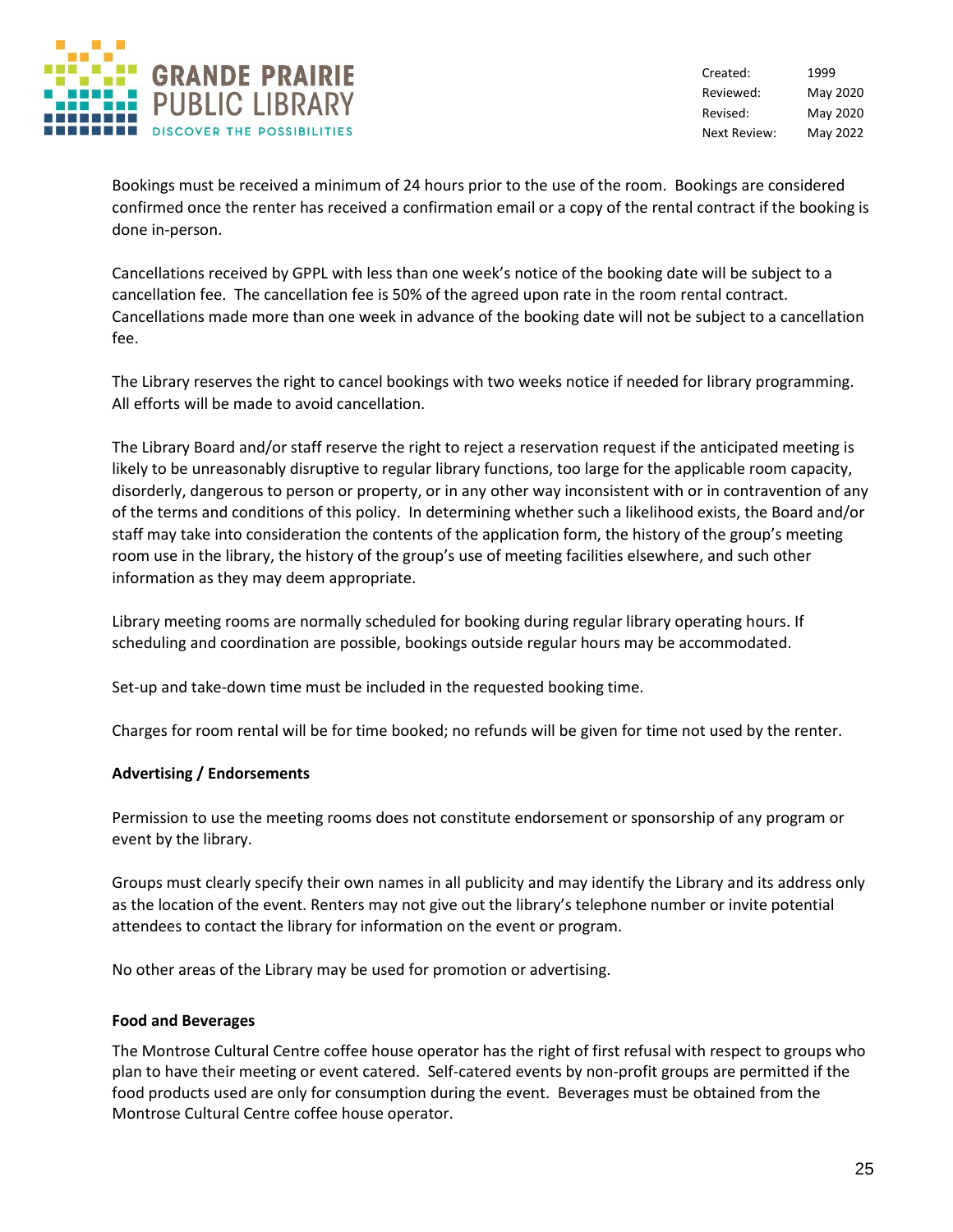

Alcohol may be permitted with prior approval by Director for special, licensed, events.

#### **Damage**

The individual making the reservation, as well as the membership of the group as a whole, will be held responsible for any and all damages that may occur as a result of the use of the facilities. This responsibility includes any damages to the grand piano and its cover.

Permission to use Library meeting rooms may be withheld from groups failing to comply with the Meeting Room Use Policy and from any group that damages the room, carpet, equipment or furniture, or causes a disturbance.

The Library staff are not responsible for the supervision of children while adults are attending meetings. A copy of the Library's *Unattended Children Policy* may be obtained from the Library.

### **Storage / supplies**

The Library will not be responsible for items left behind in the rooms.

Equipment, supplies, or personal effects cannot be stored or left in the Library meeting room before or after use. In the case of a two-day rental, and if there are no other bookings during this time frame, the Director or designate may give consent for materials to be left in the meeting room overnight. The Library however, is not responsible for these items.

Nothing may be attached to any surface of the room.

#### **Other**

Lighted candles or flames, because of fire hazard, are not to be used.

#### **SCHEDULE A**

| <b>Room</b>                  | <b>Not for Profit</b><br><b>Organizations</b> | <b>For Profit</b><br><b>Organizations</b> | <b>Individuals</b> | <b>Room Capacity</b> |
|------------------------------|-----------------------------------------------|-------------------------------------------|--------------------|----------------------|
| <b>Study Space</b>           | No charge                                     | No charge                                 | No charge          | 4                    |
| <b>Rotary Training Room</b>  | $$18.00$ per hour                             | \$40.00 per hour                          | \$40.00 per hour   | 12                   |
|                              | \$25.00 per hour                              | \$50.00 per hour                          | \$50.00 per hour   | 100 (auditorium)     |
| <b>Rotary Community Room</b> |                                               |                                           |                    | 48 (classroom)       |

All room rental fees do not include GST.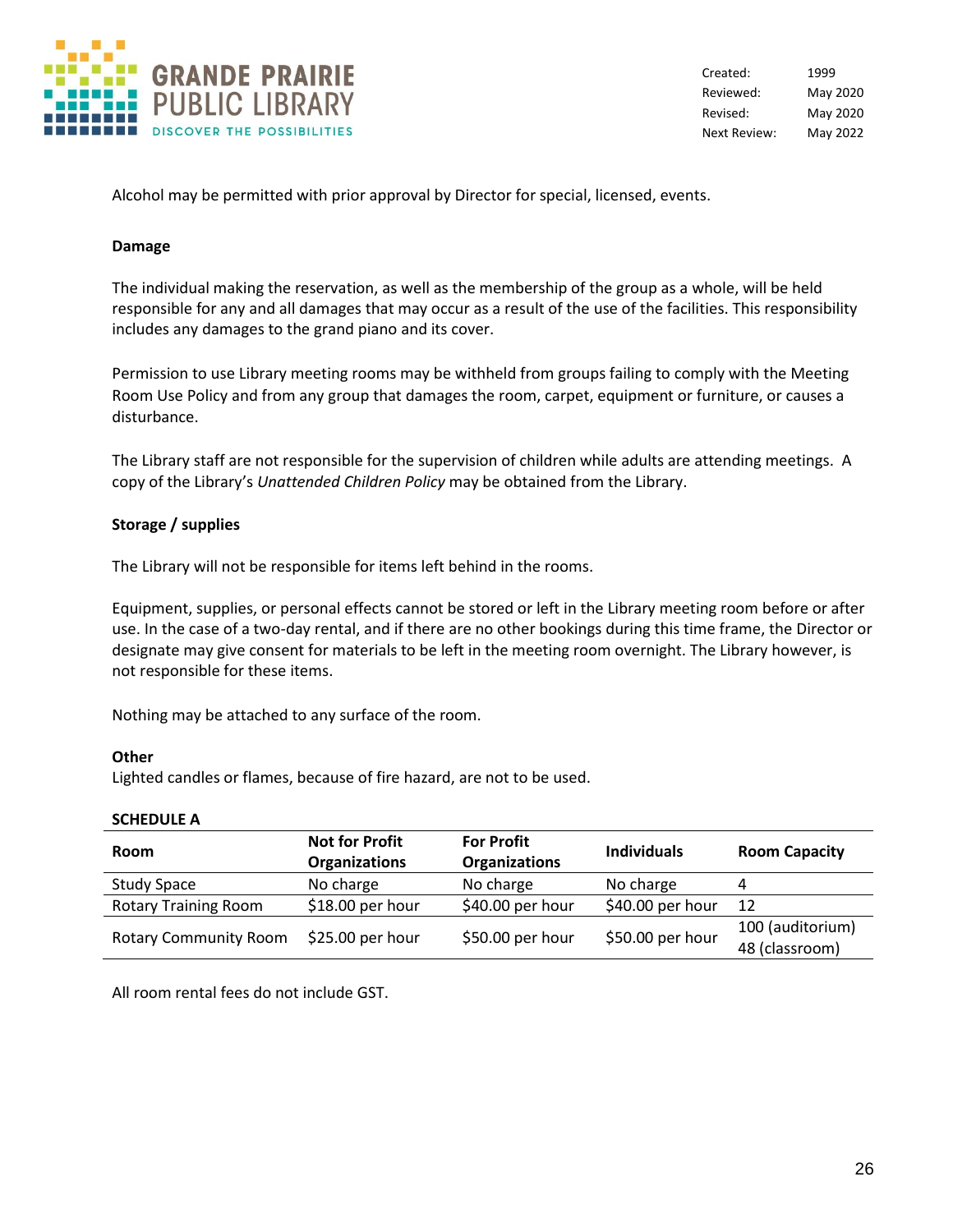

### **4.4 Rules of Conduct for Library Users**

For the comfort and safety of all users and staff of the Grande Prairie Public Library (GPPL), the following rules must be respected. Violation of any of these rules may result in suspension or restriction of library privileges, including banning from library premises. Criminal offences may result in prosecution.

### **Animals**

• Only registered assistance animals are allowed in the library.

### **Phones and other devices**

• Personal electronic devices must be used in a manner that does not disturb others.

### **Clothing**

• Upper and lower body clothing and footwear must be worn.

### **Disruptive behaviour and language**

- Behaviour that interferes with any person's comfort or use of GPPL is not allowed.
- Threatening, abusive, harassing language or behaviour toward staff or other users is not allowed.
- No person shall beg or sell services, goods, or merchandise.
- No person shall distribute or post materials without permission from GPPL staff.
- No person shall traffic in, consume, or appear to be under the influence of alcohol or illegal drugs and substances.
- Consumption of alcohol will be limited to licensed library events.

### **Food and drink**

- No food or drink is permitted in the Isabel Campbell Room or when operating GPPL's computer equipment or other devices.
- Only beverages with a lid are permitted in the remainder of the building.

### **Public Internet use**

• Use of the Internet for criminal activity is not allowed.

### **Sports equipment**

- Bicycles are not allowed in the library.
- Other sports equipment (skateboards, inline skates etc.) must not be used inside the library.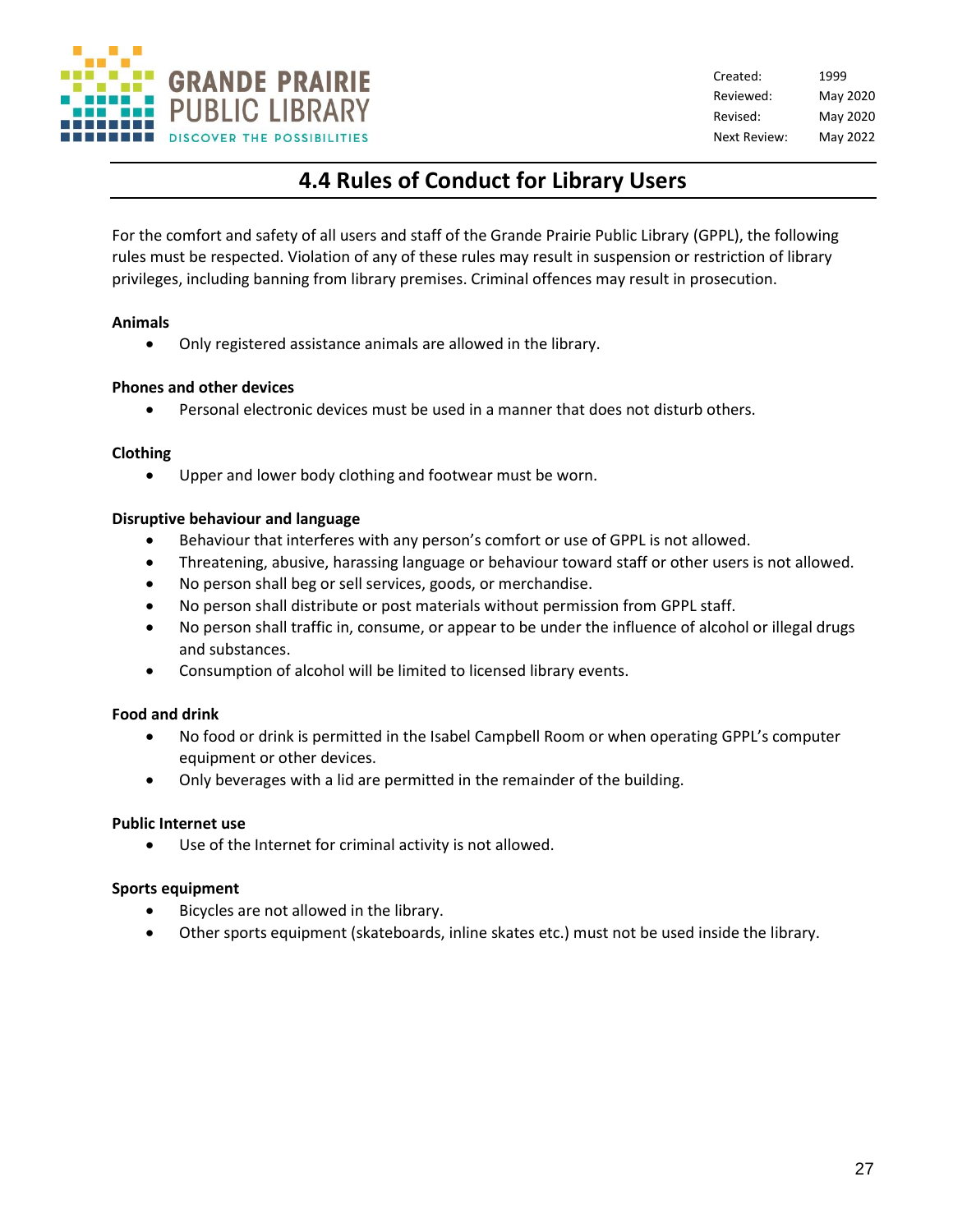

### **Theft / Damage to property**

- Stealing, damaging, or vandalizing GPPL property is prohibited by law.
- Cutting or removing pages or articles from books or magazines, and writing in/on GPPL materials, equipment, furniture and walls is not allowed.
- Users may not alter GPPL's computer/network settings, disconnect GPPL computers, or connect personal computers or devices to any GPPL network unless the network is specifically identified for public use.

### **Unattended children**

- Children 8 years and under must be within sight of a parent/caregiver at all times while visiting GPPL.
- Children 9-11 years may use GPPL independently, provided their parent/caregiver remains in the building.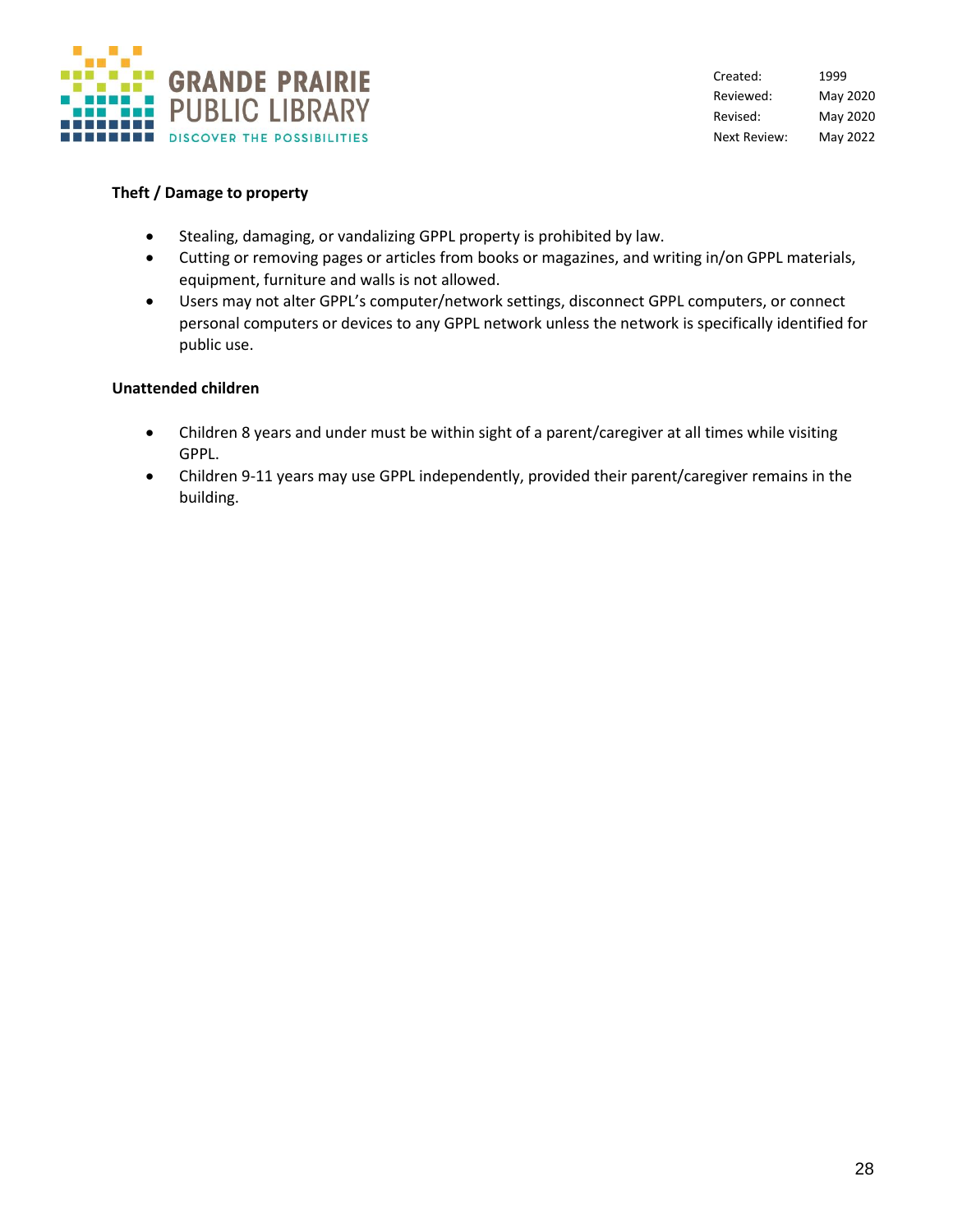

Created: Mar 2002 Reviewed: Mar 2019 Revised: Mar 2019 Next Review: May 2020

### **4.5 Unattended Children**

### **Purpose**

- To ensure the safety of all children visiting the Grande Prairie Public Library (GPPL).
- To make visits to GPPL a positive experience for families.
- To create an environment in which all patrons can enjoy a safe and pleasant atmosphere.

GPPL welcomes children of all ages, but it cannot be responsible for their safety or supervision. Parents and caregivers are reminded that children may be at risk in a public place and shall not be left unattended in or about the Library premises.

- Children 8 years and under must be within sight of a parent/caregiver at all times while visiting the Library.
- Children 9 11 years may use the Library independently, provided their parent/caregiver remains in the building. During after-hours children's programs, parents/caregivers must return to the building by the program's end time, and must provide a phone number where they may be reached should GPPL staff need to contact them.
- Children 11 years and under are expected to abide by GPPL's Rules of Conduct.
- GPPL staff will follow pertinent library procedures when implementing this policy.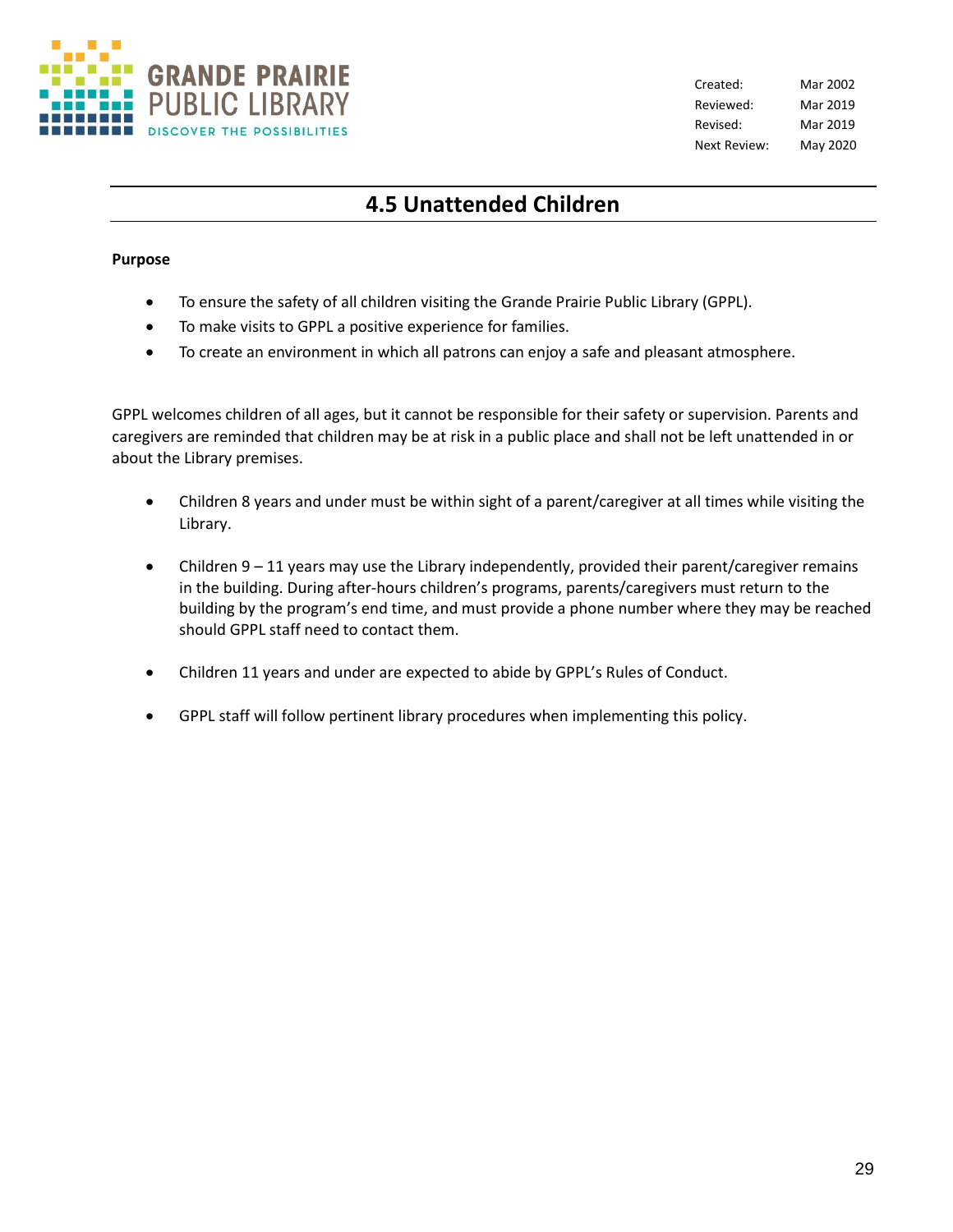

### **SECTION 5 – FINANCIAL**

### **5.1 Accounts Payable**

The Office Administrator is responsible for the auditing and processing of invoices and payments for the Grande Prairie Public Library. Invoices, credits, vouchers, and payments are processed through the Accounts Payable/Purchase Order System. This authority is delegated from the Board of the Grande Prairie Public Library and complies with the laws and acts governing payment of invoices in the province of Alberta.

### **Purchase Orders**

- Purchase Orders are void if not priced.
- Charges for shipping and handling must be shown on the Purchase Order.
- Purchase Orders are void if not signed by an approved signatory with the Grande Prairie Public Library.
- Invoices must bear exact same prices and terms or authorization must be received from the Grande Prairie Public Library in writing prior to shipping.
- GST is to be shown separately.
- Packing slips must accompany all shipments.

### **Payment Schedule**

- Payment is made on original invoices only.
- A Grande Prairie Public Library Purchase Order or valid Purchase Order number must accompany each invoice.
- The Grande Prairie Public Library pays invoices twice a month.
- All invoices are paid within 30 days of receipt of the invoice.

### **Disputes**

- Products supplied by the Seller shall be received subject to the Grande Prairie Public Library's inspection and approval within a reasonable time after delivery.
- Payment may be withheld if shipment does not meet the Grande Prairie Public Library's expectations or is not what was ordered.
- If specifications or warranties are not met, material and equipment may be returned at Seller's expense.
- No products returned to Seller as defective shall be replaced except upon formal authorization of the Grande Prairie Public Library.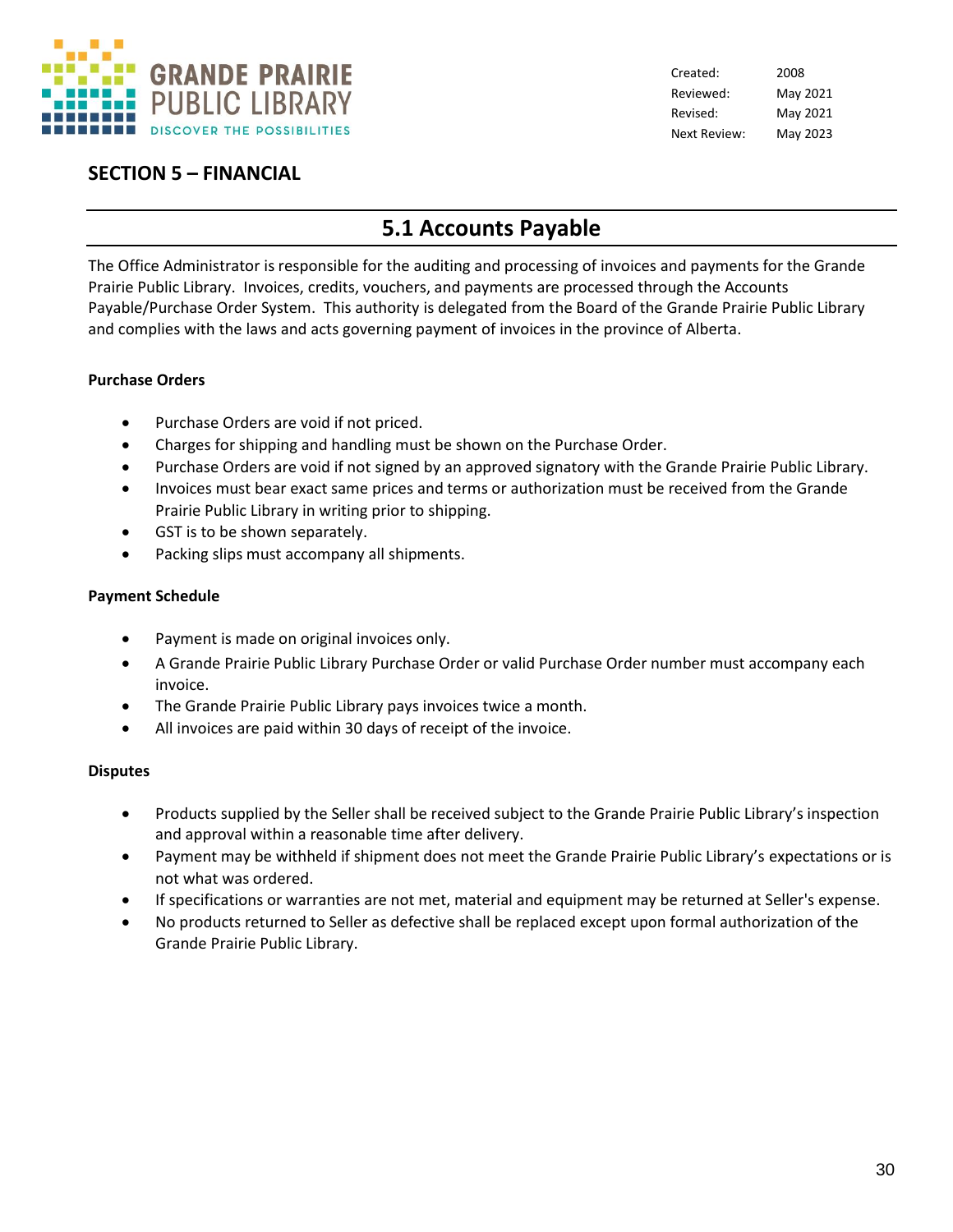

Created: Aug 1997 Reviewed: May 2021 Revised: Mar 2019 Next Review: May 2023

### **5.2 Board and Staff Reimbursement**

### **Purpose**

Library Board members and staff will be reimbursed for reasonable expenses incurred while conducting library business.

### **Procedures**

- Expense claims, accompanied by receipts where necessary, are to be submitted to the Office Manager within three months of when the expense was incurred.
- The Library Director reviews and approves expense claims prior to reimbursement. Schedule A compensation rates apply; however, discretionary judgment may be exercised in unique circumstances.
- Reimbursement rates will follow those of the Government of Alberta. Any changes will be brought to the Board for approval.
- If a Library Board or staff member requires a caregiver to accompany them when conducting library business, the caregiver's expenses will be reimbursed.

### **Public Relations**

It is recognized that Grande Prairie Public Library will, from time to time, engage in public relations activities that require some expense. These expenses will be reimbursed in accordance with budgeted expenditure levels upon presentation of receipts with the claim.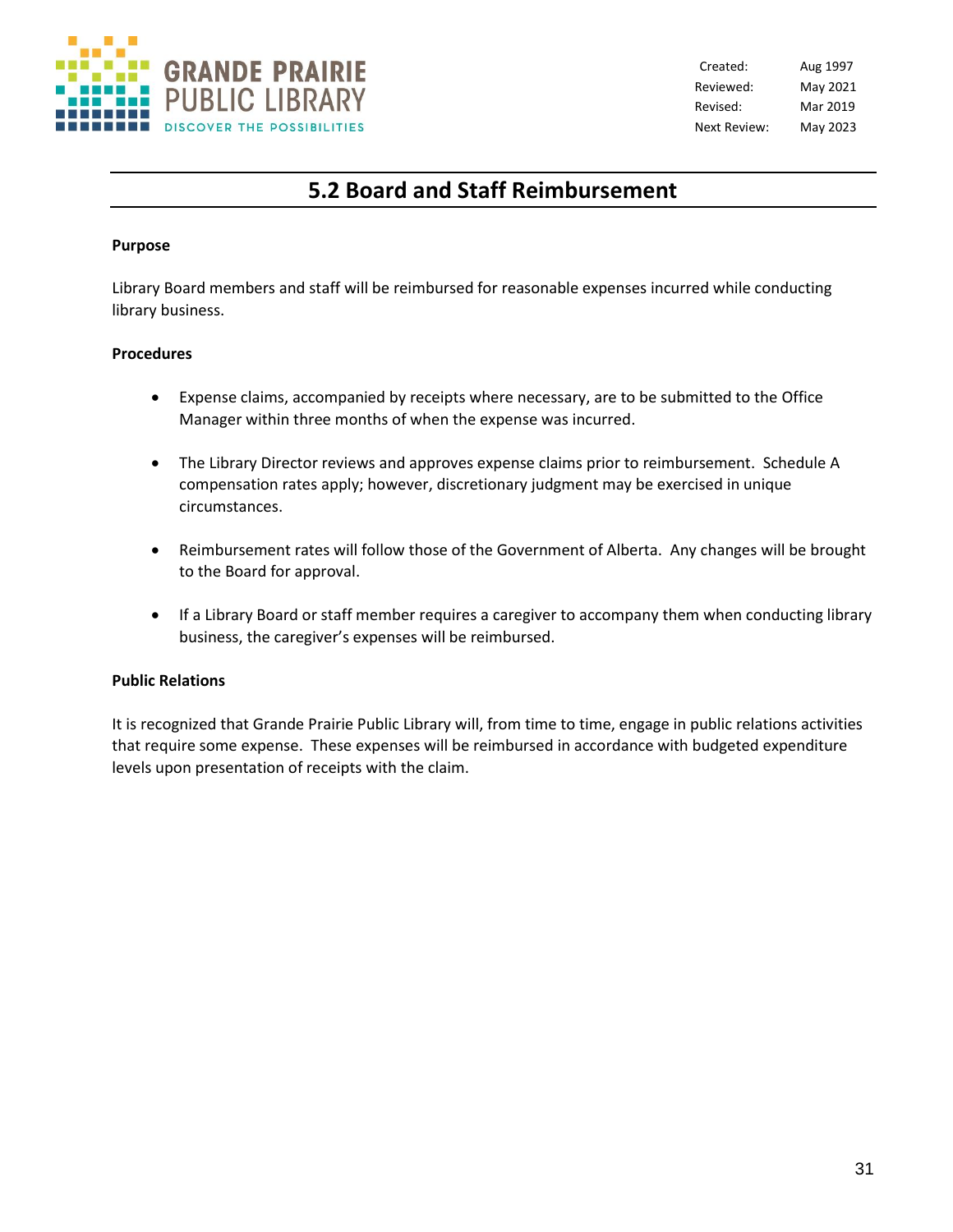

### **SCHEDULE A REIMBURSEMENT RATES AND ALLOWANCES**

### **Transportation Rates:**

- a) Air travel at economy rates by the most direct route. Submission of receipts required.
- b) Automobile travel, other ground transportation, meals and accommodation will be reimbursed at the current rate established by the Government of Alberta for its employees. Submission of receipts required.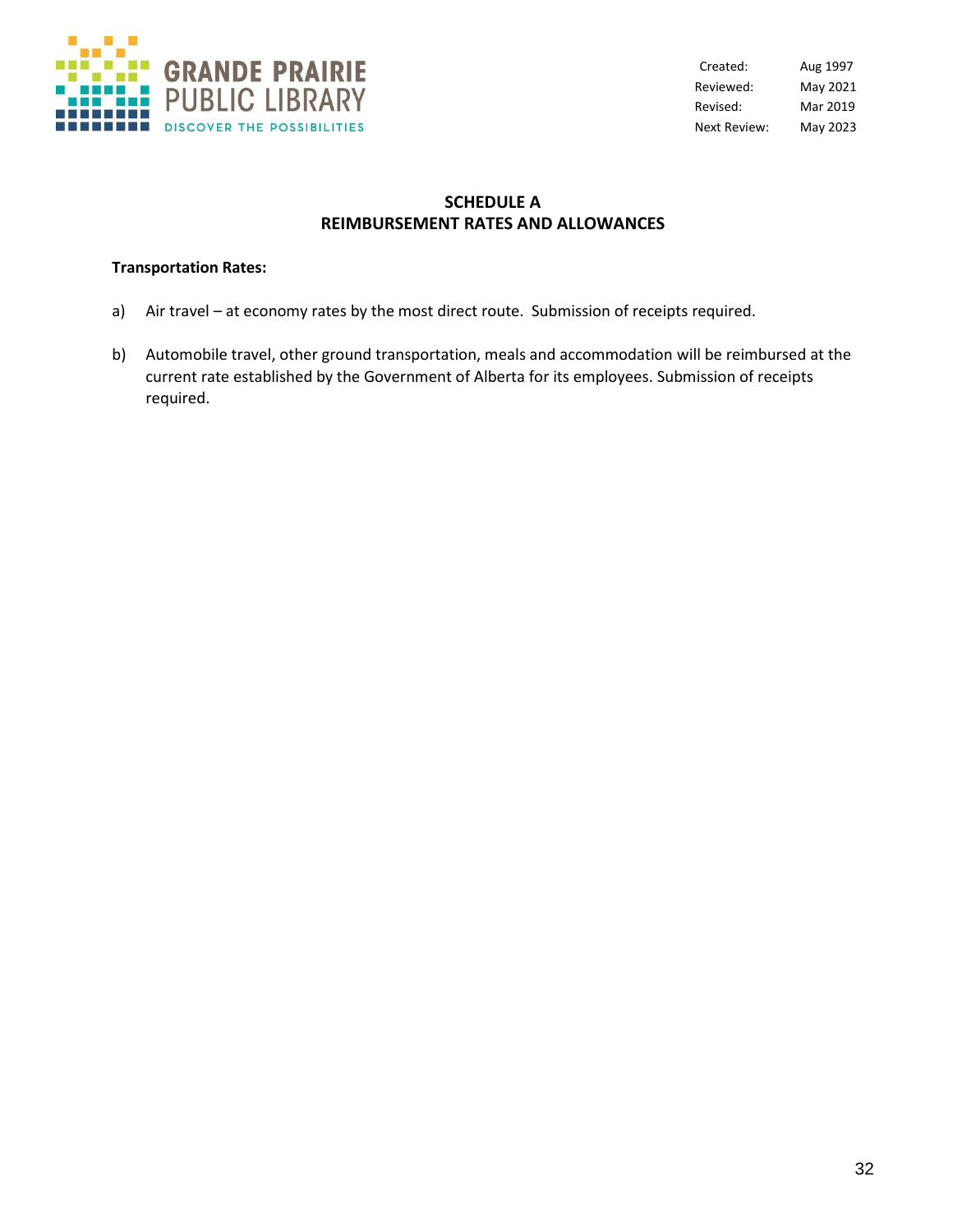

### **5.3 Financial Administration**

### **Audit**

- The Grande Prairie Public Library's financial records will be prepared for audit within ninety (90) days after the end of the fiscal year.
- The Library Board will appoint an auditor annually, to be approved by the City of Grande Prairie
- The Library Board has the authority to approve the audit.

### **Fiscal Year**

• The fiscal year of the Grande Prairie Public Library shall be January 1 to December 31.

### **Signing Authority**

- The signing officers shall be the Library Director, the Head of Adult Services, the Board Chair, Vice-Chair and one designated board member. The signing officers shall be appointed by a motion of the Board.
- Cheques shall be signed by one of either the Director or the Head of Adult Services and one of either the Board Chair, Vice Chair or the designated board member.
- Electronic Funds Transfer (EFT) payments, with the exception of payroll, shall be signed by one of either the Director or the Head of Adult services and one of the board's signing authorities.
- Payroll EFT payments shall be approved by the Director.

### **Credit Card**

- A corporate credit card will be used by the Library Director or designated staff members for reservations, travel expenses, and specific purchases where a credit card number is required.
- Receipts for the expenses will be submitted to the Office Manager as soon as possible after the expense has occurred.
- Other staff members who require a credit card for purchases must receive permission from the cardholder before use.
- Personal use of the credit card is prohibited.
- The Board approves the total credit card limit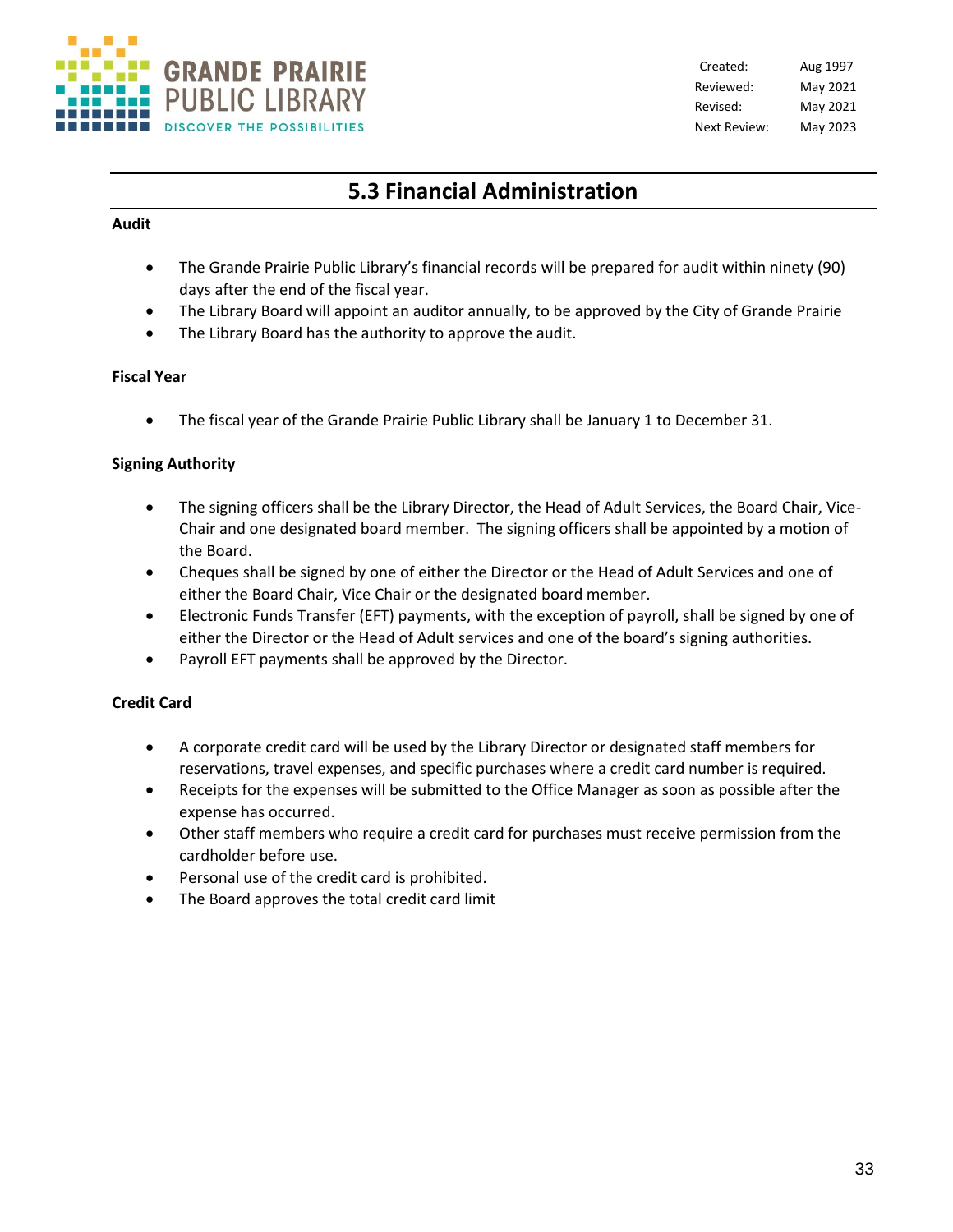

Created: Aug 1997 Reviewed: May 2021 Revised: Apr 2017 Next Review: May 2023

### **5.4 Investments**

### **Purpose**

The Grande Prairie Public Library Board (the Board) recognizes the need for sound and prudent investment practices. The Board will adopt policies and establish procedures to ensure that investment earnings are maximized through investment activities which at the same time minimize exposure and risk.

### **Authorization**

The Board authorizes the Library Director to invest capital and operating funds not required for immediate disbursement according to the guidelines outlined below, and to dispose of any investment when necessary to meet expenditures or as prudent from an investment management point of view.

### **Guidelines**

All investments will be with recognized financial institutions with a financial rating of AA (minimum). These investments will be government/bank guaranteed at a minimum of 75% in the following:

- Securities issued or guaranteed by the Crown in right of Canada or an agent of the Crown or the Crown in right of a province or agent of a province;
- Securities that are issued or guaranteed by a bank, treasury branch, credit union or trust corporation.

Investments shall be awarded to the financial institution with the most competitive offering after taking into consideration the administrative costs involved and all the financial needs of the Library.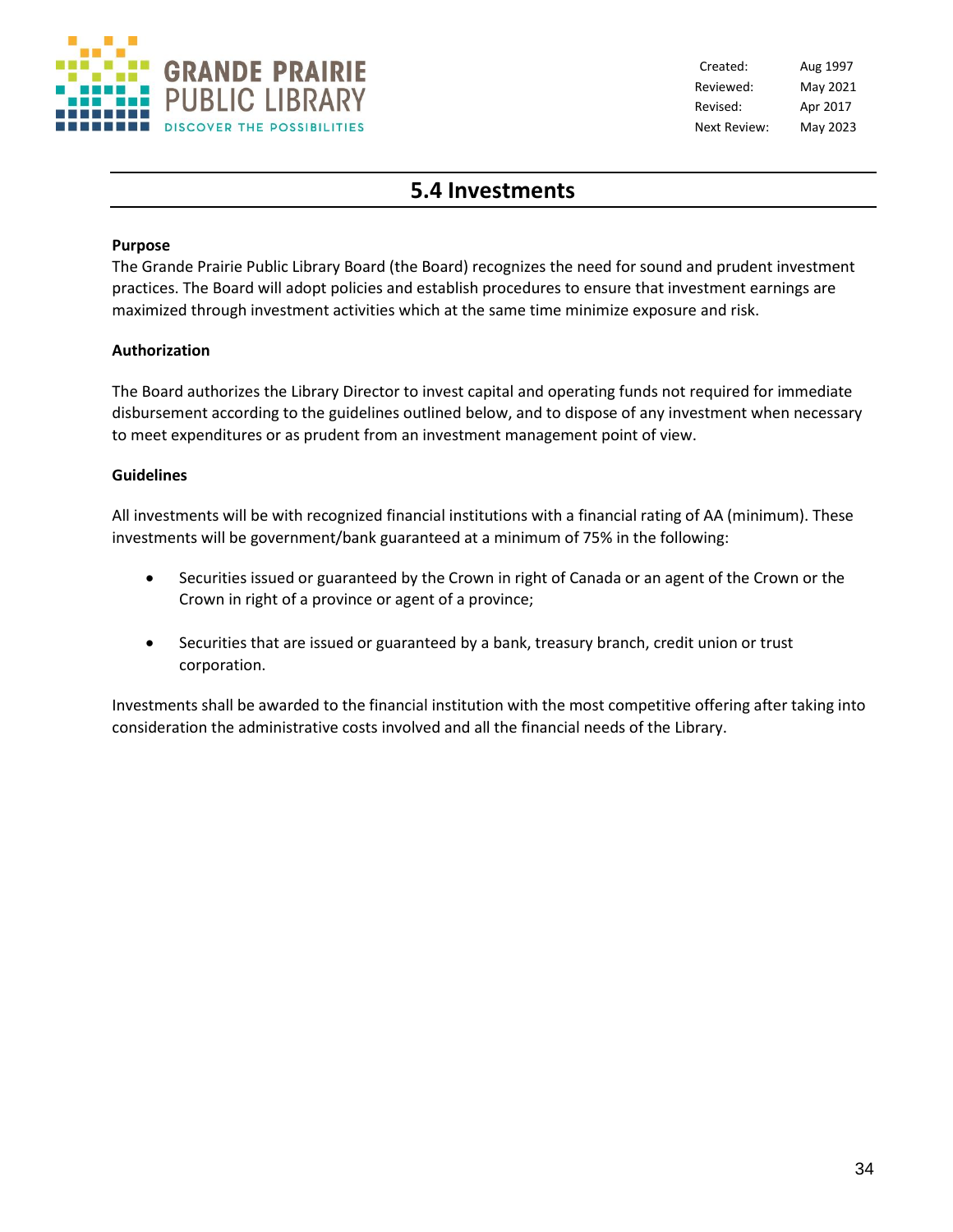

Created: 2002 Reviewed: May 2021 Revised: Jan 2021 Next Review: May 2023

# **5.5 Reserves**

The Grande Prairie Public Library (GPPL) Board may establish, maintain and manage reserve funds to maintain a prudent level of available financial resources to offset unpredicted one-time expenditures. Reserve funds also provide resources for repairs/replacement/upgrading or construction of new capital assets/infrastructure.

- All requests to use reserve funds or to re-designate reserves must be approved by means of a Board motion. Requests to use reserve funds may also be submitted as part of the annual budget process.
- Any surplus funds in GPPL's operating budget at year-end will be allocated to reserves as specified by the Board during the financial audit process.
- Reports on the status of reserves will be provided to the Board during the audit process and upon request throughout the year.

| <b>Operating Reserves</b>           |                                                                   |
|-------------------------------------|-------------------------------------------------------------------|
| <b>Status</b>                       | Unrestricted                                                      |
| <b>Purpose</b>                      | An operating reserve is an unrestricted fund balance set aside to |
|                                     | stabilize the Library's finances by providing a cushion against   |
|                                     | unexpected events, loss of income, and large unbudgeted           |
|                                     | expenses. Operating reserves should not be used to cover a long-  |
|                                     | term or permanent income shortfall, but can allow the library to  |
|                                     | weather serious bumps by buying time to implement new             |
|                                     | strategies. An operating reserve should be used to solve          |
|                                     | temporary problems or to shut down the operation of the library.  |
| <b>Funding Source</b>               | Contributions from operations                                     |
| <b>Approved Spending Categories</b> | Providing a cushion against unexpected events, loss of income,    |
|                                     | and large unbudgeted expenses.                                    |

# **Schedule of Reserves**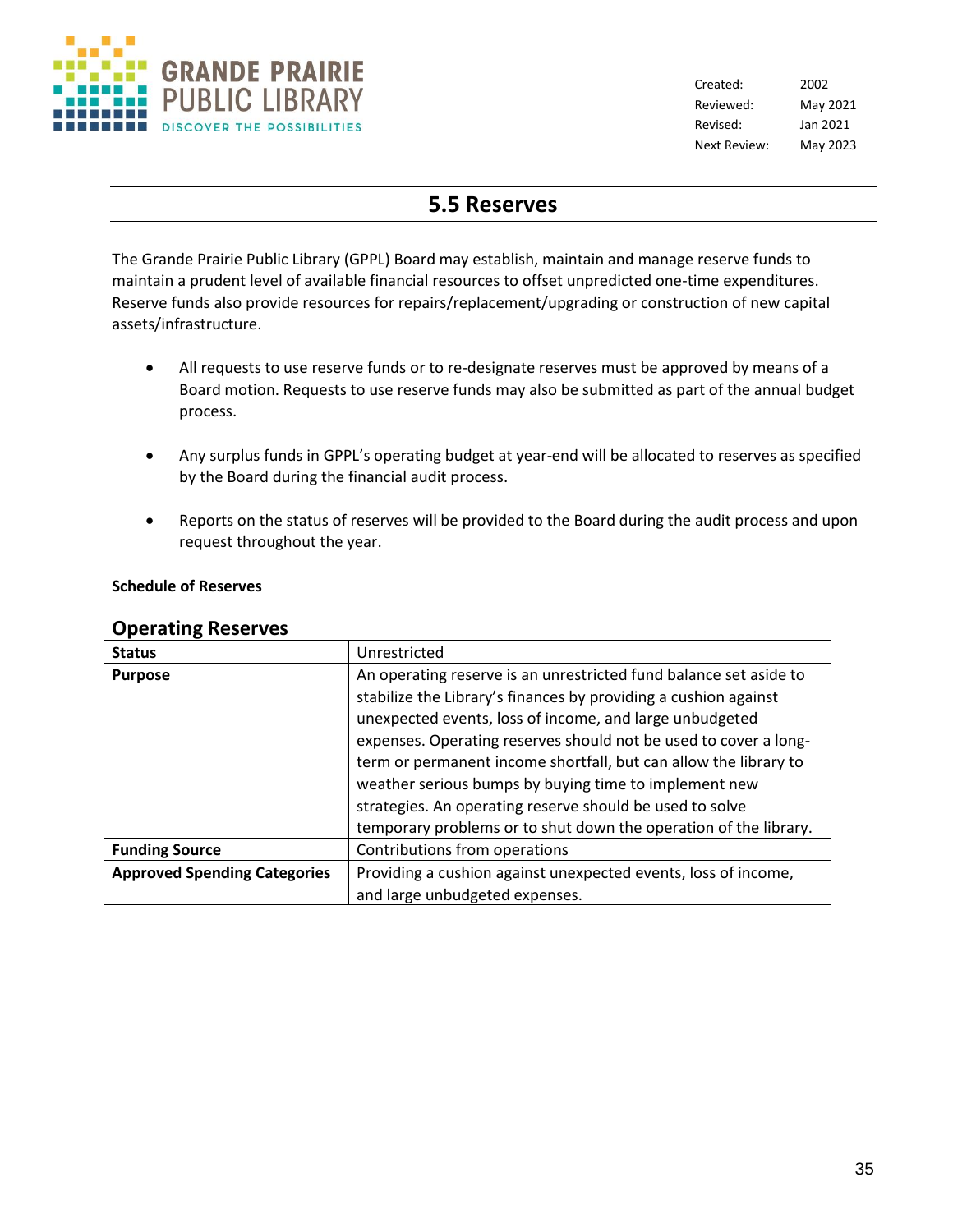

Created: 2002 Reviewed: May 2021 Revised: Jan 2021 Next Review: May 2023

| <b>General Reserves</b>             |                                                                                                                                                                                                |
|-------------------------------------|------------------------------------------------------------------------------------------------------------------------------------------------------------------------------------------------|
| <b>Status</b>                       | Restricted                                                                                                                                                                                     |
| <b>Purpose</b>                      | To fund capital projects according to the Strategic Plan of Service.                                                                                                                           |
| <b>Funding Source</b>               | Contributions from fundraising                                                                                                                                                                 |
| <b>Approved Spending Categories</b> | <b>Facilities Upgrade and Future Sites</b><br>To provide for upgrade, replacement, additions and repairs of a<br>capital nature to the physical building and property and for future<br>sites. |
|                                     | <b>Technology and Innovation</b><br>To acquire or upgrade technologies in order to meet changing<br>organizational or community needs and/or to pursue innovation.                             |
|                                     | <b>Furnishings and Equipment</b><br>To acquire or replace furniture/fixtures and equipment (other than<br>computer equipment).                                                                 |
|                                     | <b>Collection Development</b><br>To replace and enhance existing collections and/or introduce new<br>collections.                                                                              |
|                                     | <b>Human Resources</b><br>To support recruitment, terminations, legal fees, and special leave.                                                                                                 |
| <b>Other</b>                        | The funds in these reserves may be separated into laddered terms<br>for maximum return on investment.                                                                                          |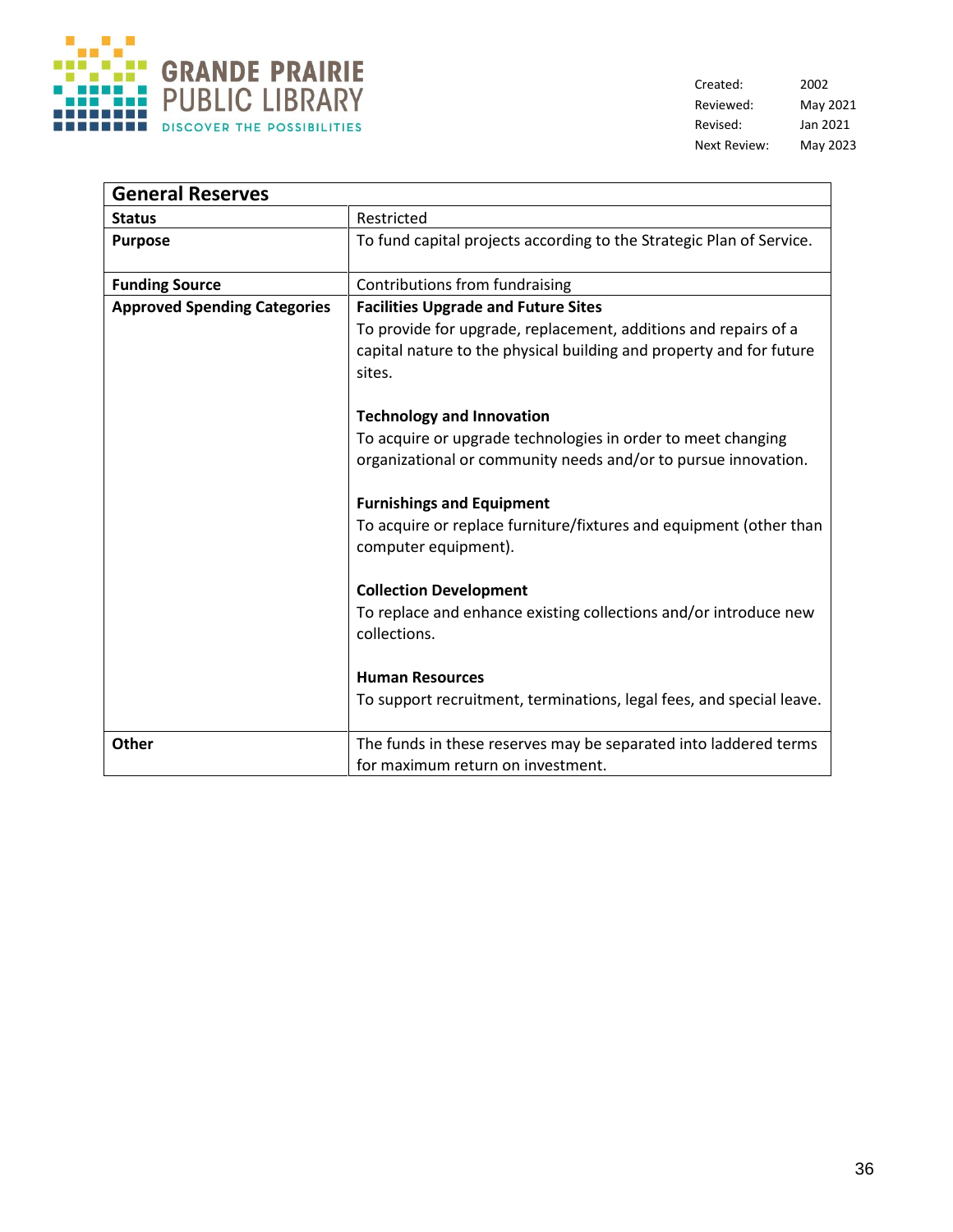

Created: 2002 Reviewed: May 2021 Revised: Jan 2021 Next Review: May 2023

| <b>Clem and Muriel Collins' Fund</b> |                                                                                                                                                                                                                                                                                                                                                                                                                |
|--------------------------------------|----------------------------------------------------------------------------------------------------------------------------------------------------------------------------------------------------------------------------------------------------------------------------------------------------------------------------------------------------------------------------------------------------------------|
| <b>Status</b>                        | Restricted                                                                                                                                                                                                                                                                                                                                                                                                     |
| <b>Purpose</b>                       | As directed by the donor                                                                                                                                                                                                                                                                                                                                                                                       |
| <b>Funding Source</b>                | Donor                                                                                                                                                                                                                                                                                                                                                                                                          |
| <b>Approved Spending Categories</b>  | This reserve was originally established as a fund through a<br>donation from Mr. and Mrs. C.E. Collins to cover membership<br>fees for those who could not afford them. The funds in this legacy<br>will be used for library projects that benefit the less fortunate<br>and/or provide educational value, as per the wishes of the Collins<br>family. This has been used to fund the Collins Writing Contest. |
| <b>Relevant Document</b>             | Correspondence from Clem and Muriel Collins                                                                                                                                                                                                                                                                                                                                                                    |

| <b>Janssen Legacy</b>               |                                                                                                                                                                                                                                                                                                                                                                                                                                                                                                                |
|-------------------------------------|----------------------------------------------------------------------------------------------------------------------------------------------------------------------------------------------------------------------------------------------------------------------------------------------------------------------------------------------------------------------------------------------------------------------------------------------------------------------------------------------------------------|
| <b>Status</b>                       | Restricted                                                                                                                                                                                                                                                                                                                                                                                                                                                                                                     |
| <b>Purpose</b>                      | As directed by the donor                                                                                                                                                                                                                                                                                                                                                                                                                                                                                       |
| <b>Funding Source</b>               | Donor                                                                                                                                                                                                                                                                                                                                                                                                                                                                                                          |
| <b>Approved Spending Categories</b> | This reserve was established from a bequest to GPPL by Willie<br>Janssen upon his death in 2010. His wishes, as expressed in his<br>will, were that the funds are to be used "for the purchase of<br>current reading materials of general interest to the general<br>public, including software and materials in electronic form, and<br>also for fixtures and equipment, and displays within the library,<br>but not for building construction or building maintenance." (from<br>the Will of Willie Janssen) |
| <b>Relevant Document</b>            | Will of Willie Janssen                                                                                                                                                                                                                                                                                                                                                                                                                                                                                         |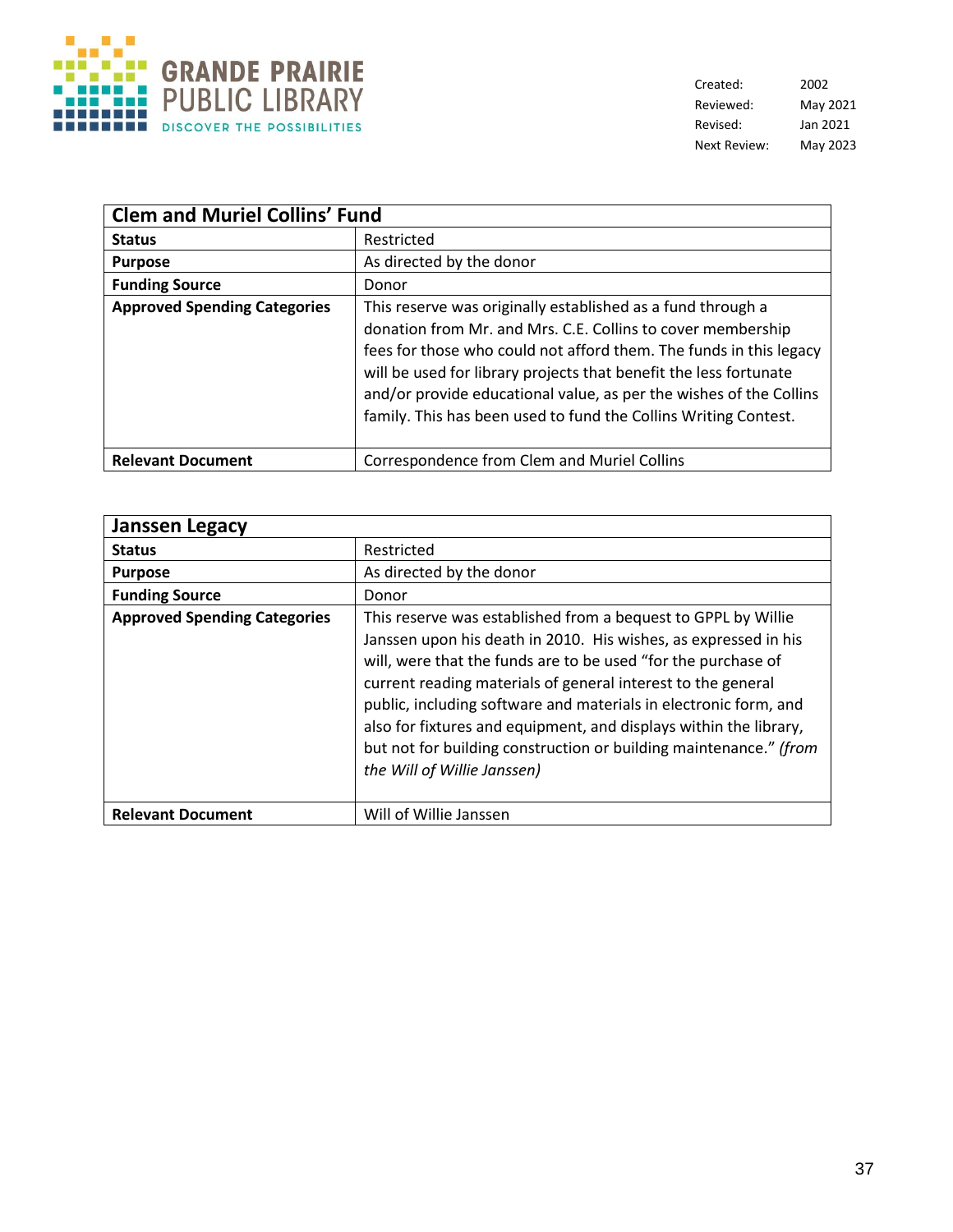

Created: 2009 Reviewed: May 2021 Revised: Sept 2019 Next Review: May 2023

# **5.6 Tangible Capital Assets**

### **Purpose**

The objective of this policy is to prescribe the accounting treatment for tangible capital assets so that users of the financial report can discern information about the investment in Library property, plant and equipment and the changes in such investment.

# **Definition**

Tangible Capital Assets (TCA) are non-financial assets with physical substance that are acquired, constructed or developed and are held for use in the production or supply of goods and services; have useful economic lives extending beyond an accounting period; are intended to be used on a continuing basis in the Library's operations; and are not intended for sale in the ordinary course of operations.

# **Presentation and Disclosure**

Tangible capital assets are reported in the Library's financial statements when the following criteria are met:

- It must satisfy the definition of a tangible capital asset.
- It must have a cost or other value that can be reliably measured and meet the capitalization threshold.

The presentation and disclosure layout is outlined in Section C.

# **Capitalization Thresholds**

Tangible capital assets should be capitalized (recorded in the fixed asset sub-ledger) according to the following threshold:

- Furniture, computers, software, collections & equipment with a unit cost of \$5,000 or greater (library collections are recorded and valued as a whole as opposed to item by item)
- Pooled assets are similar assets that have a unit value below the capitalization threshold but have a material value as a group. Furniture, computers, software, collections, and equipment with a combined value of \$5,000 or greater will be recorded as a single asset.

Capital assets not meeting the threshold are expensed in the year in which they are purchased.

#### **Capital Asset Classifications**

Capital assets should be assigned to the classifications outlined in Section A based on their nature, characteristics and useful life.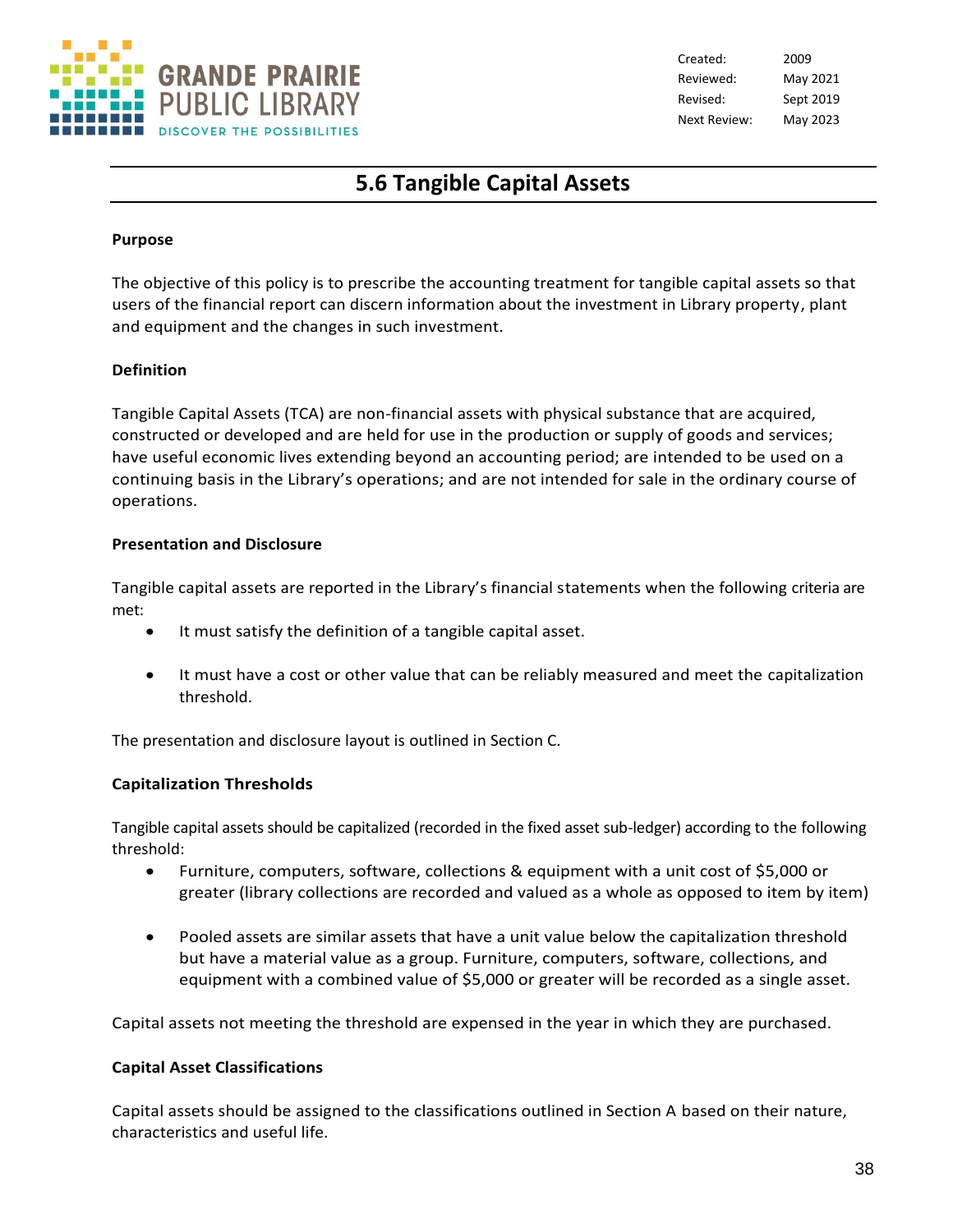

Created: 2009 Reviewed: May 2021 Revised: Sept 2019 Next Review: May 2023

# **Amortization**

Unless otherwise stated, the acquisition cost will be amortized over its estimated useful life, on a straight-line basis. All capital asset classifications have predetermined estimated useful lives as outlined in Section B.

In the year of acquisition, amortization is applied at half of normal rates. No amortization is recorded in the year of disposition.

# **Section A -- Asset Classification**

Tangible capital assets will be defined as:

- Furniture shelving, tables, desks, chairs, etc.
- Computers & Software computer hardware & software
- Collections All Library materials in print, audio and video
- Equipment photocopiers, fax machines, audiovisual, etc.
- Leasehold improvements

When equipment is purchased, the cost should include the amount of money ultimately paid, including ancillary charges such as transportation, installation, extended maintenance/warranty contracts and any other expenditure required to place the asset in its intended location and condition for use.

# **Cultural and Historical Assets**

Works of art and historical treasures that have cultural, aesthetic or historical value that is worth preserving perpetually. These assets are not recognized as tangible capital assets in the financial statements, but the existence of such property should be disclosed.

# **Section B - Capital Asset Estimated Useful Lives**

- Furniture 10
- Computers & Software 3-5
- Collections 3
- Equipment 5
- Leasehold improvements 10
- Public Art
- Historical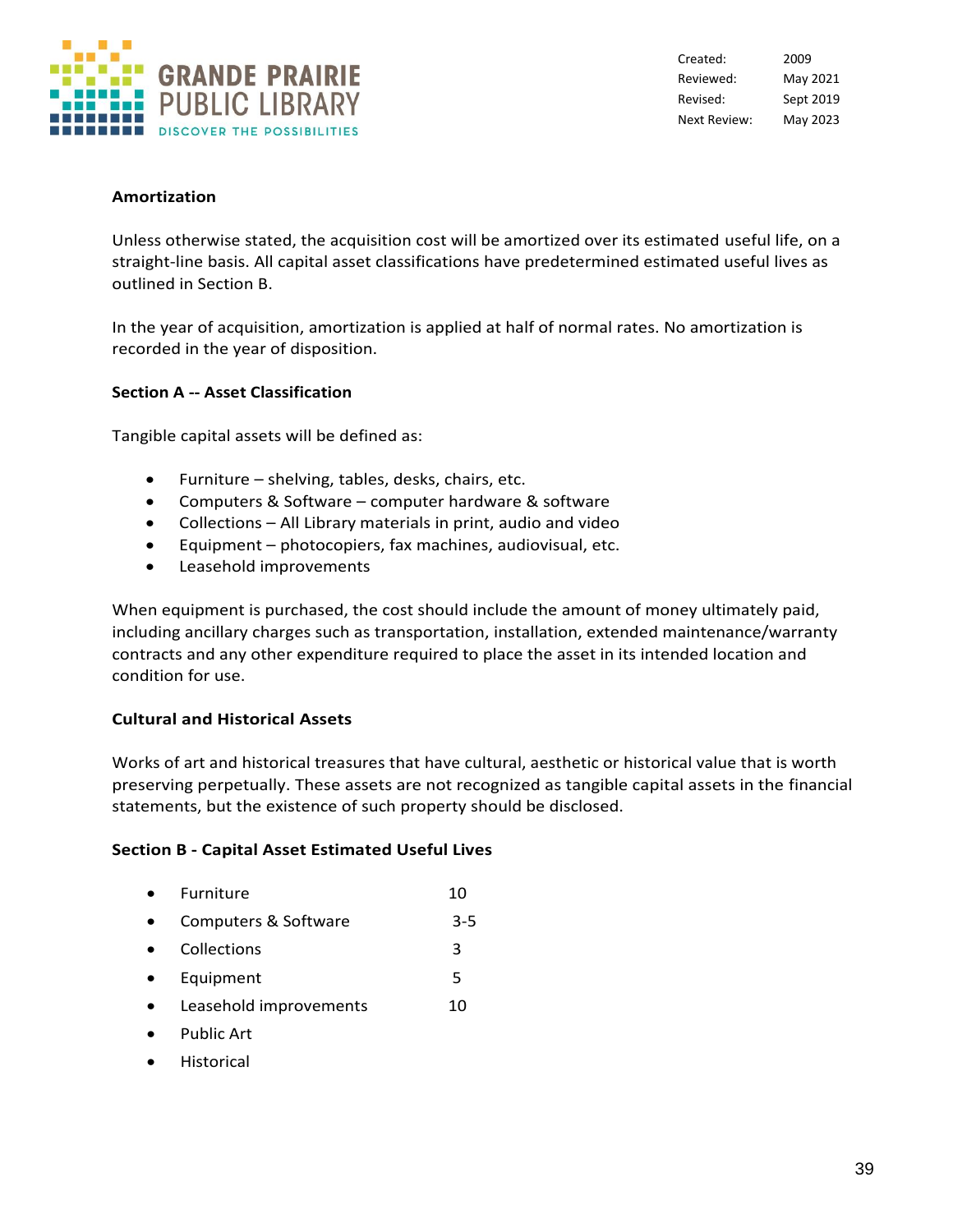

Created: 2009 Reviewed: May 2021 Revised: Sept 2019 Next Review: May 2023

# **Section C – Presentation and Disclosure**

The financial statements should disclose the following information about tangible capital assets, where beneficial a breakdown for each major category:

- Cost at the beginning and end of the period;
- Additions in the period;
- Disposals in the period;
- The amount of any write-downs in the period;
- The amount of amortization of the costs of tangible capital assets for the period;
- Accumulated amortization at the beginning and end of the period;
- Net carrying amount at the beginning and end of the period;
- The amortization method used, including the amortization period or rate for each major category of tangible capital asset;
- The net book value of tangible capital assets not being amortized because they are under construction or development or have been removed from service;
- The nature and amount of contributed tangible capital assets received in the period and recognized in the financial statements: and
- The nature of the works of art and historical treasures held by the Library. Works of art and historical treasures are not recognized as tangible capital assets, as a reasonable estimate of the future benefits cannot be made. Nevertheless, their existence and nature must be disclosed.

Capital transactions include acquisitions, disposals, betterments, write-downs, amortization and other adjustments. Sufficient information should be maintained through source documents, working papers and files supporting capital asset transactions for internal and external audit or review.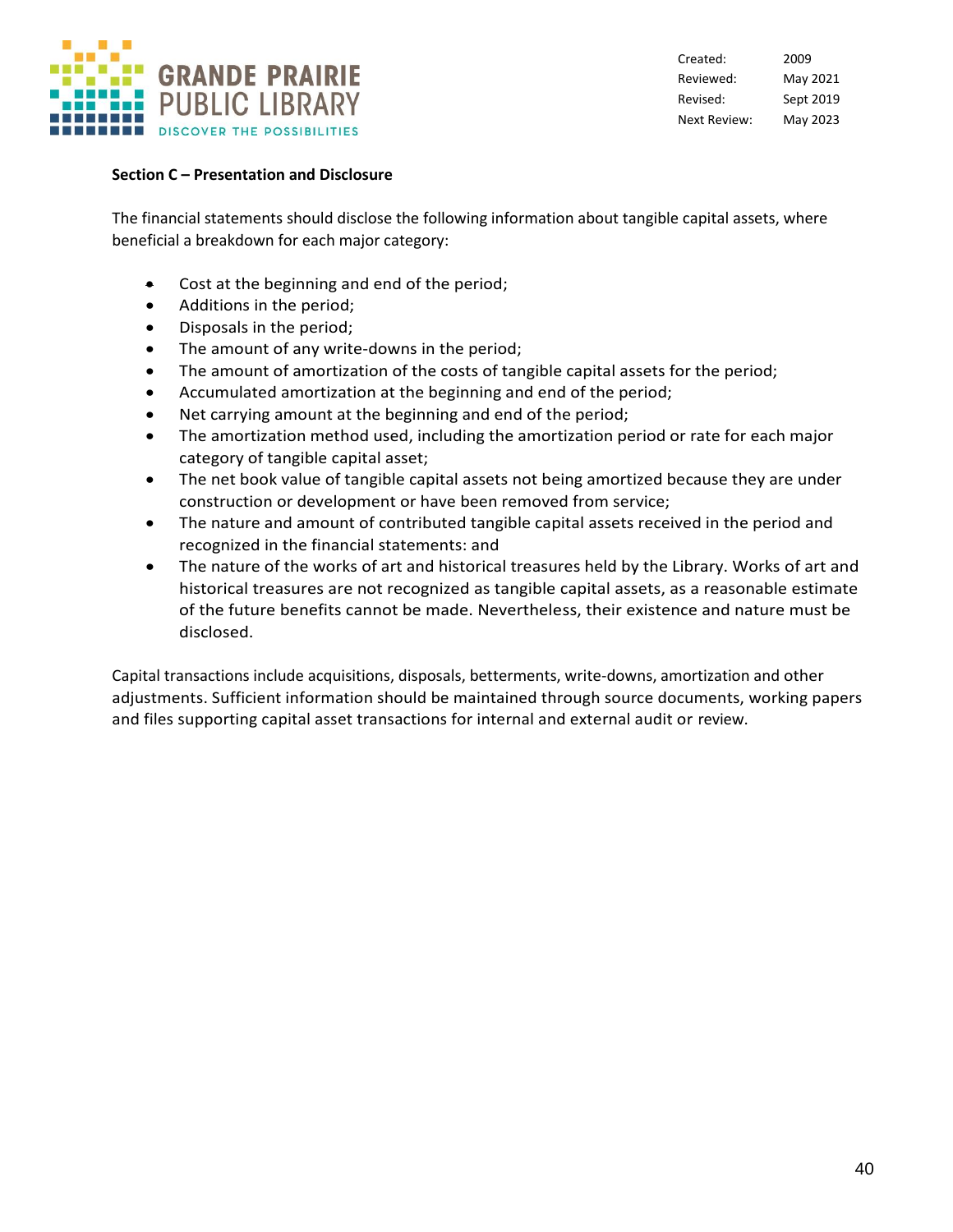

# **SECTION 6 – HEALTH AND SAFETY**

# **6.1 Health and Safety (General)**

#### **Purpose**

The Grande Prairie Public Library shall provide a safe and healthy environment for its employees, volunteers, customers and visitors. This policy is intended to allow employees, volunteers, customers and visitors to work for and spend time in the library with minimum personal risk, and with the confidence that the organization has taken full precautions to ensure his/her physical safety and health. For the purpose of this policy, the employer is the Grande Prairie Public Library.

The employer, supervisors and workers at every level are responsible and accountable for GPPL's health and safety performance. Our goal is a healthy, injury-free workplace for all workers. By working together we can achieve this goal.

Grande Prairie Public Library will:

• Ensure

othe health, safety, and welfare of workers at the work site,

othe health, safety and welfare of other persons at or near the work site who may be affected by hazards originating from the work site,

- othat workers are aware of their Occupational Health and Safety (OHS) rights and duties,
- othat workers are not subjected to or participate in harassment or violence at the work site,
- othat workers are supervised by a person who is competent and familiar with the OHS Act, Regulations, and Code,
- othey consult and cooperate with the Health and Safety Committee (HSC),
- othat health and safety concerns are resolved in a timely manner,
- othat supervisors and workers are adequately trained for the protection of health and safety at the work site.

Supervisors will:

**Ensure** 

othey are competent to supervise the workers under their supervision,

- othe workers under their supervision work in accordance with procedures and measures required by the OHS Act, Regulations, and Code,
- othe workers under their supervision use all hazard controls and properly uses or wears the personal protective equipment required by the employer or under the OHS Act, Regulation or Code, and othat workers are not subjected to or participate in harassment or violence at the work site.
- Take all precautions necessary to protect the health and safety of every worker under their supervision.
- Advise every worker under their supervision of all known or reasonably foreseeable hazards to health and safety in the area where the worker is performing work.
- Report concerns about an unsafe or harmful work site act or condition that occurs/exists or has occurred/existed to the employer.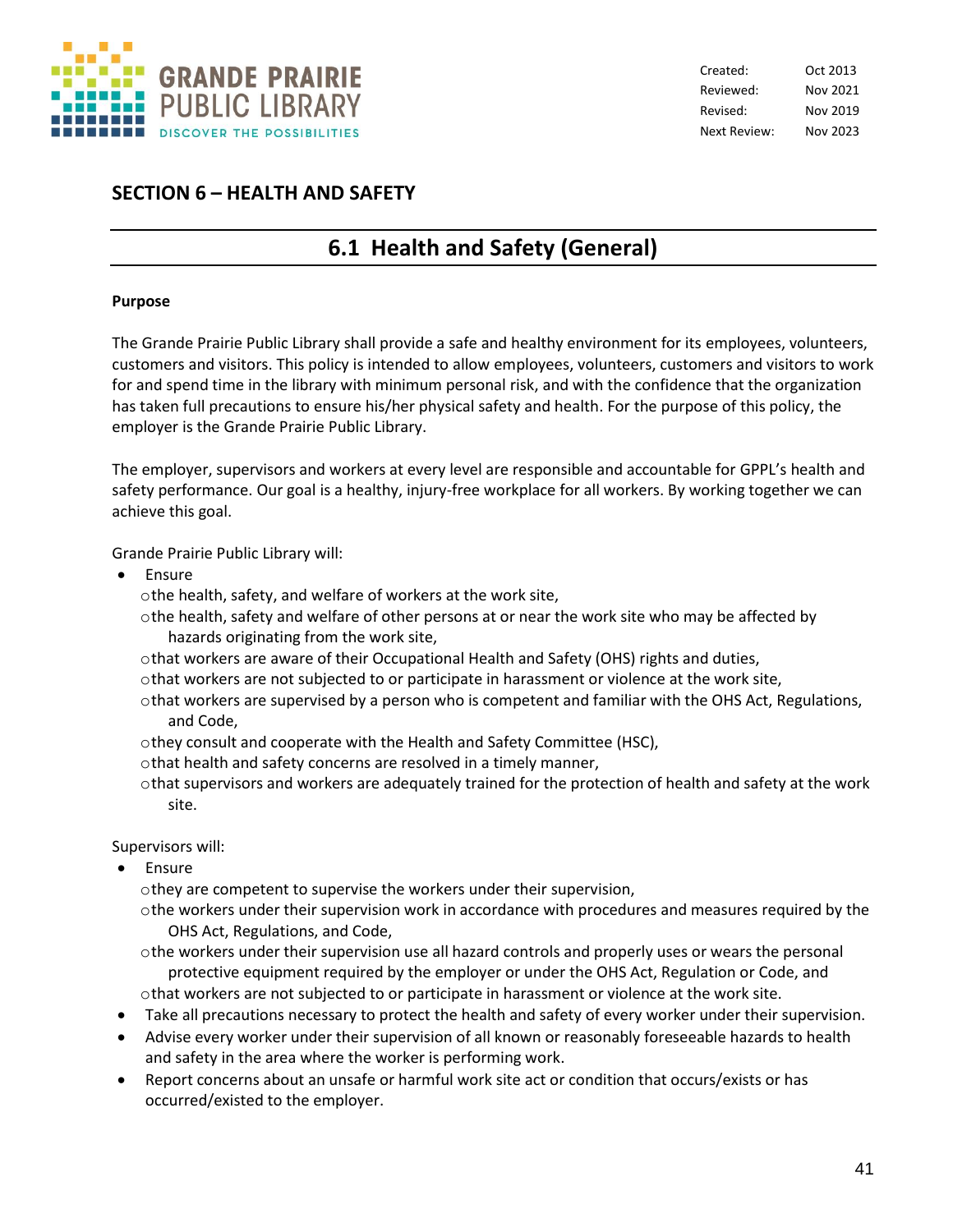

Created: Oct 2013 Reviewed: Nov 2021 Revised: Nov 2019 Next Review: Nov 2023

Workers will:

- Protect the health and safety of themselves and other people at or near the worksite.
- Cooperate with their supervisors and employers to protect the health and safety of themselves and others.
- Use and wear devices and personal protective equipment required by the employer or the OHS Act, Regulation or Code.
- Refrain from causing or participating in harassment or violence.
- Report concerns about an unsafe or harmful work site act or condition that occurs/exists or has occurred/existed to the employer or supervisor.

In addition, the employer, supervisors and workers will:

• Cooperate with any person exercising a duty imposed by the OHS Act, Regulations, or Code, and

\_\_\_\_\_\_\_\_\_\_\_\_\_\_\_\_\_\_\_\_\_\_\_\_\_\_\_\_\_\_\_\_\_\_\_ \_\_\_\_\_\_\_\_\_\_\_\_\_\_\_\_\_\_\_\_\_\_\_\_\_\_\_\_\_\_\_\_\_\_\_

• Comply with the OHS Act, Regulation, and Code and any site policies, procedures, and codes of practice.

Deb Cryderman, Director **Date** Date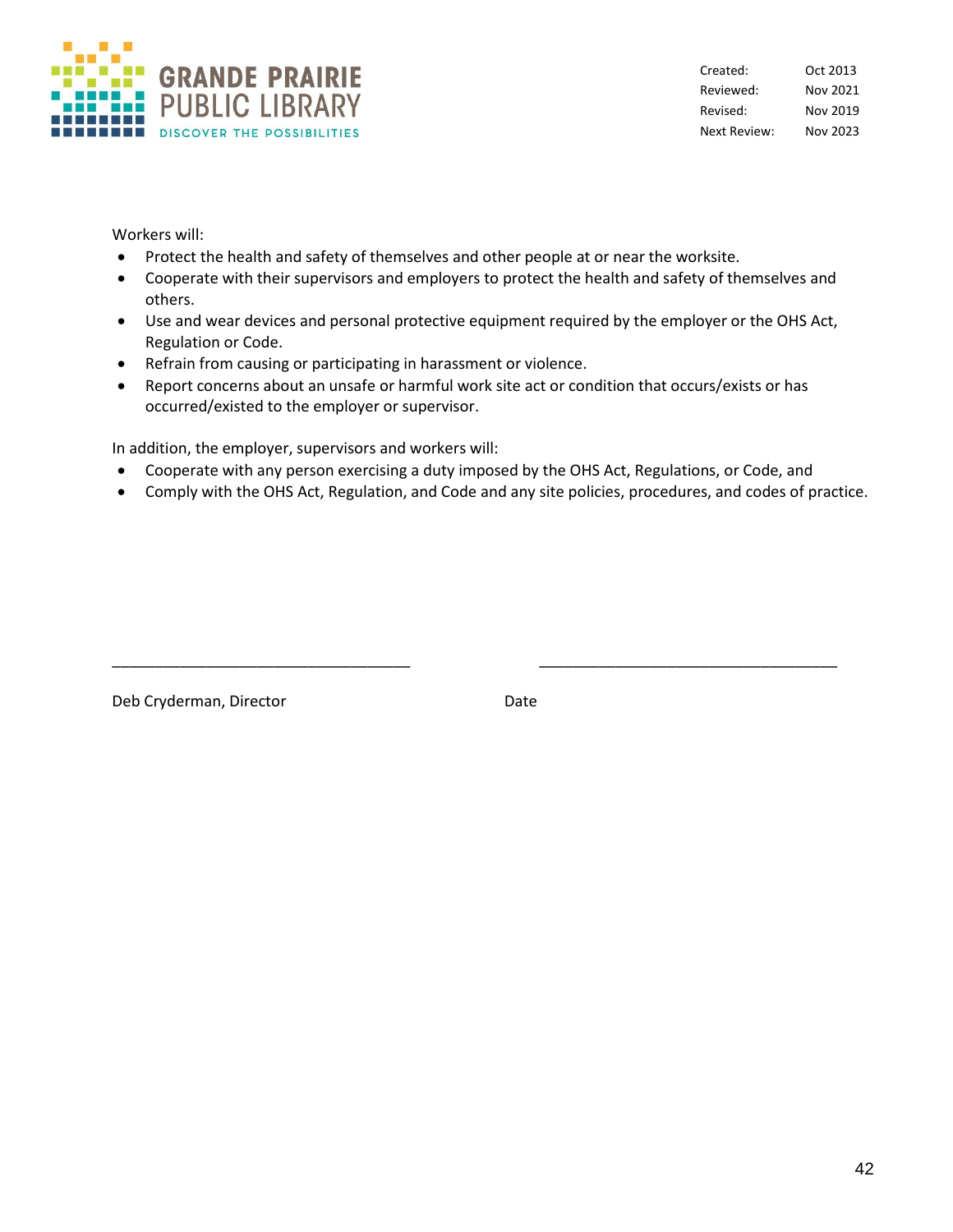

Created: Oct 2013 Reviewed: Nov 2021 Revised: Nov 2019 Next Review: Nov 2023

# **6.2 Health and Safety Orientation/Training**

*Legislation: The Occupational Health and Safety Act, Ch. 0-2.1, Part 5*

# **Employee Orientation**

Library employees and volunteers will be oriented to the Grande Prairie Public Library's health and safety policies and procedures when they initially start working at the Library.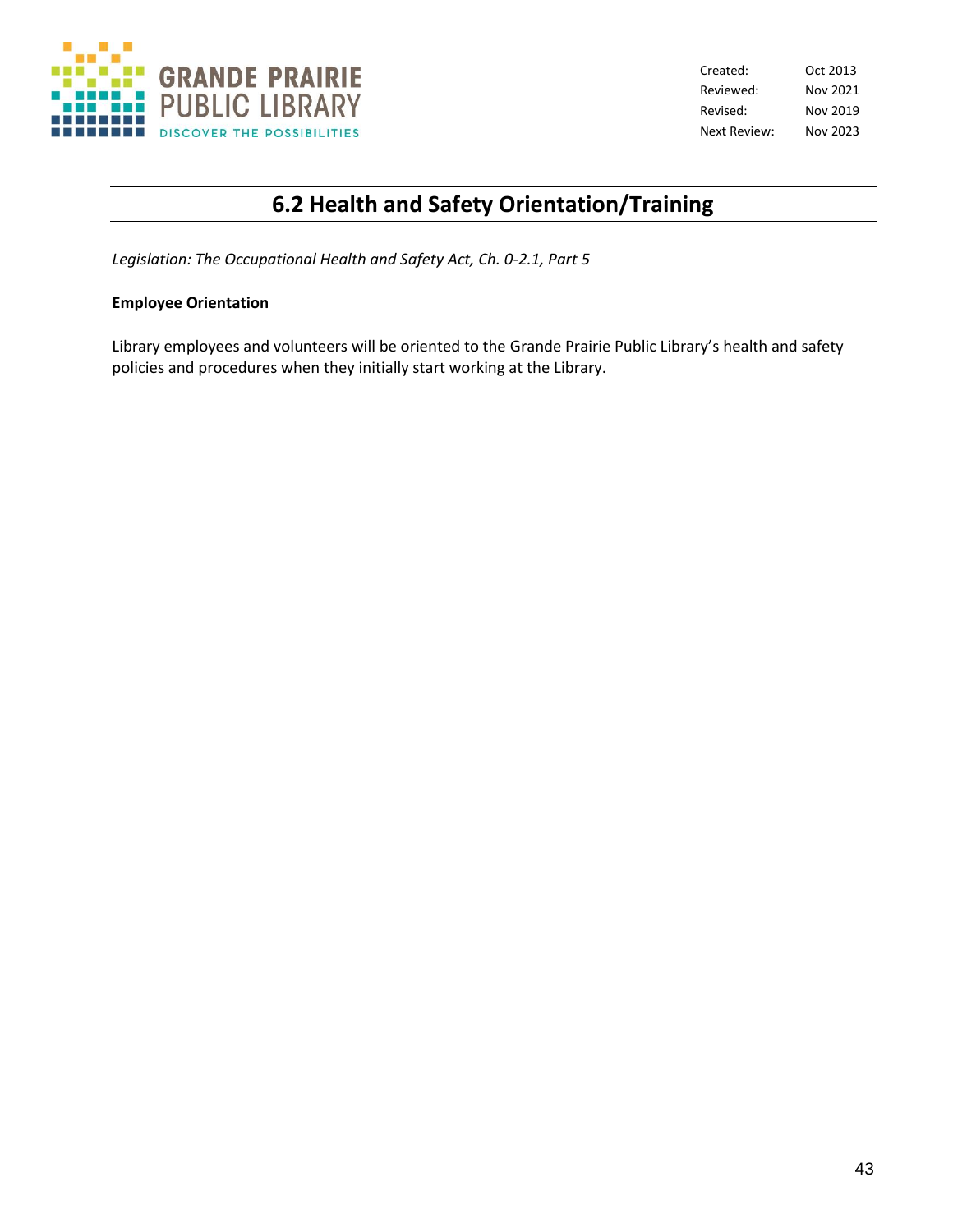

Created: Oct 2013 Reviewed: Nov 2021 Revised: Nov 2019 Next Review: Nov 2023

# **6.3 Emergency Preparedness**

*Legislation: The Occupational Health and Safety Code, Part 7*

The Grande Prairie Public Library will ensure that all staff are familiar with the Montrose Cultural Centre Action Plan Booklet, along with the Emergency Evacuation Procedures specific to the Library.

These procedures comply with Occupational Health and Safety Legislation and include the following:

- identification of various potential and specific emergencies (e.g. fire, tornado, violence, etc.);
- procedures for dealing with identified emergencies;
- emergency response training requirements;
- location and use of emergency facilities;
- emergency locators (e.g. exit doors, first aid kits, flashlights);
- alarm and emergency communication requirements;

Library Department Heads are responsible for implementing and monitoring this policy in their departments.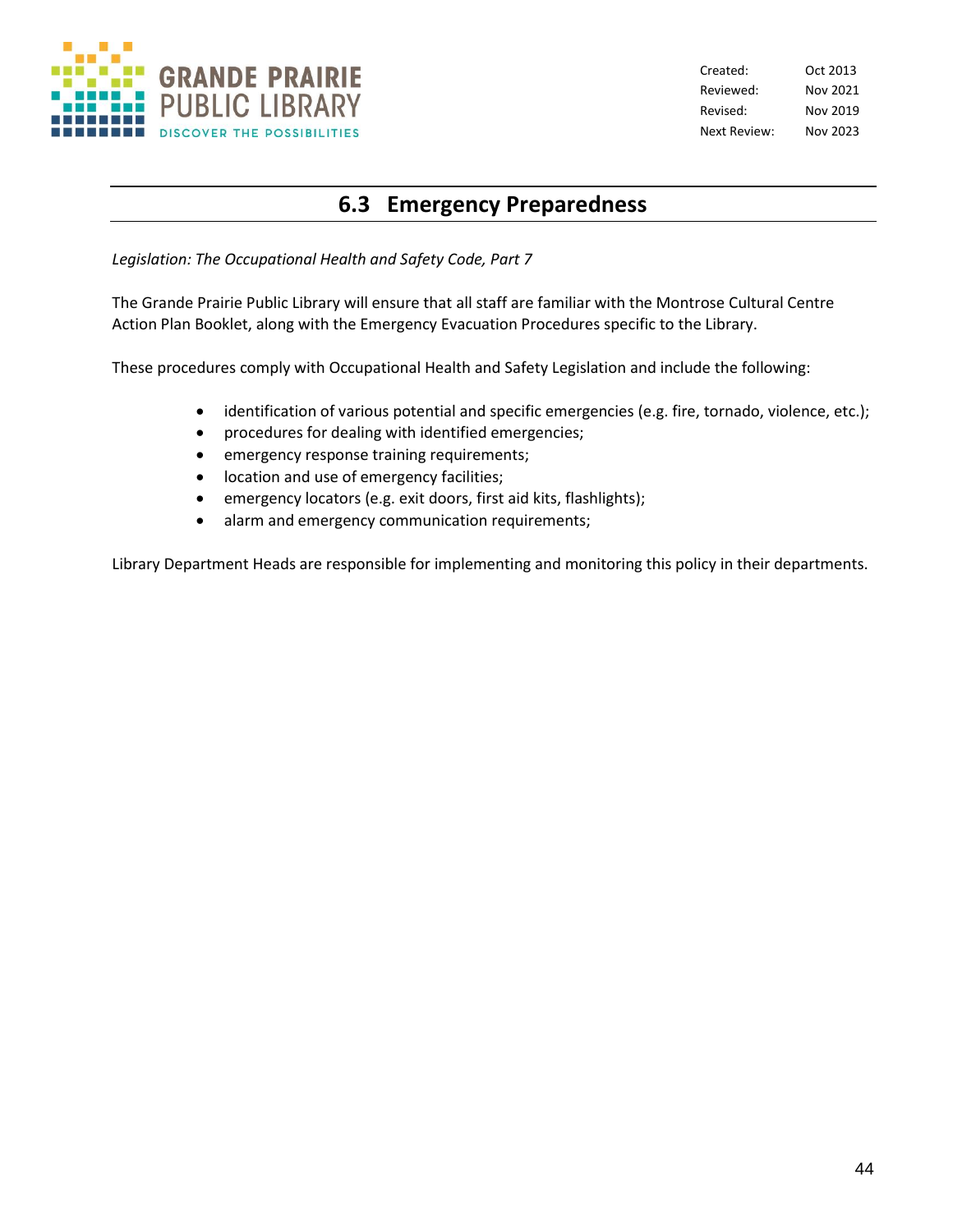

Created: Oct 2013 Reviewed: Nov 2021 Revised: Jan 2019 Next Review: Nov 2023

# **6.4 Violence and Harassment**

*Legislation: The Occupational Health and Safety Code, Part 27*

# **Commitment**

The Grande Prairie Library (GPPL) Board, in its efforts to provide a positive, comfortable, and professional environment, will not tolerate any form of workplace violence or harassment directed by, or at, any Library employee by another employee, Board member, or member of the public.

The Board is committed to:

- investigating reported incidents of workplace violence or harassment in an objective and timely manner
- taking necessary action
- providing appropriate support

The Board is further committed to preventing acts of workplace violence or harassment on its premises.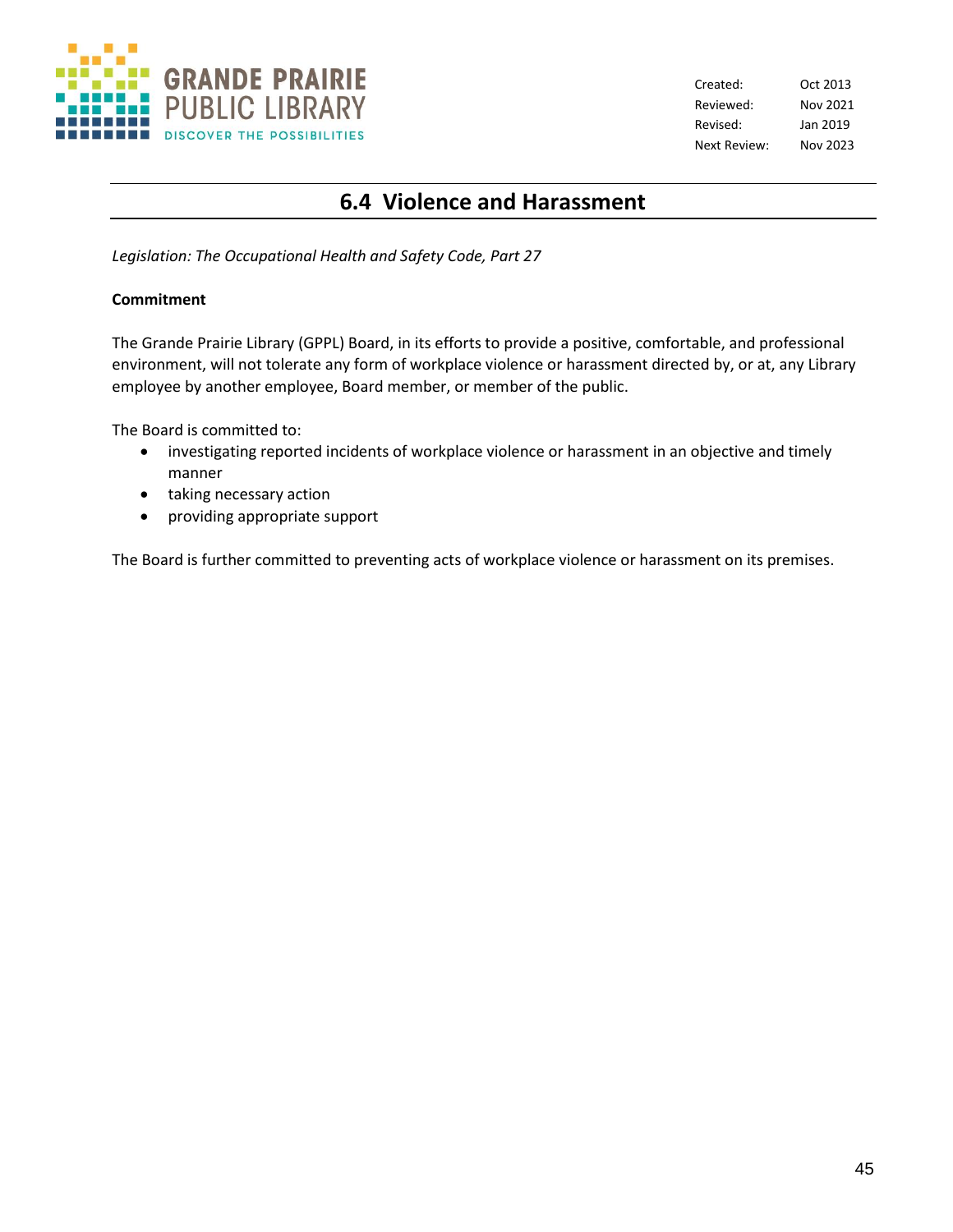

Created: Oct 2013 Reviewed: Nov 2021 Revised: Jan 2019 Next Review: Nov 2023

# **6.5 Working Alone**

*Legislation: The Occupational Health and Safety Code, Part 28*

The Grande Prairie Public Library (GPPL) is committed to the safety of its employees and volunteers. The Library considers an employee or volunteer to be working alone if he/she works by himself or herself at a work site in circumstances where assistance is not readily available when needed. Examples of employees or volunteers who could be at risk from working alone include those who work in sites isolated from public view or who work by themselves without close or direct contact with fellow employees. GPPL complies with provincial Occupational Health and Safety legislation regarding working alone.

GPPL will:

- identify the potential hazards of working alone and will take practical steps to eliminate or control the hazards
- establish procedures including effective means of communication appropriate to the hazards involved for employees and volunteers to contact other people who can respond in the case of emergency situation
- ensure employees and volunteers are trained, and made aware of the hazards of working alone and the preventative steps to be taken to reduce potential risks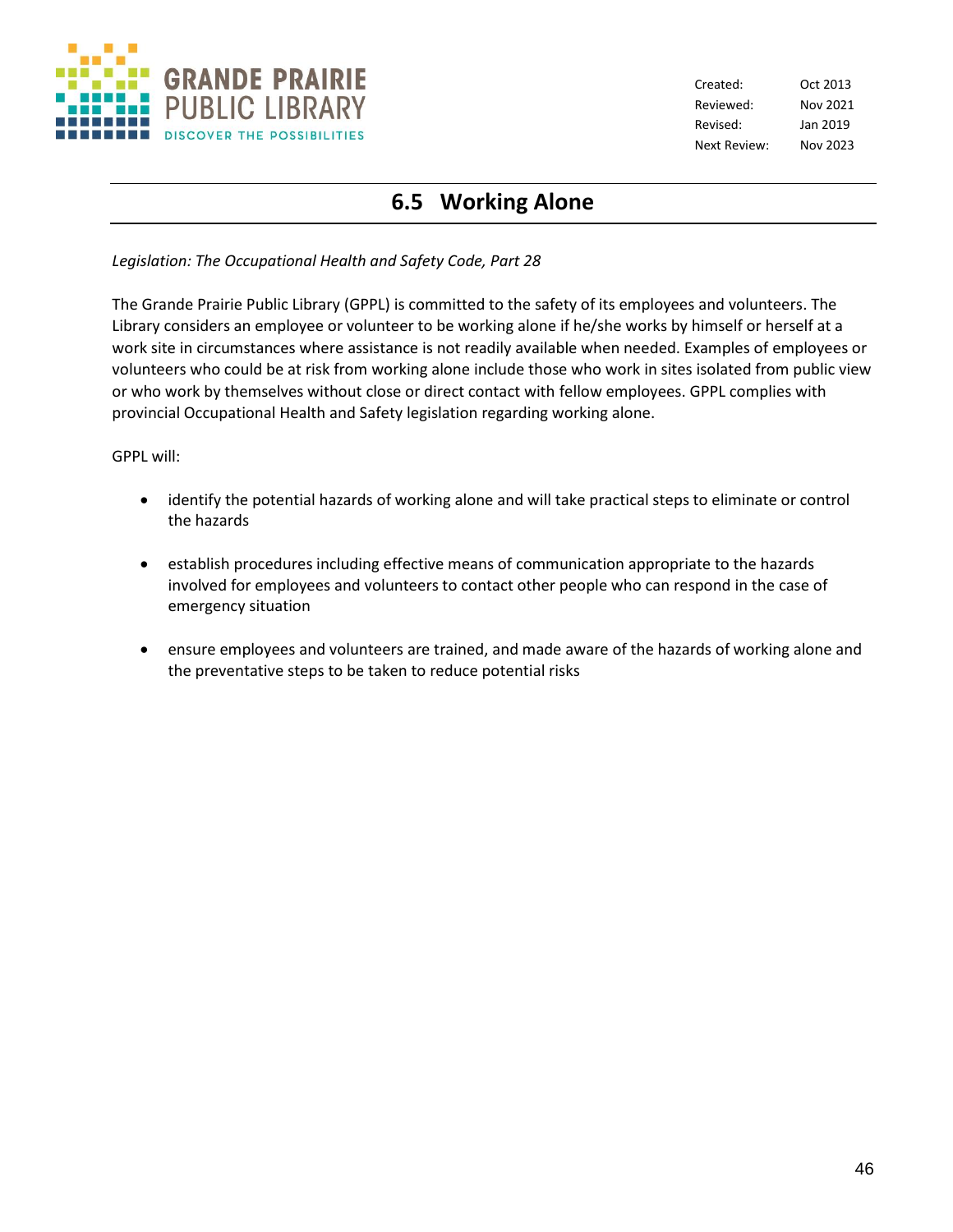

Created: Sept 1991 Reviewed: Nov 2020 Revised: Nov 2020 Next Review: Sept 2022

# **SECTION 7 – LIBRARY BOARD**

# **7.1 Board Membership**

*Legislation: The Alberta Libraries Act, part 1*

The City of Grande Prairie Public Library Board is established by the City of Grande Prairie, and the membership guidelines of this policy reflect the City's Bylaw C-651C and its amendments.

The Library Board shall consist of ten members appointed by City Council, one of whom shall be a Councillor.

A person who is an employee of the Grande Prairie Public Library is not eligible to be a member of the Board.

Appointments to the Library Board shall be for terms of up to three years, commencing on January 1 with the said terms operating on a rotating basis, unless appointed to serve the unexpired portion of an existing term.

Members of City Council shall serve a term, the length of which shall be at the discretion of Council.

A member of the Library Board is eligible to be reappointed for only two additional consecutive 3-year terms of office, unless approved by the Minister of Municipal Affairs under exceptional circumstances.

There shall be an annual election of the Chair and Vice-Chair positions from among the members of the Library Board.

A person is disqualified from remaining a member of the Board if he/she fails to attend, without being authorized by a resolution of the Board to do so, three (3) consecutive regular meetings of the Board, as per *The Alberta Libraries Act*, section 31 (1).

Formal appreciation will be shown to outgoing members of the Board by presenting them with a gift in recognition of their years of service. Gifts should be based on years of service up to \$100.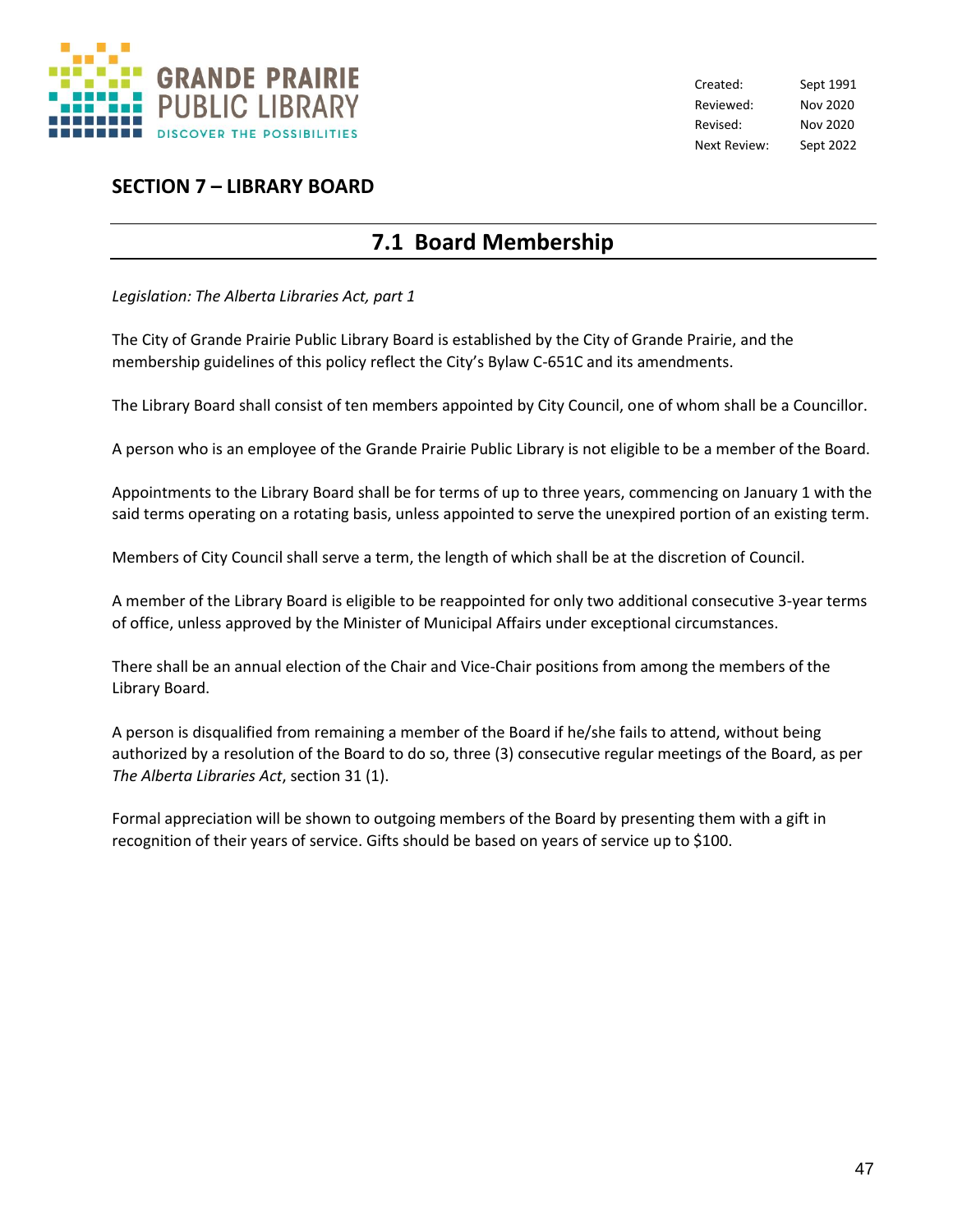

# **7.2 Board Meetings**

#### **Agenda Format and Preparation**

- The agenda orders the business for a Library Board meeting and will include the Consent Agenda model as set out in the attached Schedule "A".
- The Director will prepare a draft agenda seven days prior to the meeting and submit this to the Board Chair. The Board Chair will review this draft agenda and make any changes considered necessary**.**

#### **Agenda Distribution**

- Copies of the agenda and any attachments or reports will be provided to Board members electronically at least three full days prior to any regular meeting.
- The Director will make copies of the agenda available to Library staff and the general public, upon request, but only after it has been delivered to Board members as noted above.

#### **Adoption of Agenda**

- The Board must vote to adopt the agenda prior to transacting other business at a meeting and may:
	- o resolve to add new items to the agenda;
	- o delete any item from the agenda by unanimous vote.

#### **Preparation and Adoption of Minutes**

- The Director will ensure all Board meeting minutes are prepared. Board meeting minutes will include:
	- o all decisions and other proceedings;
	- o the names of all Board members present and absent from the meeting;
	- o the signature of the Chair for the meeting and the date of signing.
- The minutes of each meeting must be circulated to each member prior to the meeting at which they are to be adopted. If there are errors or omissions, the Board must:
	- o pass a motion to amend the minutes:
	- $\circ$  adopt the minutes as amended, and if there are no errors or omissions, the Board must adopt the minutes as circulated.
- The minutes adopted by the Board will be made available to Library staff and the general public.

#### **Frequency of meetings**

• Regular Board meetings will be held a maximum of 10 times per year.

#### **Special meetings**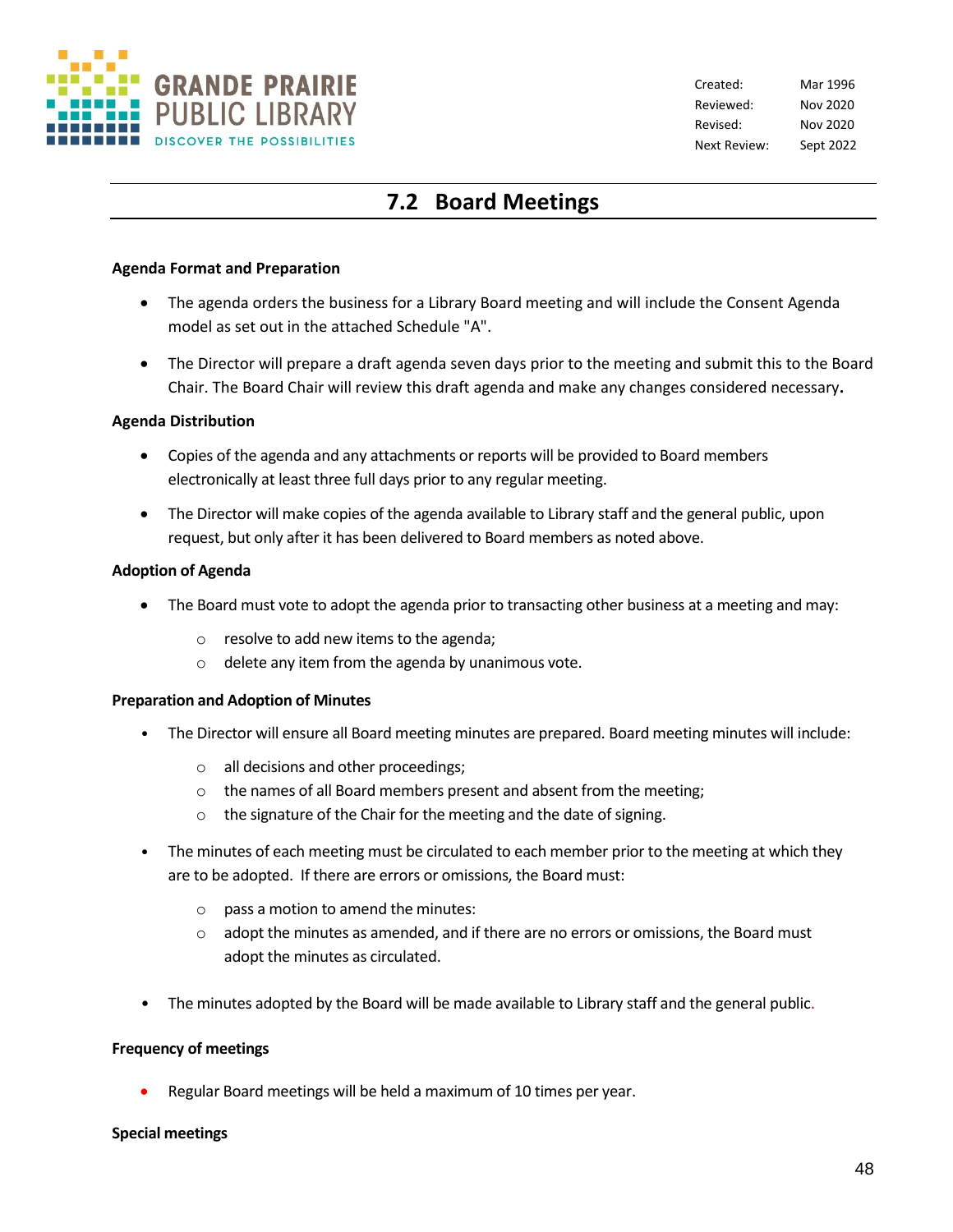

Created: Mar 1996 Reviewed: Nov 2020 Revised: Nov 2020 Next Review: Sept 2022

• Special meetings may be called at the discretion of the Board Chair or at the request of five (5) members, for the transaction of business as stated in the call for the meeting.

# **Electronic voting**

- At the discretion, or with the consent, of the Board Chair, and for matters of an urgent nature, OR time-sensitive matters OR where it would be more expeditious to do so OR when it is not feasible for the Board to meet in person, email polling and/or electronic voting may be used to help facilitate decisions of the Library Board in accordance with the following:
	- o In recognition that decisions are being made using email communication in lieu of a face-to-face meeting, extra effort will be made to ensure that members are provided with sufficient background materials and adequate documentation to support the request for a decision.
	- $\circ$  All communication will be shared as a group email with all members copied on correspondence including questions, responses and general commentary. All members will select "reply all" when providing comments so that these will be shared simultaneously with all members and a record will be kept of the email exchange.
	- $\circ$  If a resolution is required, the Board Chair may authorize the Director to conduct an electronic vote of the members. A clear rationale will be given to the members to explain why a motion is necessary. The question to be answered will be stated clearly in the form of a specific resolution provided for members' consideration. Respondents will be asked to vote upon the resolution.
	- $\circ$  In the event of an electronic vote, a reasonable and adequate time will be determined for members to respond to the request for a decision. Members will have the opportunity to declare a conflict and not participate in the vote. Every effort will be made to obtain a response from each member (i.e. allow each person to register their vote). The resolution shall be deemed to have been approved only if, by the end of the time period specified, the Director has received approval responses from a majority of the voting members.
	- o Non-response to an electronic vote will be considered an abstention.
	- $\circ$  Voting records will be kept and included as minutes in the consent agenda of the next face-toface meeting of the Board.
	- o A resolution approved by email polling and electronic voting, permitted by the Board Chair and passed by a majority of voting members, shall have the same force and effect as a resolution passed at a regularly constituted meeting of the Library Board.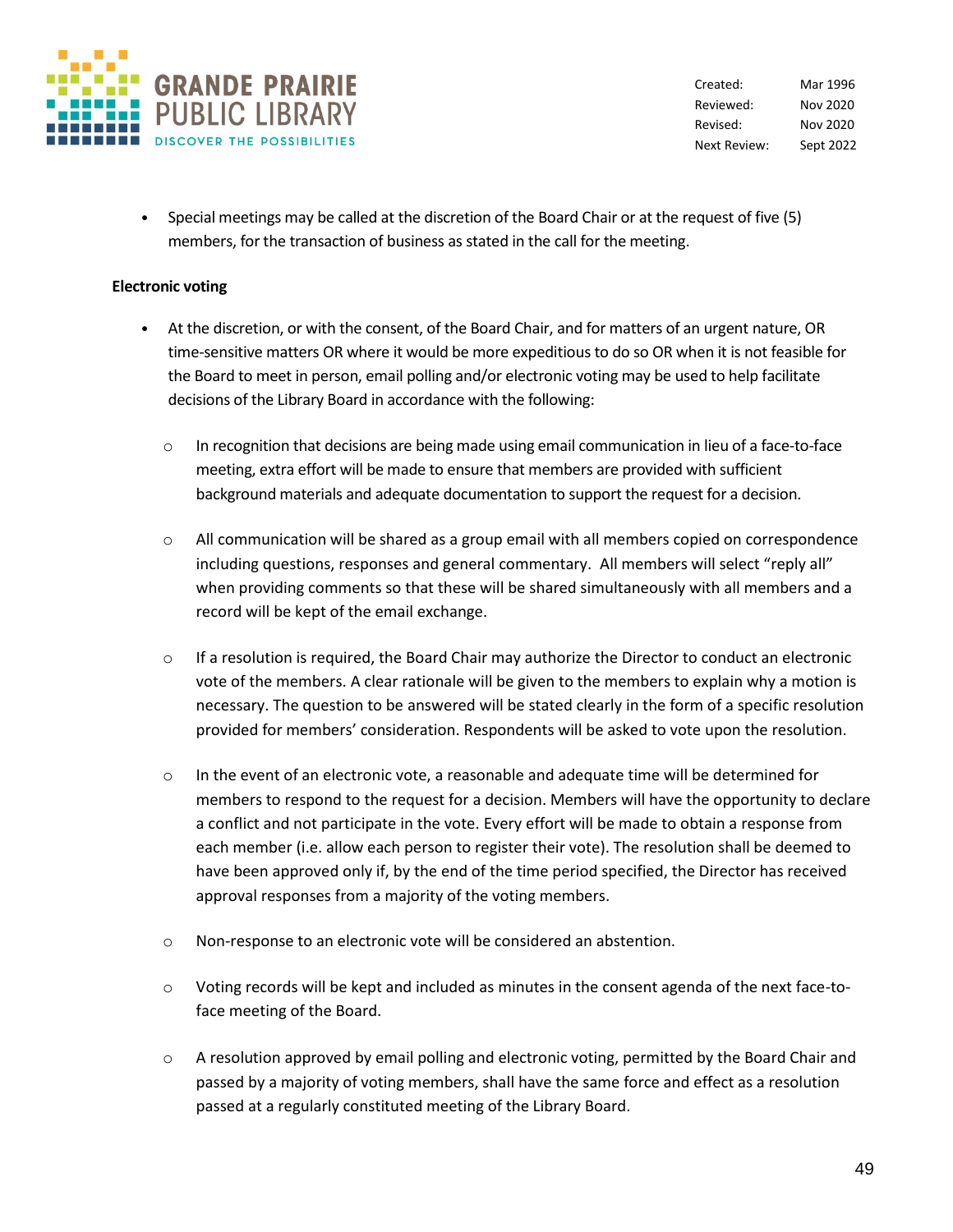

Created: Mar 1996 Reviewed: Nov 2020 Revised: Nov 2020 Next Review: Sept 2022

 $\circ$  The Director shall prepare a summary document noting the purpose of, and any decisions resulting from, the electronic exchange including any subsequent resolutions.

### **Virtual Meeting**

• A meeting held virtually will be considered a face-to-face meeting and will be conducted as such. Remote attendees may include any or all board members while some meet in-person. Appropriate video conferencing tools or phone may be used.

#### **Quorum**

• Quorum for a meeting shall be 50% of the total number of Board members + 1.

#### **Conduct of meetings**

• The rules contained in the current edition of *Robert's Rules of Order – Newly Revised*, shall govern meetings of the Board in all cases to which they are applicable and in which they are not inconsistent with these by-laws and any special rules of order the Board may adopt.

#### **In-camera sessions**

• The Board meetings will include an in-camera session as an agenda item to allow the Board to discuss security, legal matters, personnel matters, labour relations, or topics related to the functioning of the Board, as outlined in the *Freedom of Information and Protection of Privacy Act* (FOIP) as needed.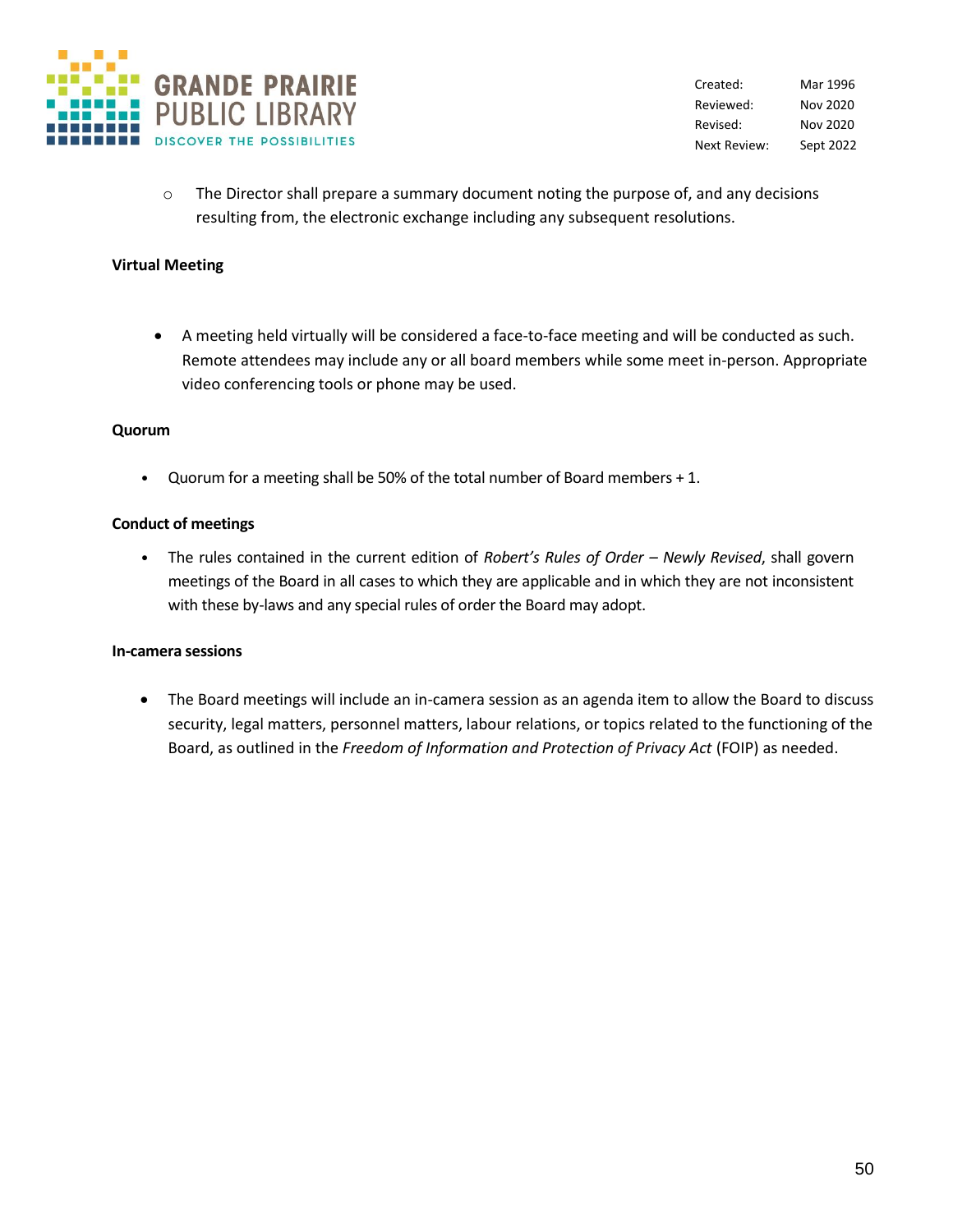

Created: Mar 1996 Reviewed: Nov 2020 Revised: Nov 2020 Next Review: Sept 2022

# **Schedule A Agenda Format and Presentation**

The agenda format is as follows:

- Call to Order
- Consent Agenda
- Items for information
- Items for Discussion/Action
- Items for Decision
	- o Financial Statements
	- o Board committee reports
	- o In-camera Discussion
- Other
- Next Meeting
- Adjournment

The Consent Agenda is used to handle items that do not need any discussion or debate and allows the Board to approve all these items together without discussion or individual motions. Examples include:

- Approval of the minutes
- Final approval of proposals or reports that the Board has been dealing with for some time and all members are familiar with the implications
- Reports provided for information only
- Correspondence requiring no action

At the beginning of the meeting, the Board Chair asks members what items they wish to be removed from the Consent Agenda and discussed individually.

If any member requests that an item be removed from the Consent Agenda, it must be removed. Members may request that an item be removed for any reason.

Once it has been removed, the Board Chair can decide whether to take up the matter immediately or place it on the regular meeting agenda.

When there are no more items to be removed, the Board Chair states: "If there is no objection, these items will be adopted." After pausing for any objections, the Board Chair states "As there are no objections, these items are adopted." It is not necessary to ask for a show of hands.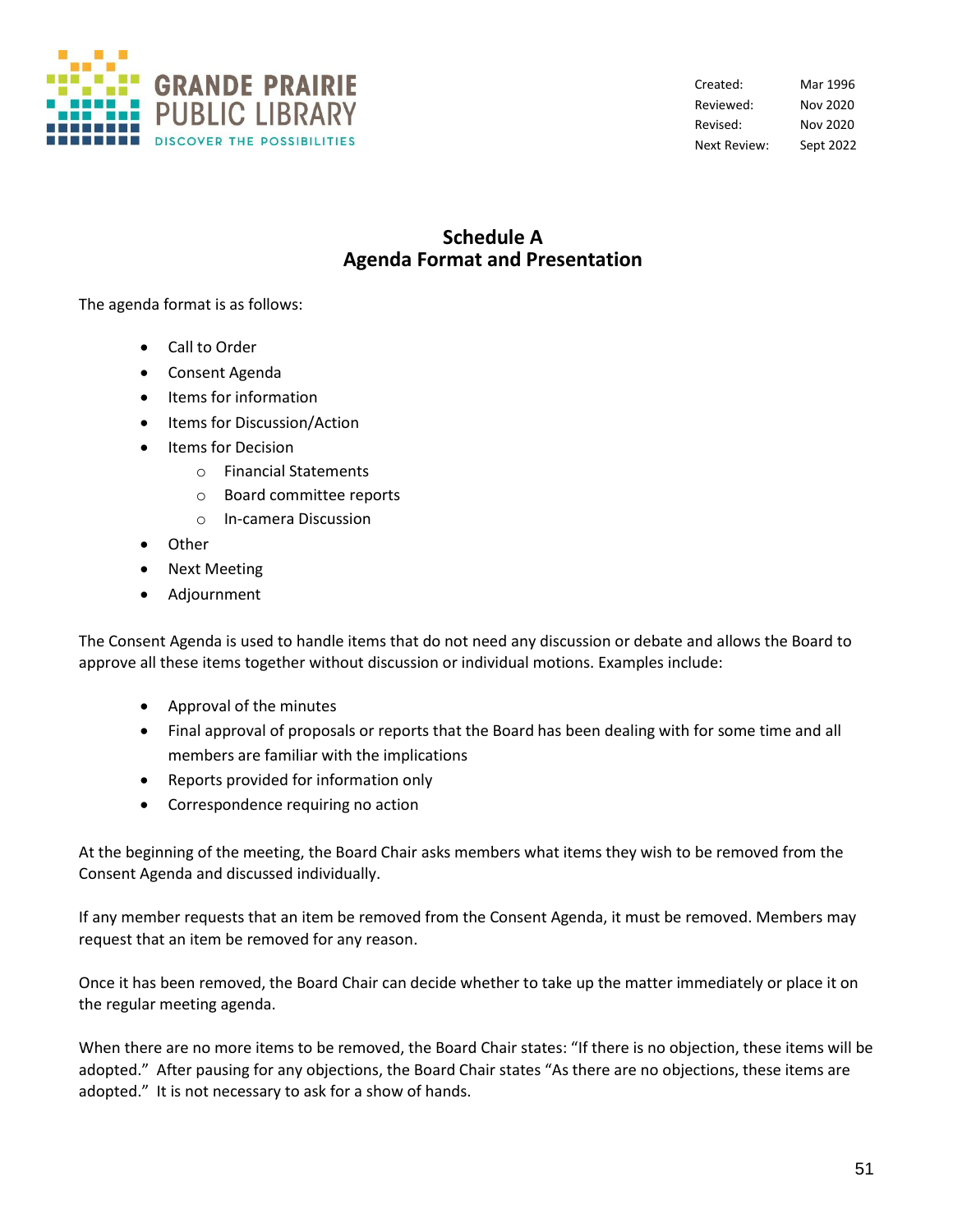

Created: May 1996 Reviewed: Nov 2020 Revised: Jan 2018 Next Review: Sept 2022

# **7.3 Policy Making**

The Grande Prairie Public Library Board has the authority under the Libraries Act of Alberta for the governance of the Grande Prairie Public Library and for ensuring that policies for framework, board selfgovernance and operations are developed.

In fulfilling its responsibility for policy-making, the Board will:

- Define the functions of the Board, and approve framework, board self-governance and operational policies.
- Work from the broadest, most general statement of policy when setting operational policy, developing more specific policies as necessary.
- Ensure its policies:
	- $\circ$  comply with relevant legislation, with GPPL's by-laws, with GPPL's Plan of Service and with existing Board policies or agreements, before approving new policies.
	- o are available to Board members, GPPL employees and the public.
	- o are reviewed regularly.
- Ensure the Library Director:
	- $\circ$  obtains all GPPL employee and public input as is needed and then provides the Board with such information, advice and documentation as is required for the development of policies.
	- $\circ$  is responsible for implementing Board policy, with the exception of policies dealing with Board process and self-governance. The Board Chair has the responsibility to implement policies dealing with board process and self-governance.
	- $\circ$  identifies and recommends areas for policy development to the Board. The Library Director has the responsibility and authority to provide direction in areas not covered by policy, until given direction by the Board.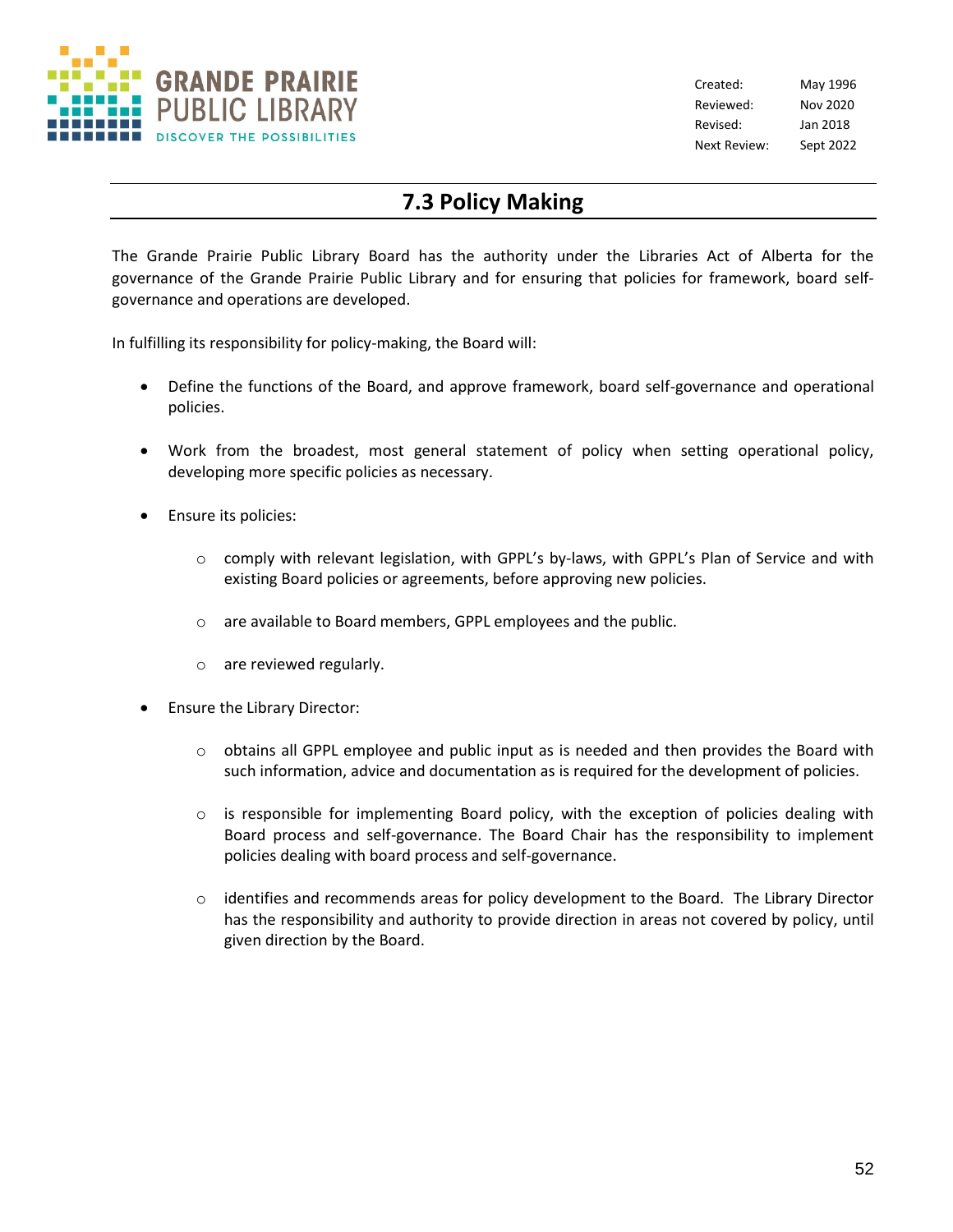

Created: 1991 Reviewed: Nov 2020 Revised: Nov 2020 Next Review: Sept 2022

# **7.4 Trustee Code of Ethics**

Grande Prairie Public Library Board Members shall carry out their trustee duties in an ethical and businesslike manner by adhering to the following:

# **Accountability**

- The duty of the Board member is to the Grande Prairie Public Library (GPPL) rather than to any individual, community group or special interest.
- Board members are accountable to exercise the powers and discharge the duties of their office honestly, in good faith, and in the best interests of GPPL.
- This accountability supersedes the personal interest of any Board member acting as an individual or consumer of GPPL services.
- Board members shall demonstrate respect and work harmoniously with each other, with GPPL employees and with all those associated with GPPL.
- Board members shall not publicly demean nor disparage GPPL as an organization.
- Board members shall not publicly impugn the motives, abilities or personalities of fellow Board members or GPPL employees.
- Because the board is a corporate body, individual trustees may not contradict the decisions of the Board. The time to air questions and disagreement is before the decision, not after. The Board speaks with one voice outside the confines of Board meetings.

# **Conflict of Interest**

- If a conflict of personal, financial or other interest should arise, the member shall declare his/her conflict of interest prior to any discussion and shall be absent from any portion of the meeting in which the matter is discussed and voted on.
- A Board member who abstains from participation due to conflict of interest is still included in determining quorum.
- The minutes must record all declarations of personal, financial and other interests, including the nature for such declaration.

# **Confidentiality**

- Board members shall not communicate, either directly or indirectly, information designated confidential to anyone not entitled to receive the same.
- Board members shall not use information which has been designated as confidential by the Board for personal profit or use by themselves or any other person.
- Board members shall respect confidential information in perpetuity.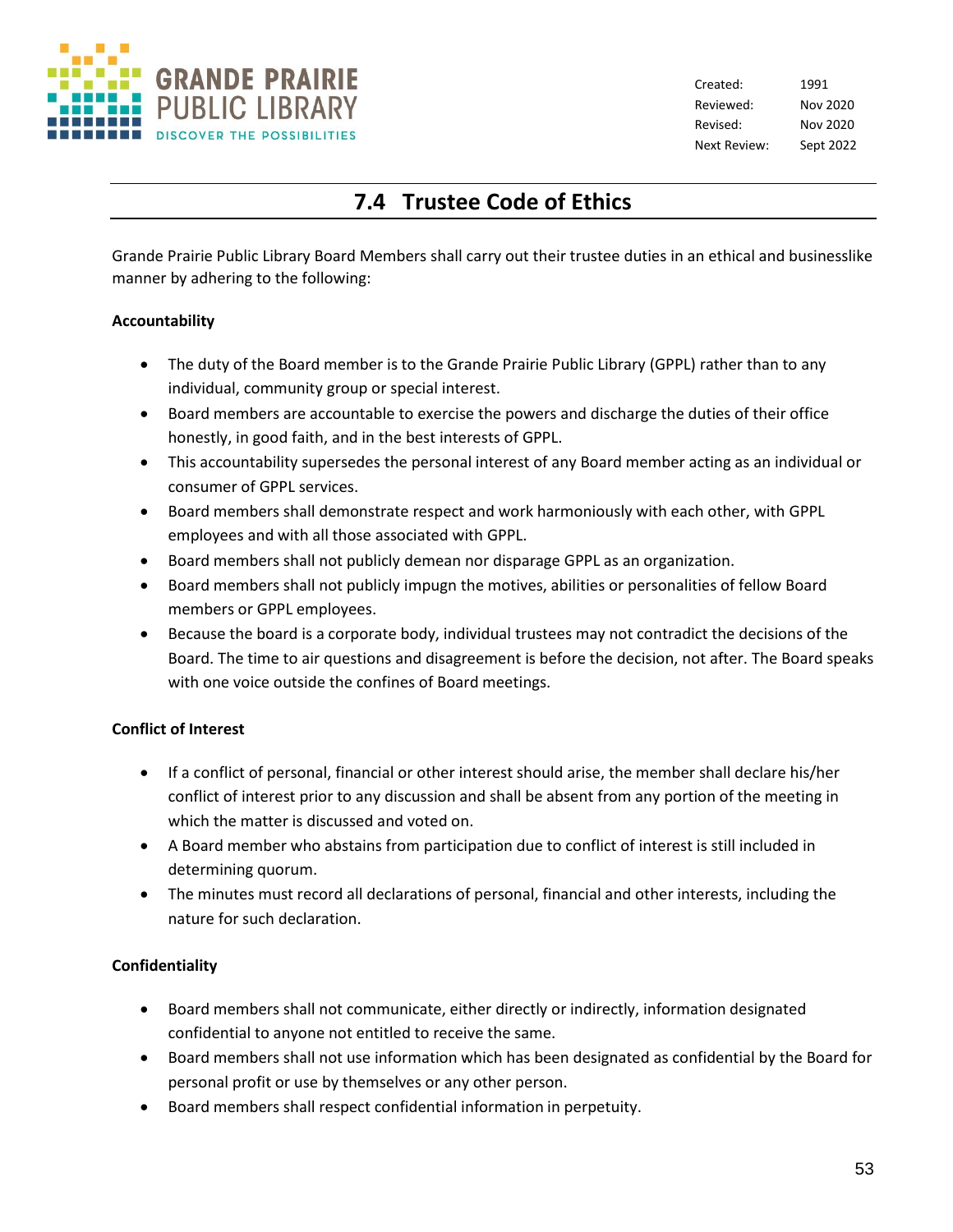

Created: 1991 Reviewed: Nov 2020 Revised: Nov 2020 Next Review: Sept 2022

• All material is considered property of GPPL and shall be returned at the expiration of the Board member's term.

# **Individual Authority**

- Board members may not attempt to exercise individual authority over GPPL except as set forth in Board policies.
- Board members' interaction with the Library Director or with GPPL employees must recognize that any individual Board member does not have authority other than that explicitly stated in Board policy.
- Board members shall make no judgments of the Library Director or employee performance except as that performance is assessed against explicit Board policies.

# **Acceptance of Gifts**

• In their capacity as Board members, Board members shall not accept a gift, favour or service from any individual, organization or corporation, other than the normal exchange of hospitality between persons doing business together; tokens exchanged as part of protocol; or the normal presentation of gifts to persons participating in public functions.

# **Training and Development**

- Board members shall acquaint themselves with the documents of the Board as well as the rules of procedure and proper conduct of a meeting so that any decision of the Board may be made in an efficient, knowledgeable and expeditious fashion.
- Board members shall regularly take part in continuing education activities that assist them in carrying out their responsibilities.

# **Violation of the Code of Ethics**

- The Board Chair is responsible for handling all reports of Board member violations of the *Trustees Code of Ethics* policy.
- The process for handling reports of violations is as follows:
	- o The Board Chair will discuss the issue with the member concerned;
	- $\circ$  If unresolved, the Board Chair will discuss the issue with the Chair of the Human Resources Committee and the Board member;
	- o If unresolved, the Board Chair shall refer the issue to the Board as a whole.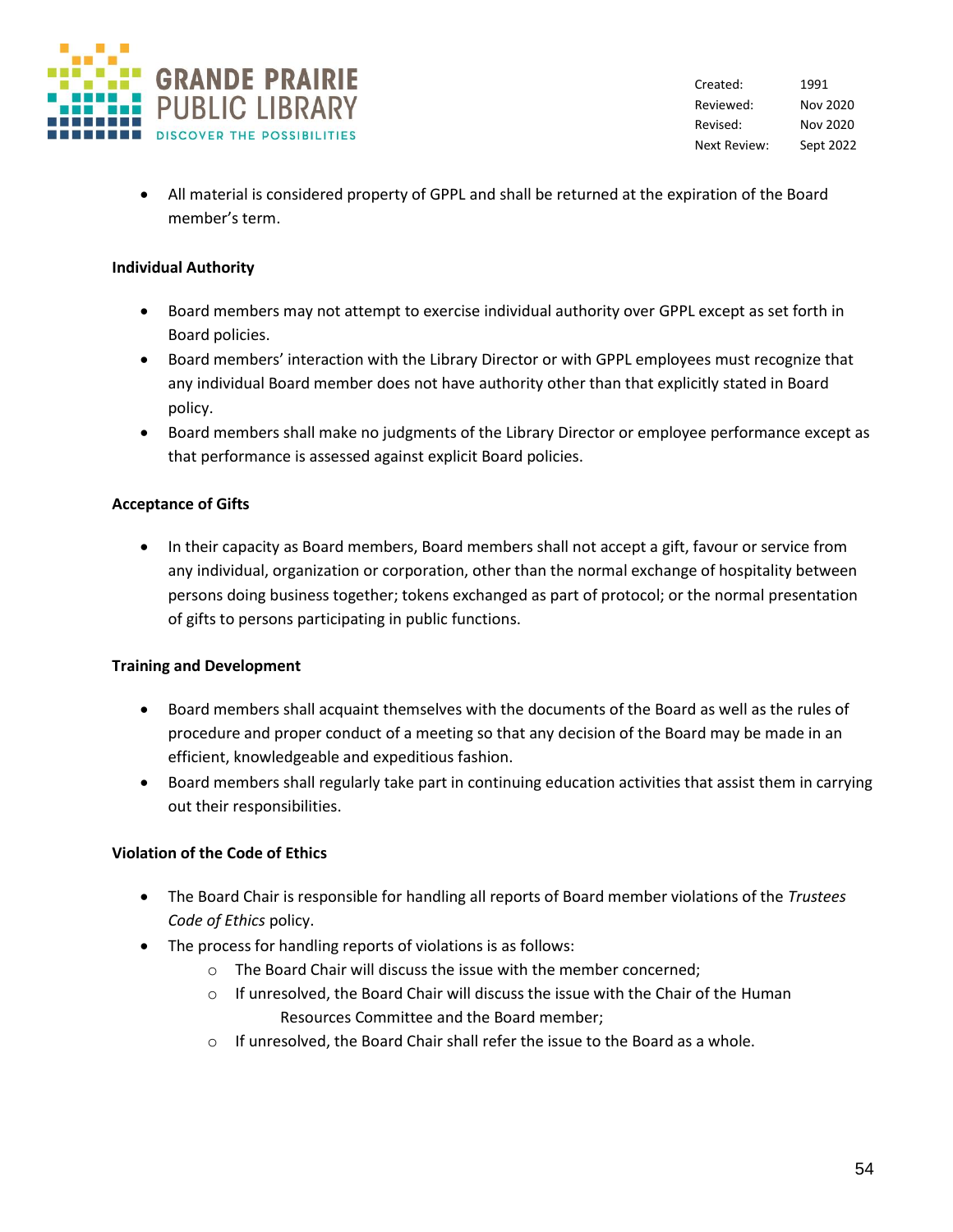

Created: 1991 Reviewed: Nov 2020 Revised: Nov 2020 Next Review: Sept 2022

# **7.5 Trustee Orientation and Continuing Education**

The Grande Prairie Public Library Board recognizes the importance of having informed trustees. To ensure this, the Board provides, within budget limitations, the following:

# **Trustee Orientation**

- The Director conducts an orientation session with new Board members to provide an overview of the Grande Prairie Public Library (GPPL) services, trustee roles and responsibilities, provincial library legislation, and the framework for the provision of library services within the province of Alberta.
- At the orientation session, new Board members will receive a Board information, and will be provided with a tour of GPPL.
- New Board members are encouraged to attend a Board Basics Workshop facilitated by the provincial Public Library Services Branch. Board members who have attended the workshop previously are encouraged to participate regularly to refresh their knowledge.

# **Continuing Education**

- Board members are encouraged to attend library conferences and workshops. Funds are allocated for one Board members to attend the annual Alberta Library Conference; however, at the discretion of the Board Chair, this may be overridden by the needs of the Board. Priority is given to Board members who have not attended previous ALC conferences.
- Board members will provide a verbal report to the Board following their attendance at a conference or workshop.
- The Director will provide the Board with information on learning opportunities.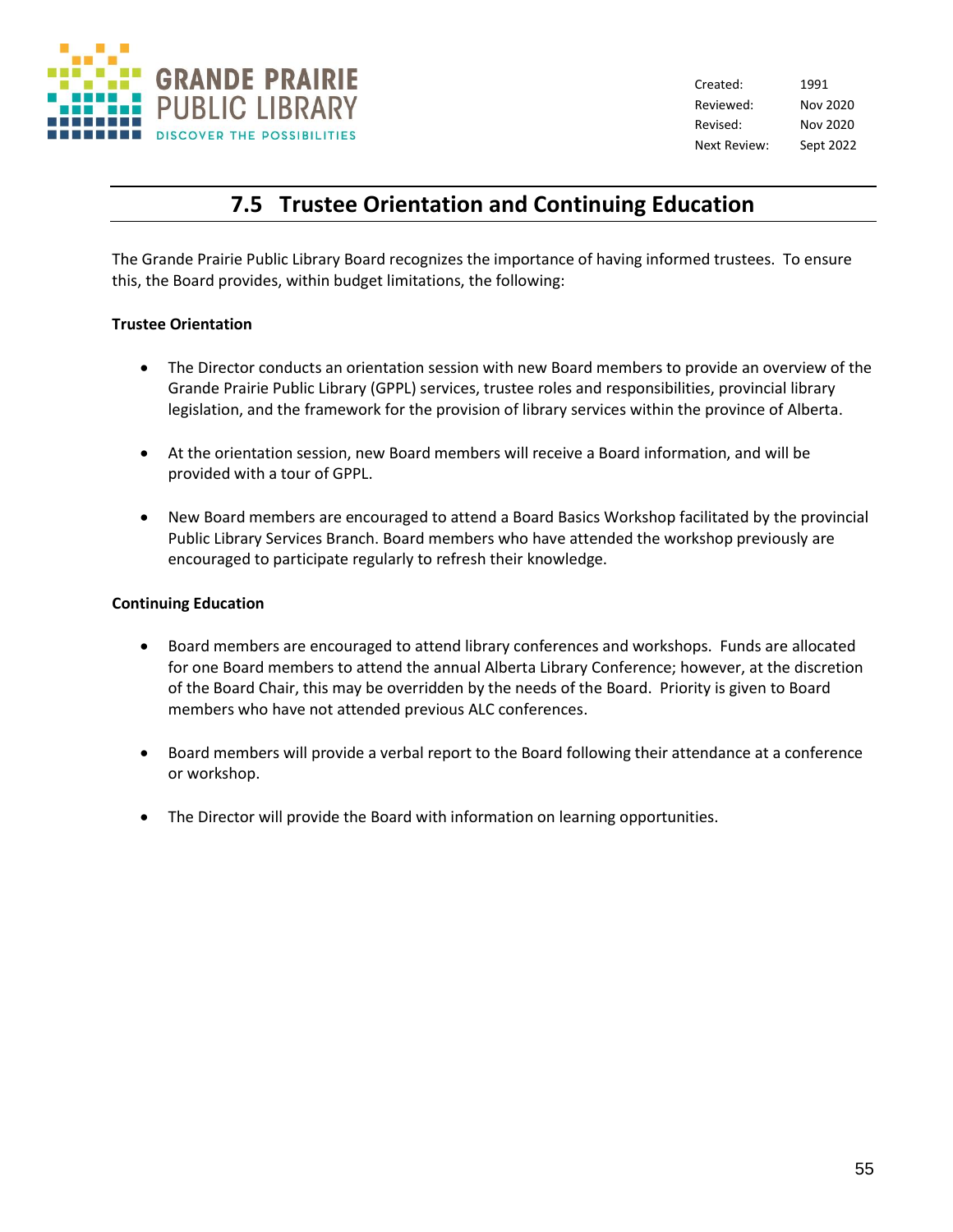

# **SECTION 8 – LIBRARY MATERIALS**

# **8.1 Collection Management**

# **Definitions**

"Collection" refers to a grouping of library materials.

"Library materials", or other synonyms as they may occur in the policy refer to all information and leisure collections the Grande Prairie Public Library (GPPL) makes available to the public including books in all formats, magazines, newspapers, visual media, and databases.

"Selection" refers to the decision that must be made either to add a given item to the collection or to retain one already in the collection. It does not refer to reader guidance.

# **Purpose of the Collection Management Policy**

The purpose of GPPL's Collection Management policy is to guide GPPL staff and inform the public about the principles upon which collection development, maintenance, and reconsideration decisions are made. The following principles have as their basis the Canadian Federation of Library Associations' Statement on Intellectual Freedom, which the Grande Prairie Public Library Board accepts as policy.

Works are selected on the basis of content without regard to the personal history, sex, race, nationality or political or religious views of the creator.

The presence of any item in the library does not indicate an endorsement of its content GPPL.

GPPL also recognizes an immediate duty to make available materials for entertainment and recreation, even though such materials may not have enduring interest or value. If public demand warrants it, GPPL will provide a representative sampling of experimental and ephemeral material, but will not attempt to be exhaustive.

All staff members selecting library materials will be expected to keep these objectives in mind and apply their professional knowledge and experience in making decisions.

#### **Scope**

In general, GPPL's collection will include but not be limited to the following formats:

- books
- magazines
- newspapers
- visual media (such as CDs, DVDs, and video games)
- digital materials (such as eBooks and eAudiobooks)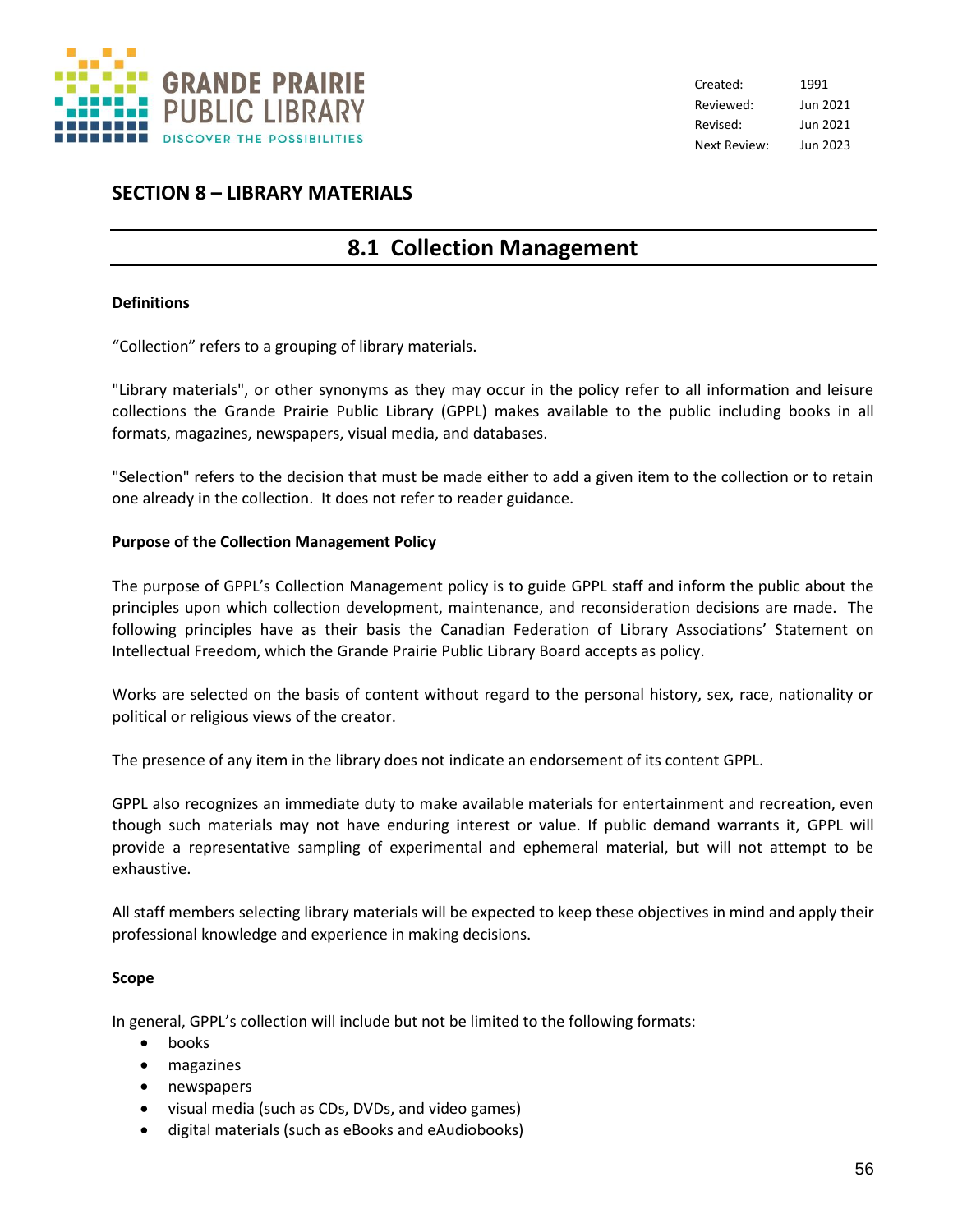

- databases
- microfilm
- toys
- physical objects

Other formats will be considered as demand, need, and budget permit.

#### **Archival Collections**

GPPL houses several collections of archival records including newspapers on microfilm, photographs and newspaper index cards.

The Board may seek to acquire by way of donation, bequest, permanent loan or other arrangements further archival records of an enduring nature, in any format, which reflect the history of City of Grande Prairie and District.

#### **Hauge Legacy Collection**

The objective of the Hauge Legacy is to locate and purchase works about and of the Peace River region with a view an objective to acquire and maintain a permanent special collection. The collection may be comprised of books, periodicals, and audio-visual materials. A special area will be set aside in the library for the collection.

#### **Toys**

GPPL maintains a lending library of educational toys in the Children's department.

#### **Responsibility for Collection Management**

Ultimate responsibility for the selection and de-selection of all materials lies with the Director who operates within the framework of policies determined by the Board. However, they will delegate to Department Heads the authority to implement the policy in making day-to-day decisions. The Director can be consulted for resolution pertaining to more complex collection management matters.

#### **Use of Library Materials**

GPPL recognizes that some materials may be controversial and that any given item may offend some patrons. The ultimate responsibility for their choice of materials rests with the patron.

Library materials will not be marked or identified to show approval or disapproval of contents, and no library materials will be sequestered.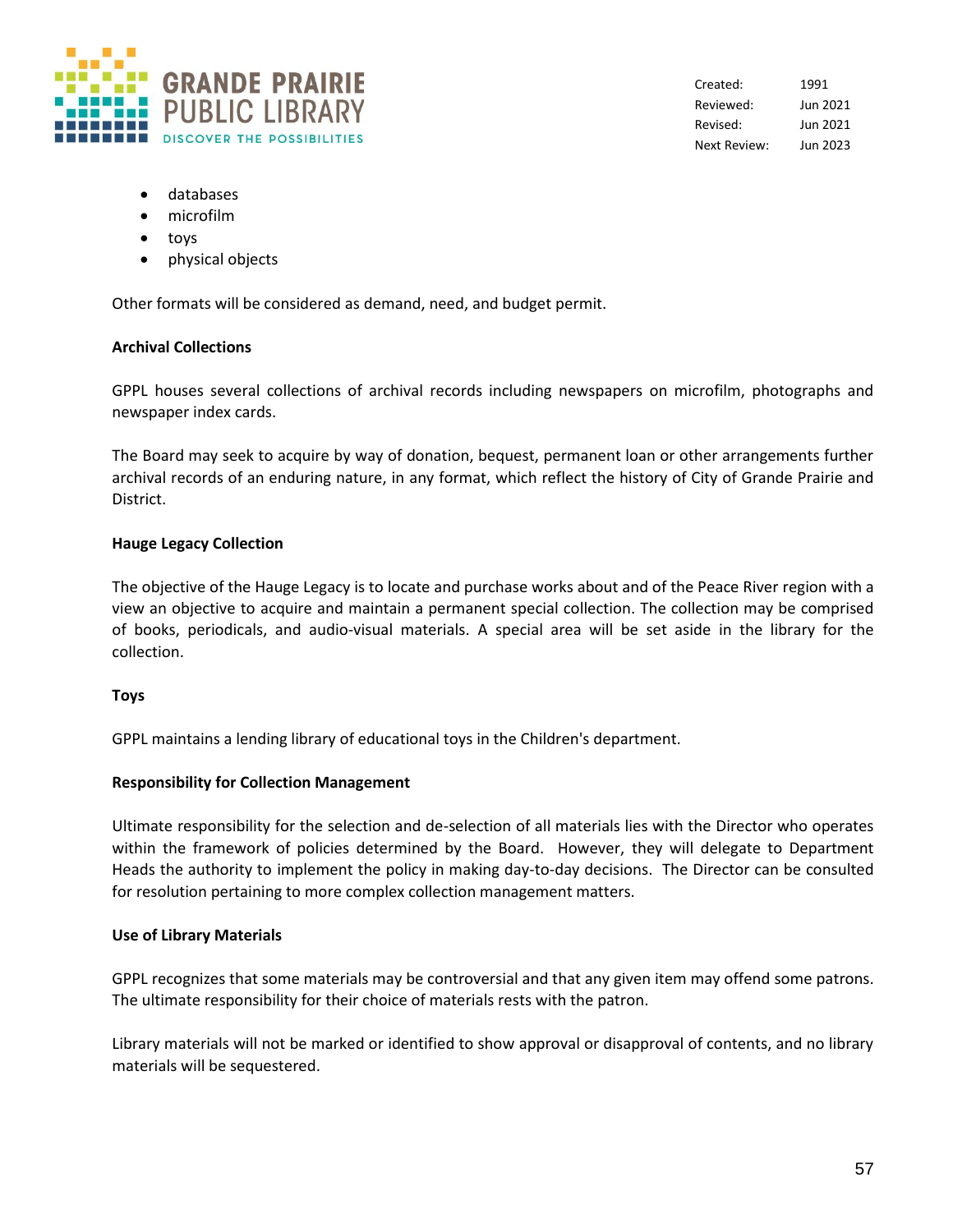

Responsibility for the use of library materials by children rests with their parents and legal guardians. Selection of material will not be restricted by the possibility that children may obtain materials that their parents may consider inappropriate.

# **Collection Development**

The primary objective of selection shall be to acquire materials of contemporary significance and value. GPPL will always be guided by a sense of responsibility to both the present and future in adding materials that will enrich the collection and maintain an overall balance.

GPPL attempts to make available a diverse range of views and expressions, including those which may be viewed as unorthodox or which may be unpopular.

The selection of library materials is based on the following:

- The need for recreational reading, listening and viewing material to reflect a diverse community with differing tastes, interests, purposes, and education
- The need to provide information in a balanced manner related to social, personal, racial, multicultural, religious, and scientific issues
- The need to provide as broad a base as possible of information and literature.

# **Criteria for the Selection of Materials**

The following criteria will be considered when selecting material for GPPL; however, it is impossible to establish a set of criteria for the indisputable acceptance or rejection of material. Items need not meet all the criteria to be acceptable.

- Suitability of physical format for library use
- Relation to the existing collection and other material on the subject
- Availability of funds and space
- Favourable reviews
- Popular demand
- Balance of viewpoints in the collection
- Value as a contribution to issues of continuing or topical interest; timeliness
- Currency
- Local interest
- Representation of an important movement, genre and/or culture
- Accuracy of information
- Quality of writing
- Identified area for collection development focus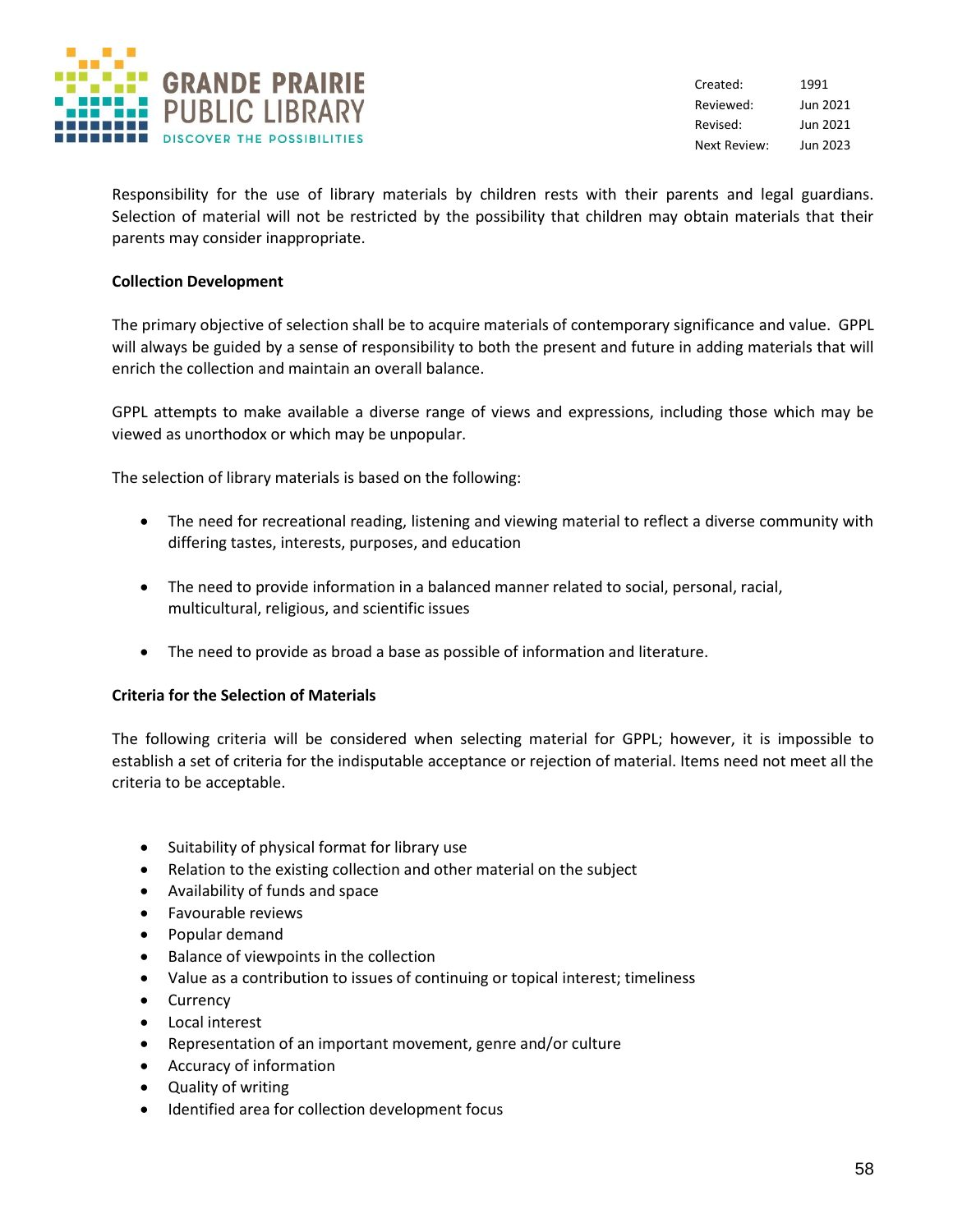

The selection of local or self-published materials will be subject to the above criteria.

GPPL is sympathetic to the needs of students, but it is not the primary responsibility of GPPL to provide curriculum-centered materials in the collection. Textbooks and other curriculum-related materials are not acquired unless they also serve the general public.

The exception to this is the French Language Resources collection which is a joint collaboration between many school boards and GPPL.

#### **Suggestions for Purchase**

GPPL encourages and invites suggestions from the public for the addition of specific items to the collection. These suggestions will be referred to the staff member for that collection area. Suggested items will then be considered according to selection criteria. Receipt of suggestions does not imply automatic acceptance of the item in GPPL's collection.

#### **Collection Maintenance**

The following criteria will be used when considering material for removal from the collection:

- The worth of the item in comparison to new works in the same subject areas
- The usefulness of the item to the public
- The amount of available space
- The item's currency and accuracy
- The physical condition of the item
- The availability of funds for purchasing replacement material

Discarded items will be sold, donated, or recycled.

#### **Library Materials Vendors**

The following criteria will be used by Library staff to select a vendor:

- positive relationship with a vendor;
- price, including shipping, handling and invoicing charges;
- availability (fill rate);
- turnaround time from order to delivery;
- returns policies;
- availability of required cataloguing and processing services; and,
- Canadian and local vendors, all other things being equal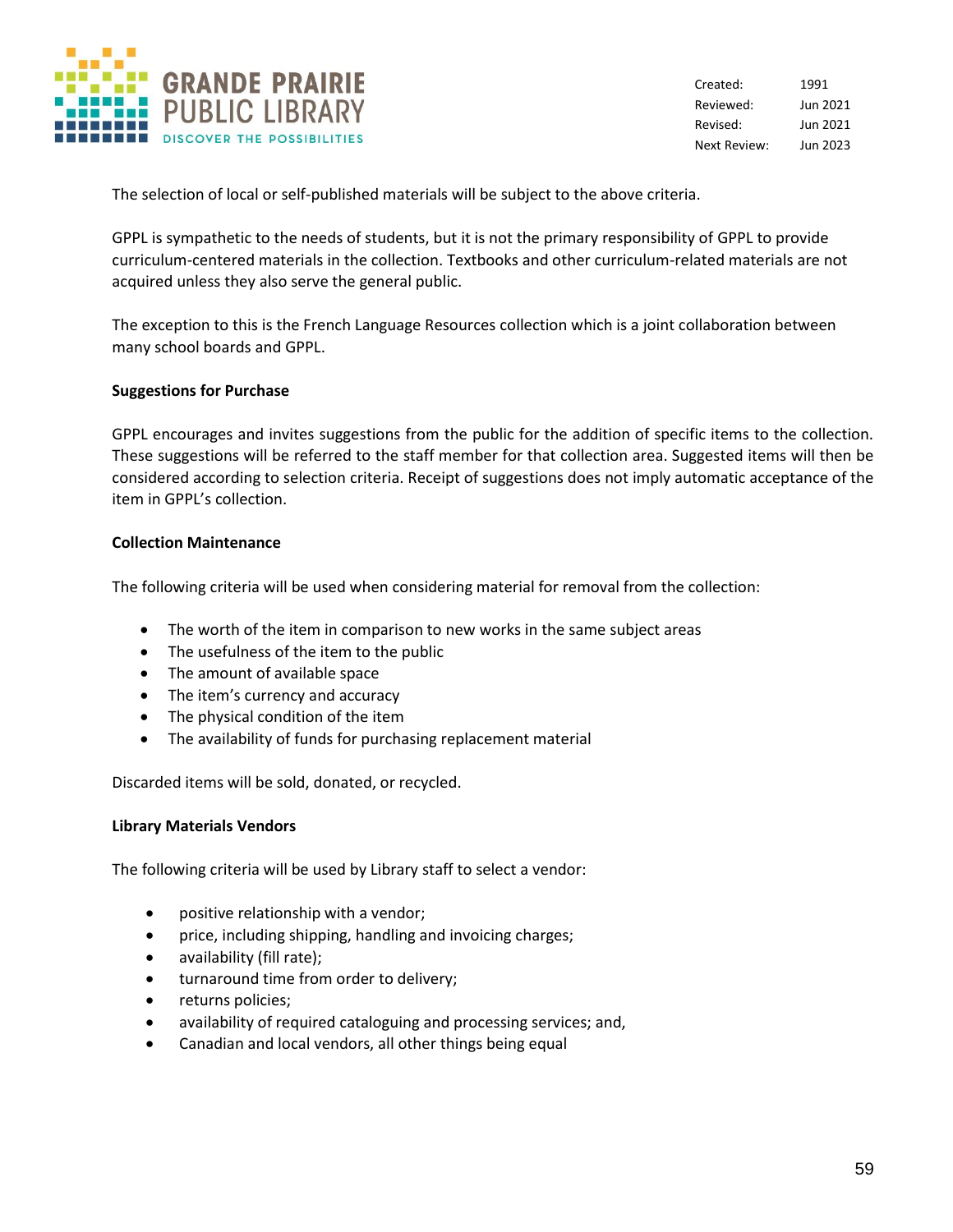

#### **Reconsideration of Library Materials**

GPPL recognizes the right of a library user to register an objection to the presence of any item or items, or the placement of materials in the collection. In the event of an objection or complaint by a library user, the following are the steps of resolution:

- The user is encouraged to put their complaint in writing using the *Request for Reconsideration of Material* form. Following a personal review of the item and a check of outside review sources, the Department Head will send a letter to respond to the user's concerns.
- If the user is not satisfied, the written complaint is reviewed and discussed jointly by the Department Head and the Library Director. A decision is made reflecting the principles of this policy, and a written explanation for the decision is sent to the user.
- If the user is still not satisfied, they may appeal in writing to the Board. The Board will consider whether the selection criteria were appropriately applied and/or whether some aspects of the policy are inappropriate or outdated and should be reviewed. The Board's decision is final.

No material shall be removed from the collection due to a challenge from a library user prior to all relevant steps in the process being carried out.

#### **Donation of Library Materials**

- The Grande Prairie Public Library reserves the right to accept or reject any donation of new or used books and other library materials.
- All donations become the property of the Grande Prairie Public Library and are subject to normal acquisition and disposal criteria applied to purchased materials.
- Tax receipts are not issued for donated library materials.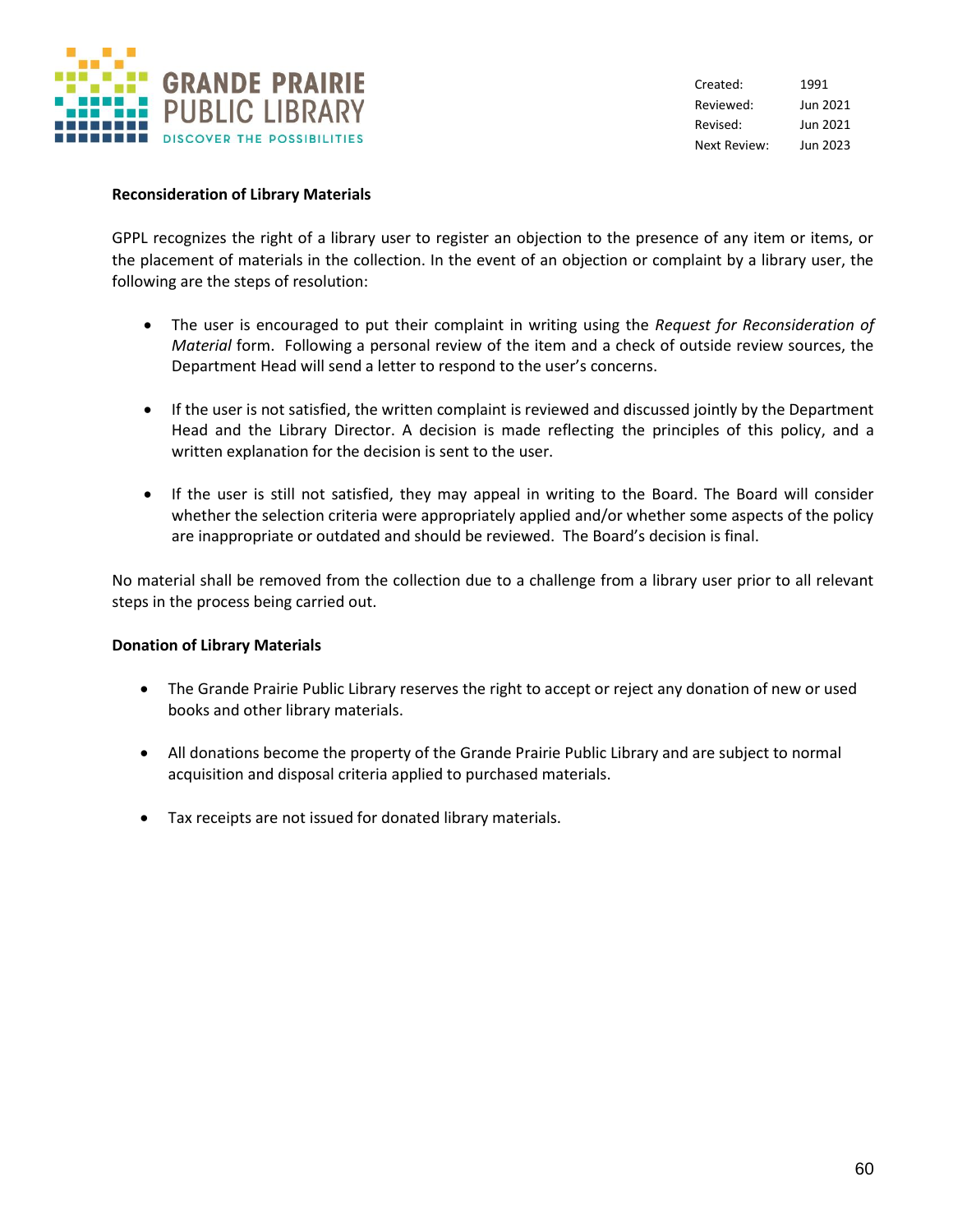

# **8.2 Intellectual Freedom**

GPPL supports the Canadian Federation of Library Associations' Statement on Intellectual Freedom and Libraries:

The Canadian Federation of Library Associations recognizes and values the *Canadian Charter of Rights and Freedoms* as the guarantor of the fundamental freedoms in Canada of conscience and religion; of thought, belief, opinion, and expression; of peaceful assembly; and of association.

The Canadian Federation of Library Associations supports and promotes the universal principles of intellectual freedom as defined in the *Universal Declaration of Human Rights*, which include the interlocking freedoms to hold opinions and to seek, receive and impart information and ideas through any media and regardless of frontiers.

In accordance with these principles, the Canadian Federation of Library Associations affirms that all persons in Canada have a fundamental right, subject only to the Constitution and the law, to have access to the full range of knowledge, imagination, ideas, and opinion, and to express their thoughts publicly. Only the courts may abridge free expression rights in Canada.

The Canadian Federation of Library Associations affirms further that libraries have a core responsibility to support, defend and promote the universal principles of intellectual freedom and privacy.

The Canadian Federation of Library Associations holds that libraries are a key institution in Canada for rendering expressive content accessible and affordable to all. Libraries are essential gateways for all persons living in Canada to advance themselves through literacy, lifelong learning, social engagement, and cultural enrichment.

Libraries have a core responsibility to safeguard and facilitate access to constitutionally protected expressions of knowledge, imagination, ideas, and opinion, including those which some individuals and groups consider unconventional, unpopular or unacceptable. To this end, in accordance with their mandates and professional values and standards, libraries provide, defend and promote equitable access to the widest possible variety of expressive content and resist calls for censorship and the adoption of systems that deny or restrict access to resources.

Libraries have a core responsibility to safeguard and foster free expression and the right to safe and welcoming places and conditions. To this end, libraries make available their public spaces and services to individuals and groups without discrimination.

Libraries have a core responsibility to safeguard and defend privacy in the individual's pursuit of expressive content. To this end, libraries protect the identities and activities of library users except when required by the courts to cede them.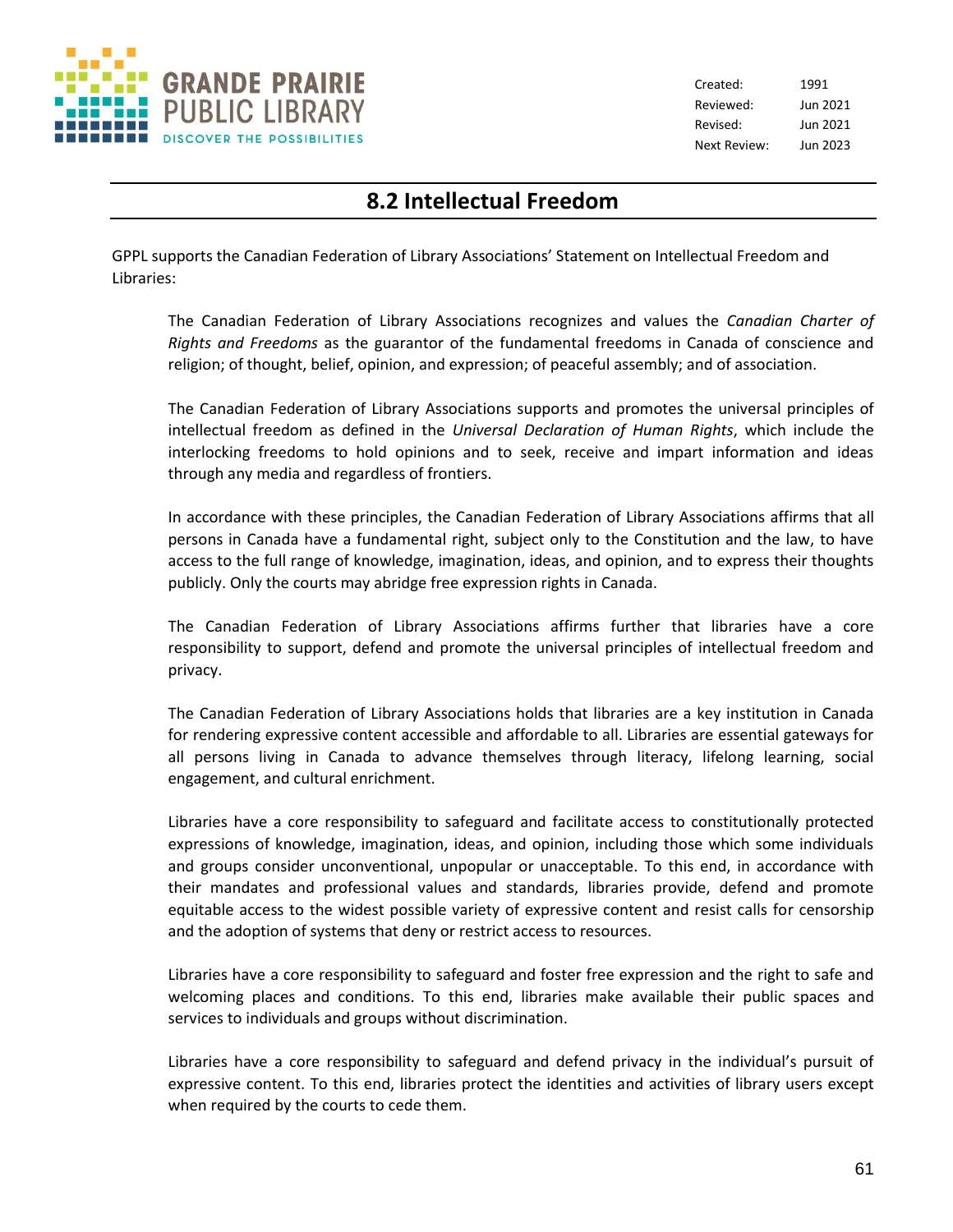

Furthermore, in accordance with established library policies, procedures and due process, libraries resist efforts to limit the exercise of these responsibilities while recognizing the right of criticism by individuals and groups.

Library employees, volunteers and employers as well as library governing entities have a core responsibility to uphold the principles of intellectual freedom in the performance of their respective library roles.

*(Approval history: June 27, 1974; amended November 17, 1983; November 18, 1985; September 2, 2015; adopted by CFLA-FCAB August 26, 2016; and reviewed April 12, 2019)*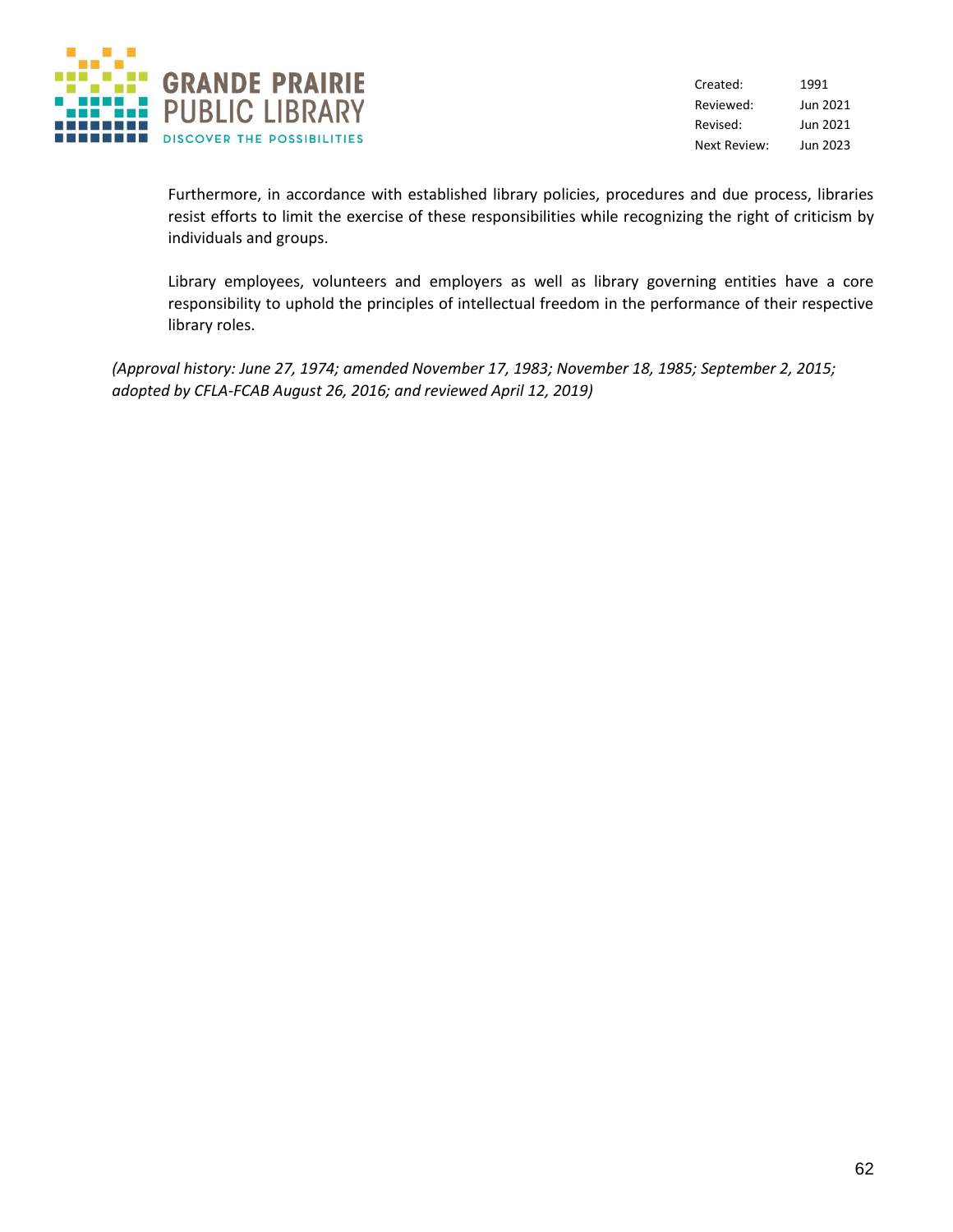

# **8.3 Resource Sharing**

GPPL supports and participates in resource sharing among libraries within Alberta.

- The Library will work within the guidelines in the document *Resource Sharing Operational Policy for Public Libraries* published by Alberta Municipal Affairs, and will participate in a provincial resource sharing network.
- The Library will participate in intra-library loan of all library resources within The Regional Automation Consortium (TRAC).
- Material in a variety of formats may be lent at no charge to libraries throughout Alberta and Canada; loans of some library resources may be restricted, as per provincial resource-sharing guidelines.
- In accordance with the *Libraries Act*, the Library will not charge a fee to its users for acquiring items from other libraries. Fees imposed by lending libraries may be passed along to patrons.
- The Library will participate in The Alberta Library (TAL) card program and ME Libraries initiative by making its resources available to all library users who hold a valid TAL card or ME Libraries membership and ensuring that items belonging to other libraries are returned efficiently.
- The Library will work with other libraries in Alberta to access electronic resources and databases through subscriptions, licensing, or direct purchasing.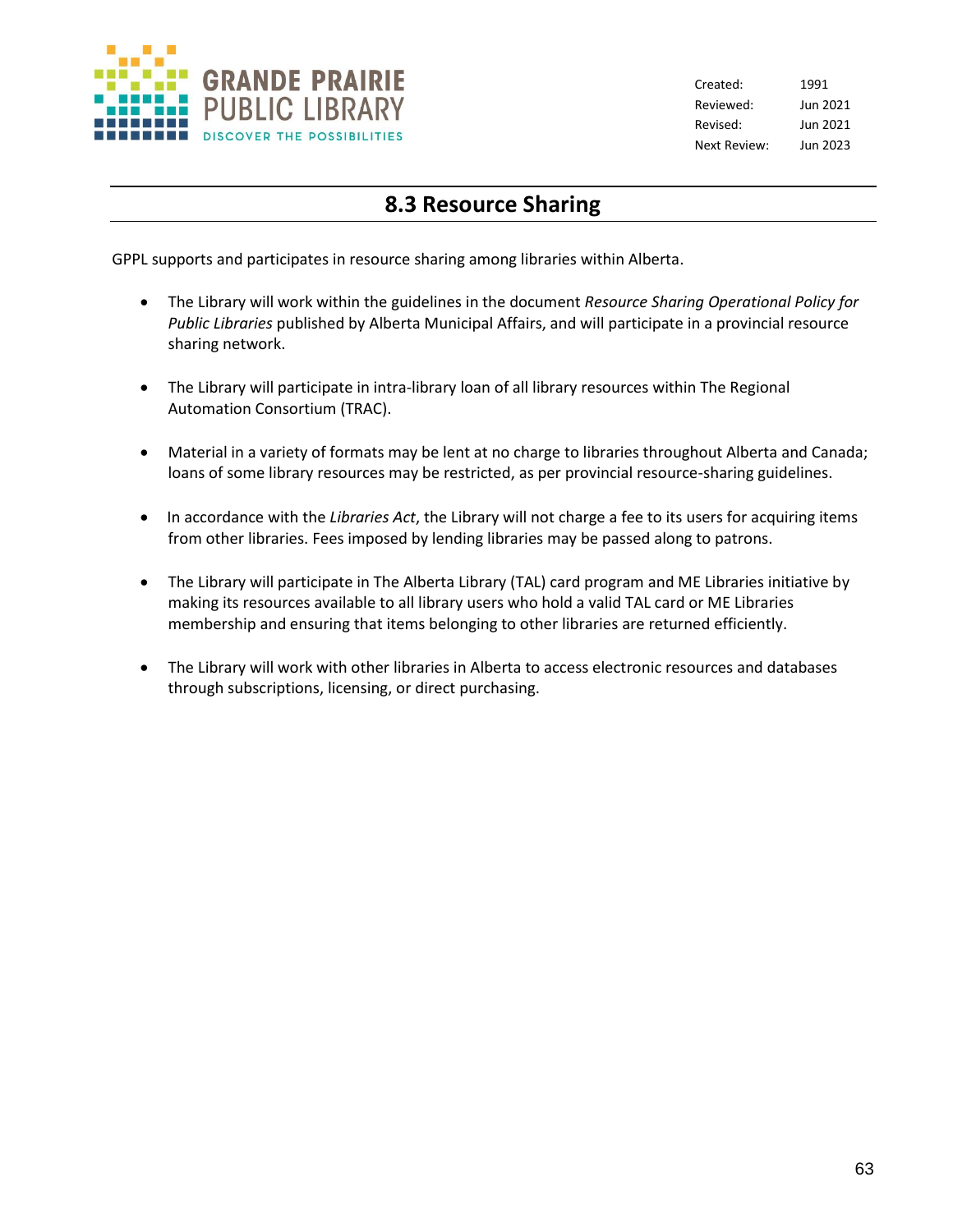

# **SECTION 9 – LIBRARY SERVICES**

# **9.1 Programs**

### **Purpose**

Programs are activities that support the strategic priorities of the Grande Prairie Public Library's Plan of Service and respond to community needs and interests.

In the provision of its programs, the Grande Prairie Public Library (GPPL) abides by the Canadian Federation of Library Associations' Statement on Intellectual Freedom and Libraries, specifically: *"that all persons in Canada have a fundamental right, subject only to the Constitution and the law, to have access to the full range of knowledge, imagination, ideas, and opinion, and to express their thoughts publicly."*

GPPL does not warrant or assume any legal liability or responsibility for the currency, relevance, accuracy or completeness of any information, apparatus, product or process disclosed in the programs presented.

# **GPPL programs**

- These programs may be presented by GPPL staff or by a GPPL-approved facilitator
- Program proposals by community members are welcome; however, GPPL will not be obligated to offer such programs
- GPPL staff are responsible for completing all necessary program planning documentation

# **Other programs**

• GPPL may collaborate with other organizations to plan and offer programs and events, in order to maximize community impact

GPPL staff will follow established procedures when responding to concerns, questions or complaints about programs.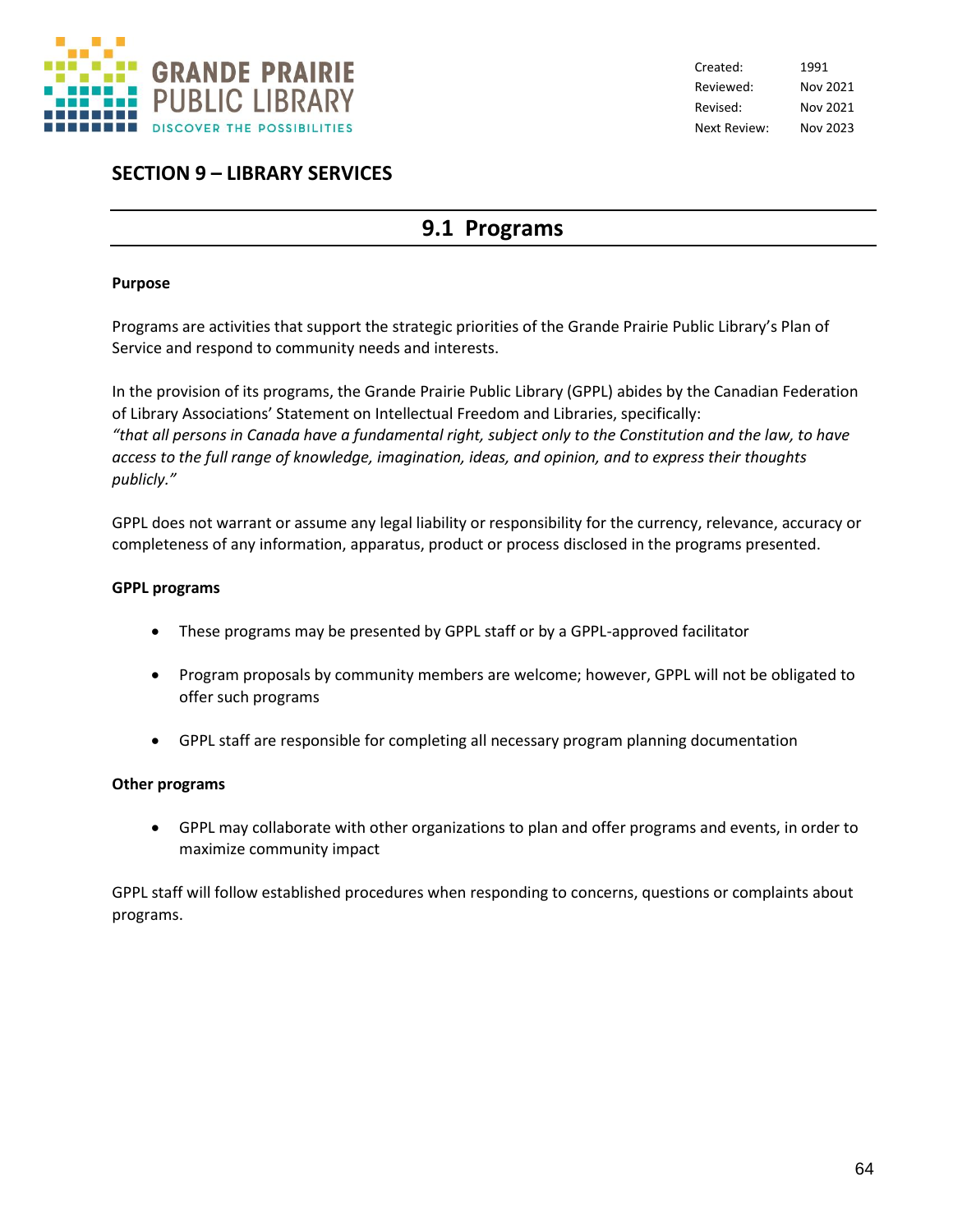

# **9.2 Provision of Service to Those Unable to Use Conventional Print**

# **Definition**

A library user unable to use conventional print may also be known as a print-disabled user. Print-disabled users include any user who has a perceptual disability, defined in the federal *Copyright Act* as "a disability that prevents or inhibits a person from reading or hearing a literary, musical, dramatic or artistic work in its original format, and includes such a disability resulting from:

- (a) severe or total impairment of sight or hearing or the inability to focus or move one's eyes,
- (b) the inability to hold or manipulate a book, or
- (c) an impairment relating to comprehension."

#### **Commitment**

The Grande Prairie Public Library (GPPL) Board believes those unable to use conventional print materials should have full access to library services, and will endeavor to incorporate appropriate services and materials for print-disabled users.

- These materials will be provided in a format appropriate to the user, subject to user needs and preferences, availability of materials, and within appropriate financial limits.
- GPPL will cooperate with national, provincial and local community agencies in this effort.
- Library materials may be delivered to those print-disabled users who qualify for this service, as per GPPL's policy *9.4 Home Service for Those Physically Unable to Pick Up Library Materials.*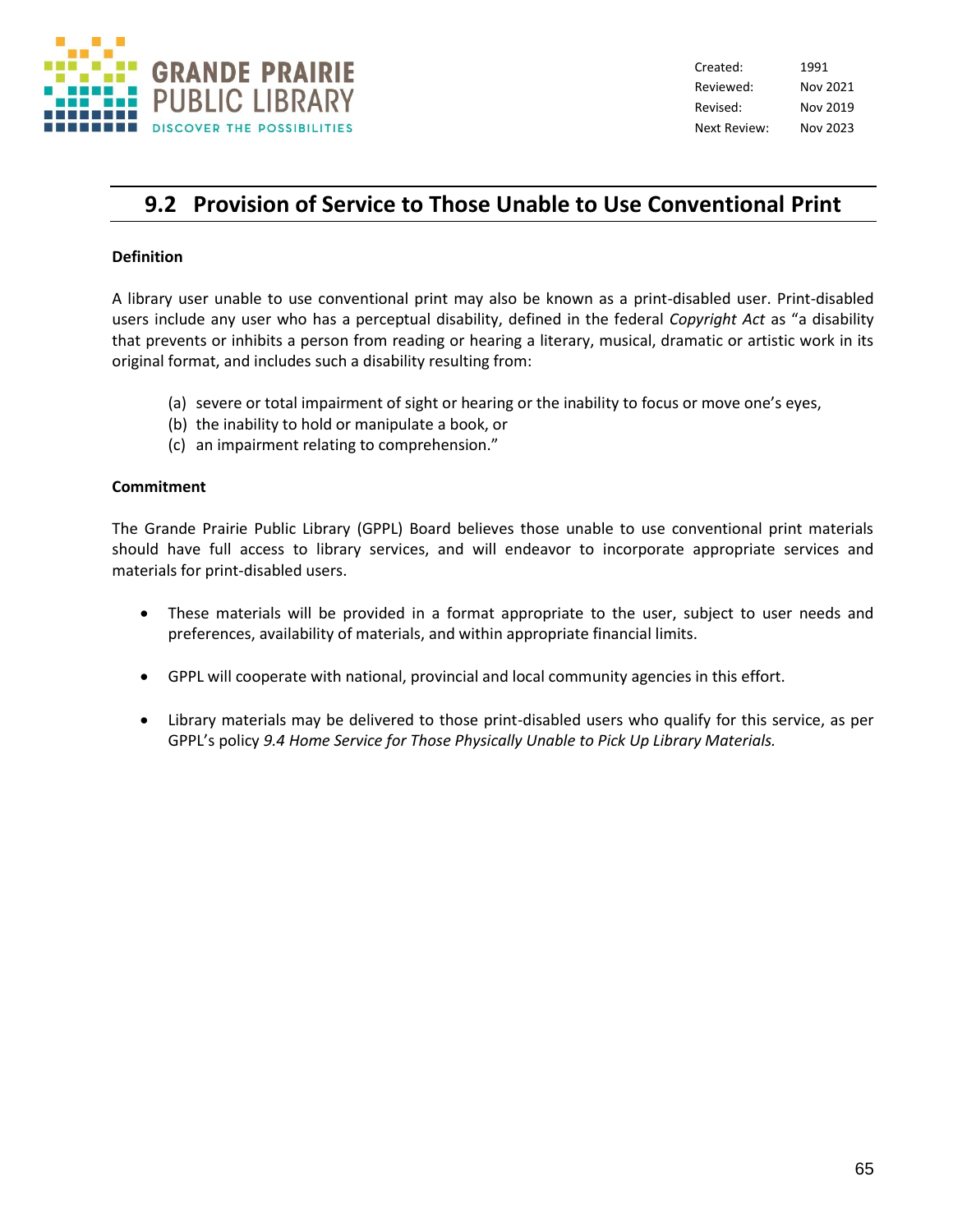

Created: 1991 Reviewed: Nov 2021 Revised: Nov 2021 Next Review: Nov 2023

# **9.3 Public Computers and Wireless Network**

#### **Purpose**

The Grande Prairie Public Library (GPPL) provides a wireless service and public computers for access to the Internet, office software, and other electronic resources.

#### **Access**

GPPL does not monitor and has no control over the information accessed through the Internet and is not responsible for its quality or content. Users are responsible for the content they choose to access.

GPPL provides and maintains the wireless network as a public service. Users are responsible for the setup and configuration of their own equipment.

GPPL and its staff, cannot control the availability of access to the Internet or to specific sites which can change rapidly and unpredictably. Staff is available to assist users with using Microsoft Office software or GPPL licensed digital content, printing documents, and other basic questions. GPPL will also provide in-depth training on the general use of the Internet through library programming.

Use of the public access computers and wireless network is at the sole risk of Library users. GPPL will not be responsible for damage to a user's computer, or for any loss of data, damage or liability that may occur from the use of these computers or network, whether from computer virus infection, or otherwise.

Users will be held financially responsible for any harmful software they knowingly or unknowingly install on Library computers. Users will also be solely liable for any illegal activity in which they participate while using Library computers.

Use of personal software programs or computer hardware on public access computers is not permitted except for the use of memory sticks and peripheral equipment.

The use of the public access computers and wireless network at GPPL is a privilege. Misuse as defined in *GPPL's Rules of Conduct for Library Users* will result in the loss of computer privileges.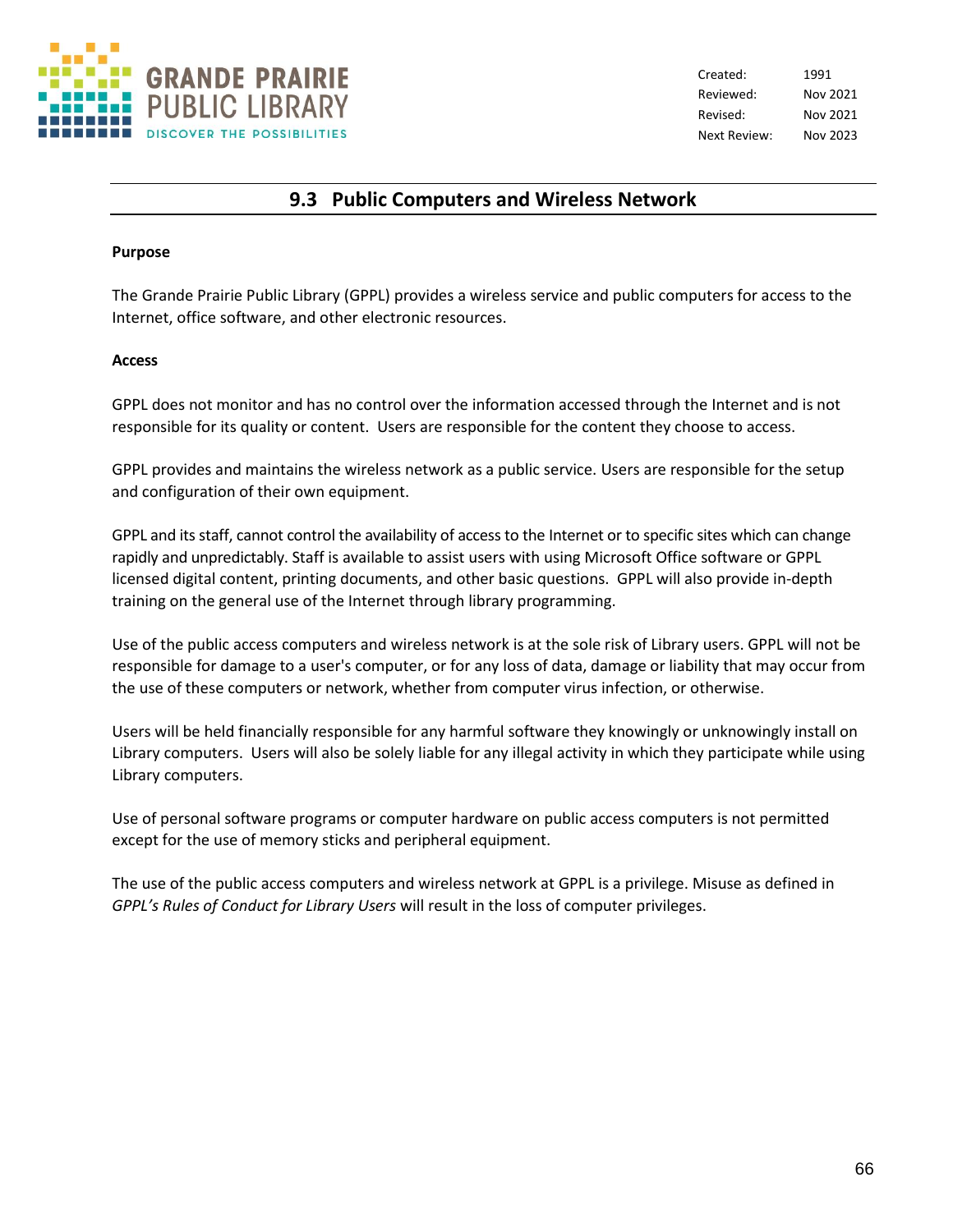

Created: Mar 2017 Reviewed: Nov 2021 Revised: Nov 2021 Next Review: Nov 2023

# **9.4 Home Service for Those Physically Unable to Pick Up Library Materials**

#### **Purpose**

Through Home Service delivery, the Grande Prairie Public Library will provide free home delivery of library materials to eligible participants by approved and assigned volunteers.

#### **Eligibility**

Home Service is available to any person within the City of Grande Prairie who is confined to home due to illness or disability.

Participants will be required to have an active GPPL membership to qualify for this service. A Home Service delivery application form must be completed requesting access to this service.

#### **Service**

All circulating materials may be borrowed through Home Service; subject to the conditions of GPPL's borrowing policy.

Types of service available:

- Home delivery: Library items delivered once per month by a library volunteer
- Branch pick-up: An individual may designate a family member, friend or caregiver to pick up library materials on their behalf
- Extended Care Home delivery: Library items delivered every six weeks by a library volunteer

#### **Delivery**

Library materials will be delivered and retrieved by designate volunteers on a schedule to be determined between GPPL, the participant, and the volunteer. If conditions in the home or approach to the home are deemed to be unsafe or unhealthy, GPPL may discontinue or refuse service.

#### **Volunteers**

Volunteers will be required to provide a vulnerable sector police record check prior to working with this program, and on an annual basis. Any costs associated with such checks will be reimbursed by GPPL. Prior to beginning their work, volunteers must attend an orientation session with the Customer Experience Specialist.

Volunteers are required to carry a cell phone at all times for emergency purposes.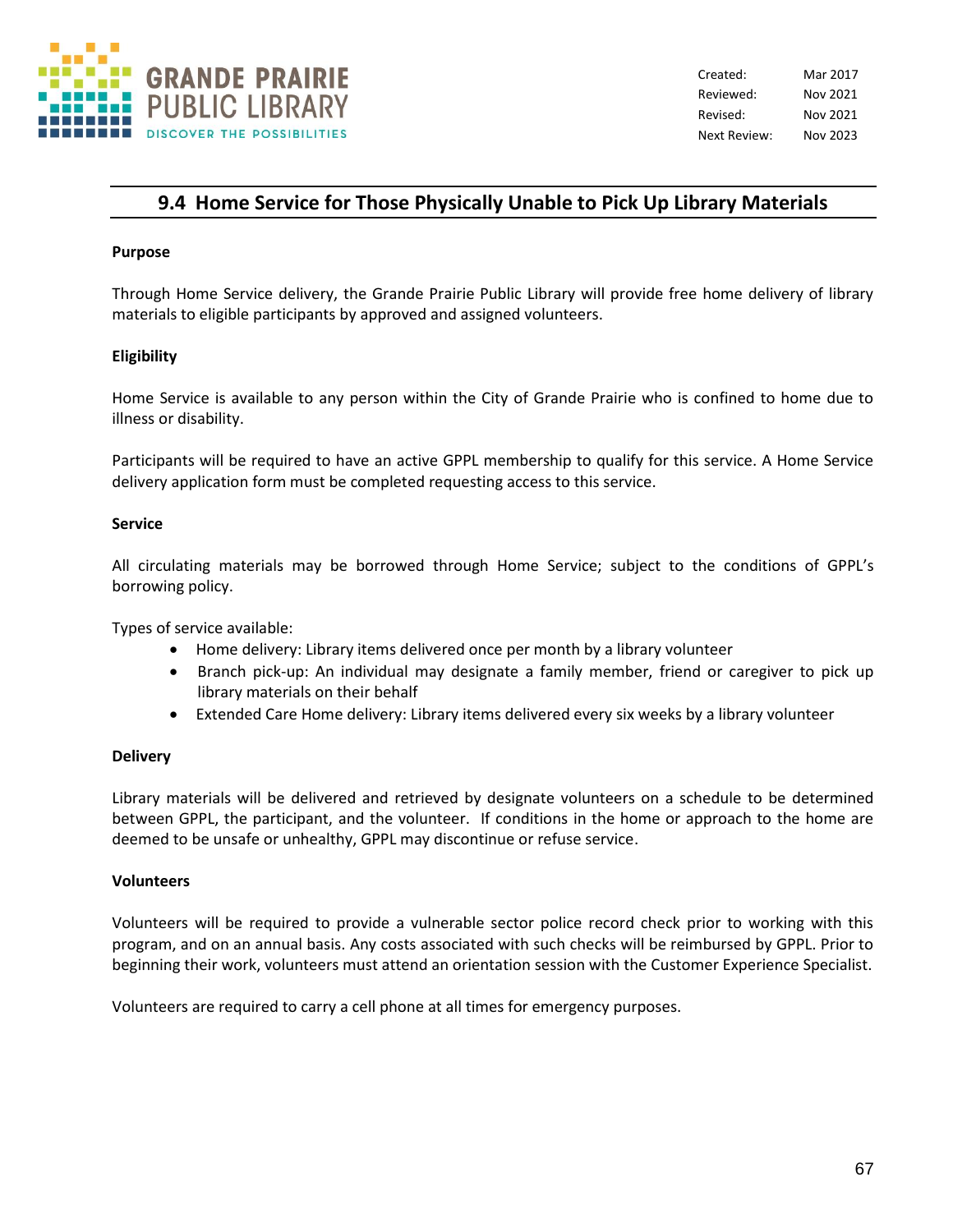

# **Staff**

The Customer Experience Specialist will assist volunteers with the selection of materials from GPPL's collection based on the reading profile created for the participant. Home Service participants may also request specific titles.

### **Fees**

Home Service participants have extended borrowing privileges, including longer loan periods. Regular replacement fees will be charged for lost or damaged materials. Repeated loss or damage of materials will result in a discontinuation of service.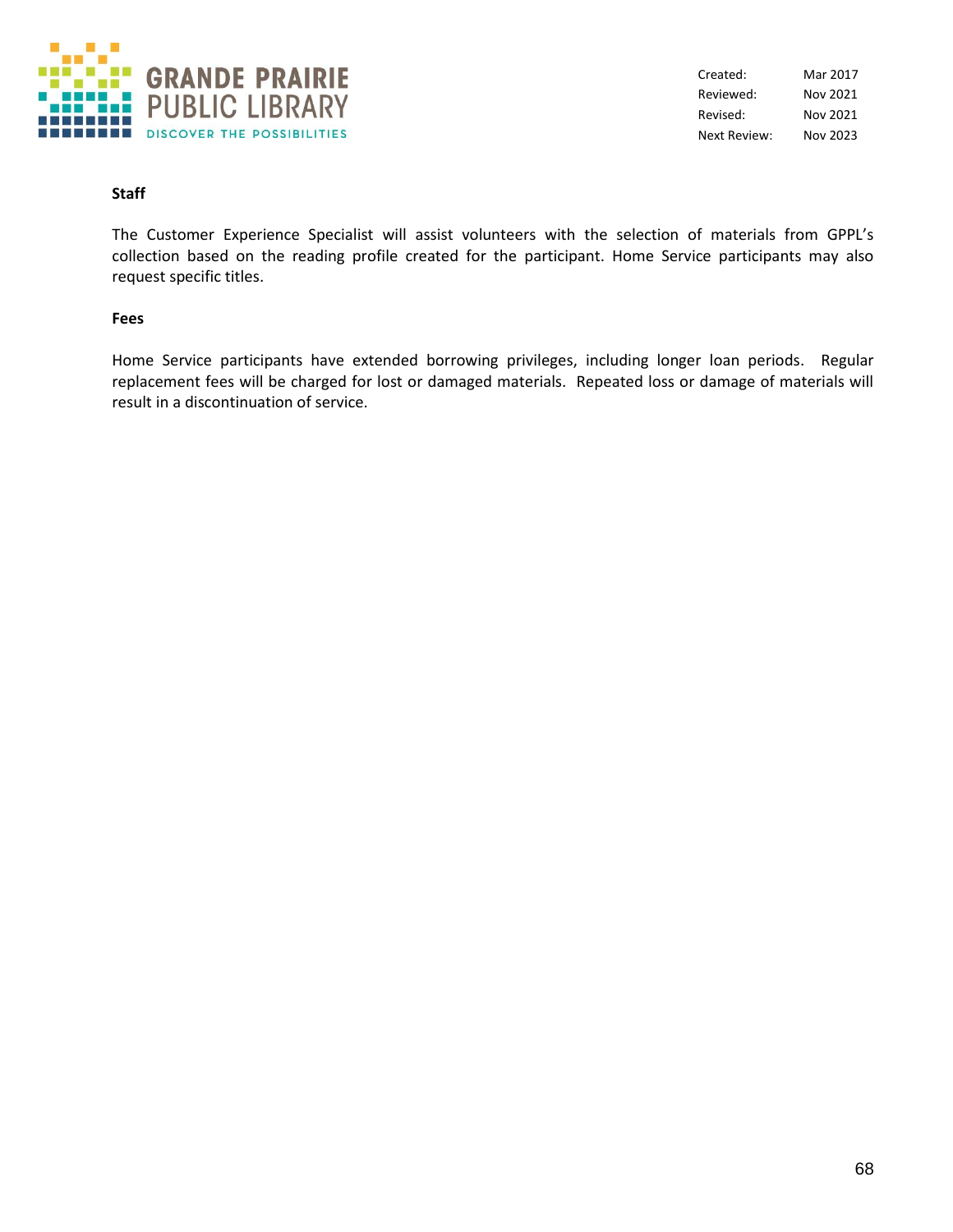

# **9.5 Volunteers**

# **Role**

- The work of volunteers shall complement, but not replace, the work of paid Grande Prairie Public Library (GPPL) staff. Volunteers may also be used in areas of need to augment and enhance the range of services offered. At no time will volunteers interfere with the established duties of paid GPPL staff.
- Recruitment, orientation, training, supervision and evaluation of volunteers will be the responsibility of the Customer Experience Specialist.

# **Expectations**

- All volunteers must abide by GPPL's mission and policies.
- Volunteers must report any absences to the Customer Experience Specialist. Missed schedules and failure to report may result in the volunteer being dismissed.
- Volunteers must be covered by their own vehicle insurance where their volunteer activity involves the use of a vehicle, and are liable for their own parking tickets or fines related to driving offences.
- Volunteers may be compensated for expenses incurred, at the discretion of the Director.

# **Recruitment**

- Any individual interested in becoming a volunteer must complete a *Volunteer Application Form*.
- Volunteers will be required to provide a vulnerable sector police record check prior to working with GPPL, and on an annual basis at the digression of the Customer Experiences Specialist. Any costs associated with such checks will be reimbursed by GPPL.

# **Recognition**

• The Board will recognize GPPL volunteers in a special event held annually.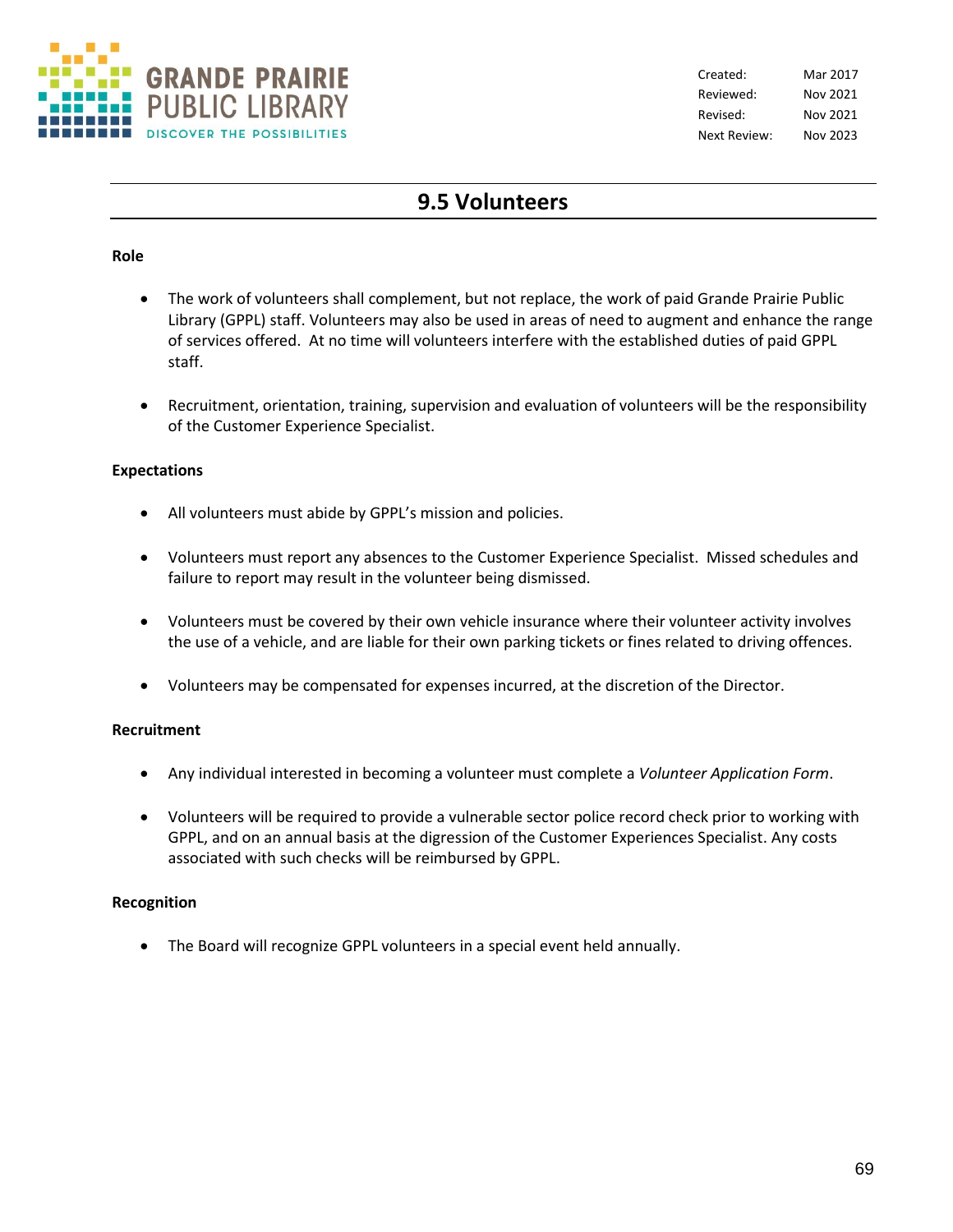

# **SECTION 10 – PERSONNEL**

# **10.1 Employee Code of Ethics**

The Board requires Grande Prairie Public Library (GPPL) employees to be independent, and impartial, and that their positions not be used for personal advantage. To this end, the following is a code of ethics to be followed by all GPPL employees:

# **Provision of Information**

• A GPPL employee must provide information impartially and non-judgmentally, regardless of belief or personal philosophy.

# **Acceptance of Gifts / Financial Gain**

- A GPPL employee shall not accept any gifts or rewards which may appear intended to influence them in the discharge of his/her duties.
- A GPPL employee shall not accept anything of material value greater than \$50.00, or materials with a cumulative value greater than \$50.00 over the course of one (1) year, from one (1) source. Employees must report gifts of material value less than \$50.00 to their supervisor. In exceptional circumstances, approval for gifts greater than \$50.00 may be provided by the Director or designate.

# **Political Office**

- A GPPL employee may request a leave of absence without pay to run for office
- A GPPL employee elected to a public office may continue to be employed, provided there is no conflict of interest between the employee's duties with GPPL, duties as a public official, and the *Libraries Act* of Alberta.

# **Use of Social Media**

- When engaging in personal social media, GPPL employees are expected to act responsibly and respectfully. In particular, we advise employees to:
	- o Make it clear that the views expressed are personal and do not represent GPPL. Using a disclaimer such as "opinions are my own" will avoid misunderstandings.
	- $\circ$  Avoid any defamatory, offensive or derogatory content, which may be a violation of GPPL's *Violence and Harassment Policy* if directed toward colleagues, customers, partners, or GPPL Board members.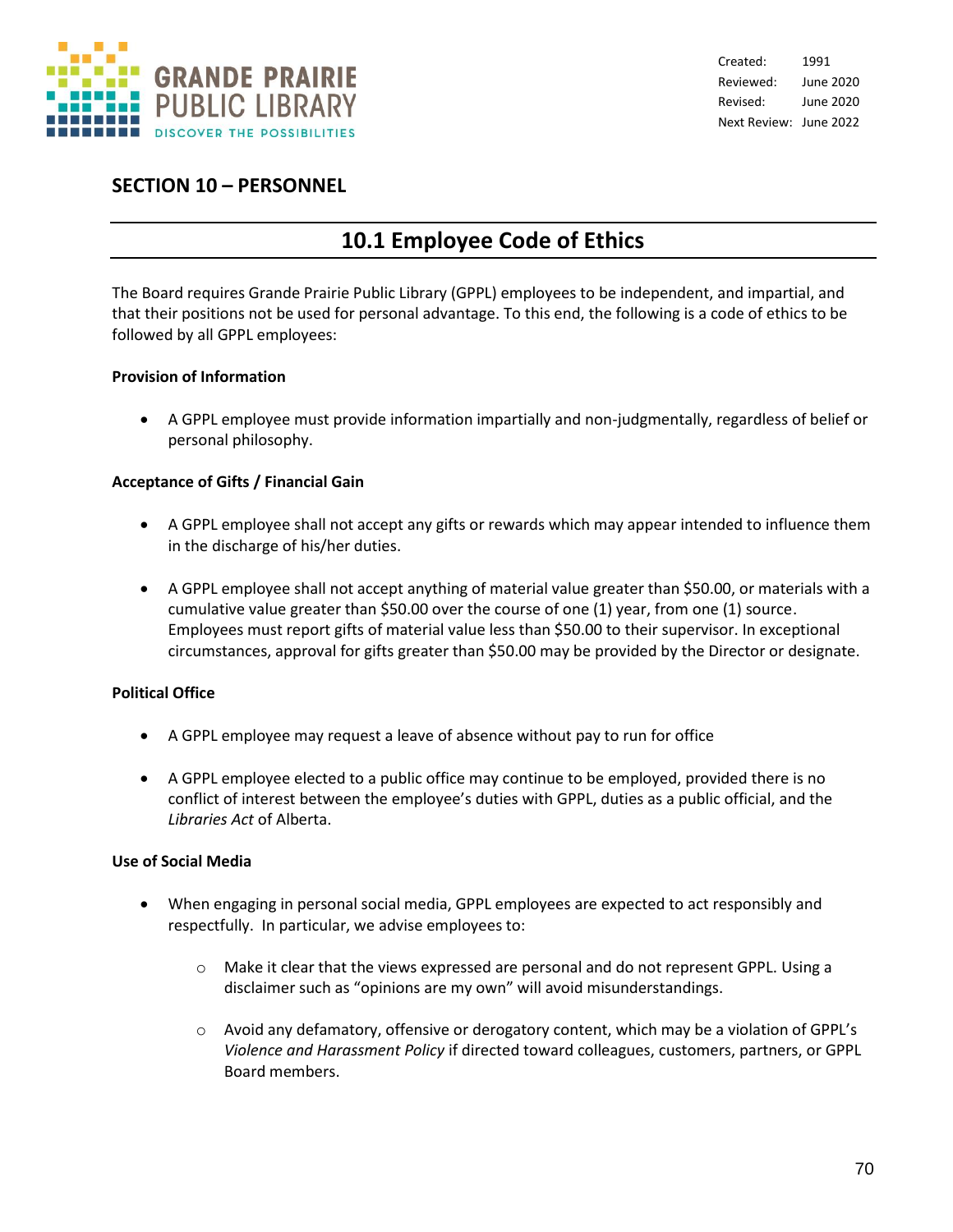

### **Fraud**

- GPPL requires its employees to act with honesty and integrity and to safeguard the assets of the corporation. This includes neither facilitating nor ignoring current and past employee fraud. Fraud or misuse of GPPL's assets will not be tolerated.
- GPPL is committed to maintaining an environment where employees can raise concerns without fear of reprisal. GPPL will investigate all allegations of fraud or corruption and every reasonable effort will be made to recover any gains obtained by, or receive compensation for any damages to GPPL caused by, fraud or misuse.
- Fraud is defined as a dishonest act that results in actual loss or risk of loss, deception, misappropriation of resources, or the manipulation of data to the advantage or disadvantage of a person or entity.

## **Violation of the Code of Ethics**

• A GPPL employee violating any provisions of this policy will be subject to disciplinary action and possible dismissal.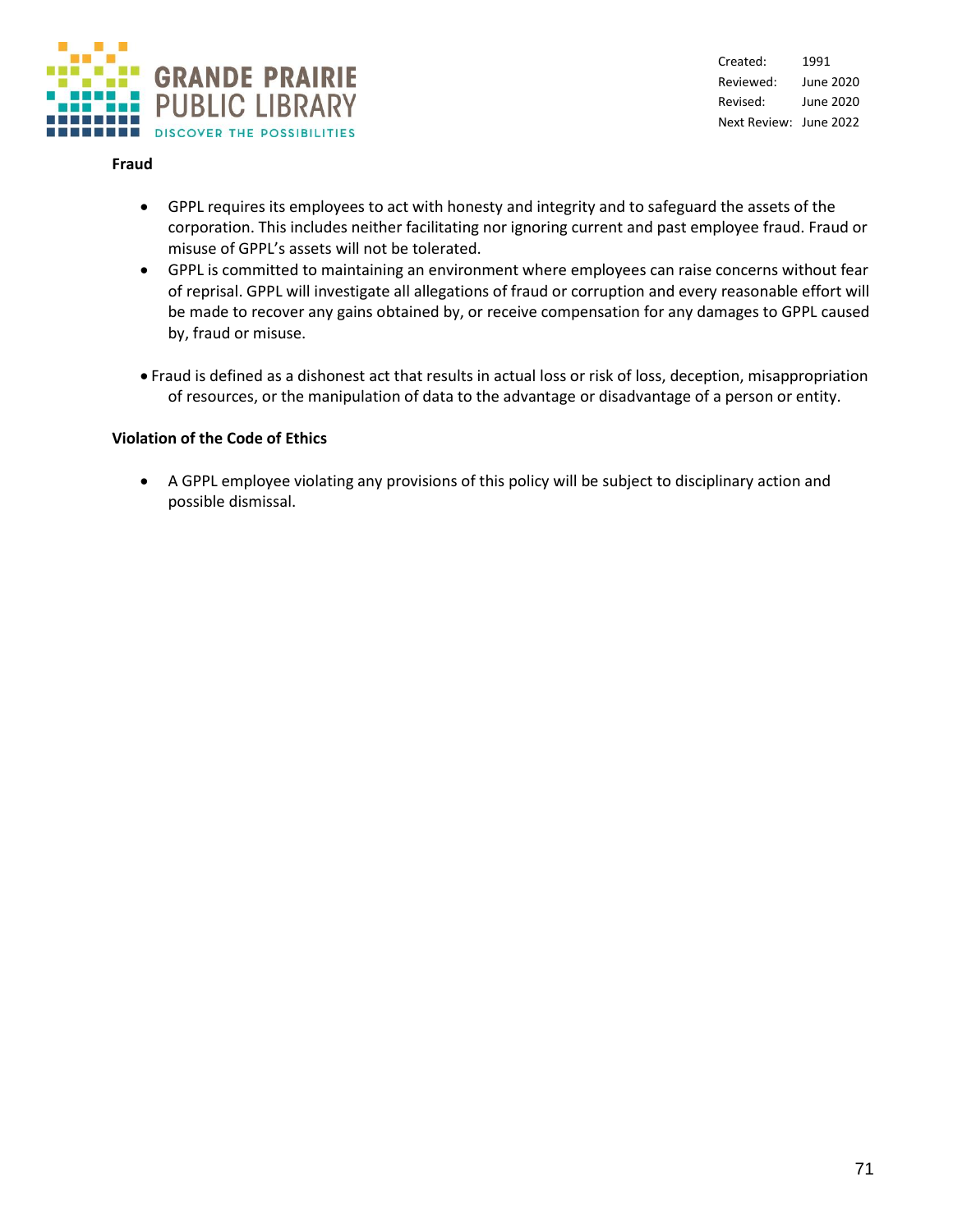

# **10.2 Definition of Employment Status**

- A "salaried" employee is a full-time employee who is paid a monthly wage.
- An "hourly" employee is a part-time employee who is paid an hourly wage.
- A permanent employee, either salaried or hourly, is an employee who occupies an established position or positions and who has successfully completed the three-month probationary period.
- A probationary employee is an employee who occupies an established position and who has not completed the three-month probationary period.
- A temporary employee, either salaried or hourly, is an employee who occupies an established position on a temporary basis.
- A casual employee is employed in a position where the hours worked are on an as-required basis.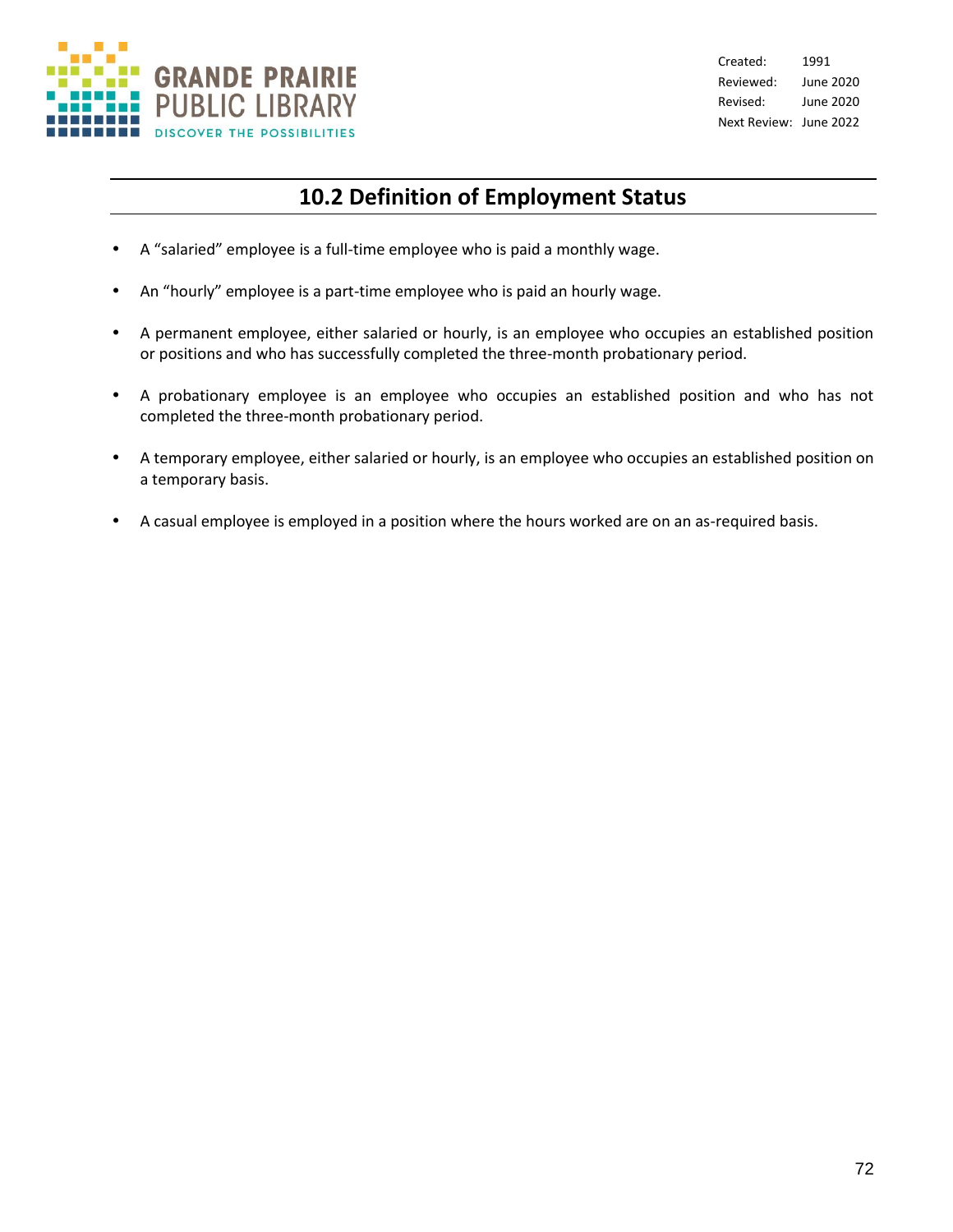

## **10.3 Benefits and Pension Plan**

#### **Pension Plan**

- The Grande Prairie Public Library (GPPL) participates in the Local Authorities Pension Plan (LAPP). Participation in this plan is compulsory for permanent hourly and salaried employees who work at least thirty (30) hours per week, upon their date of hire.
- Participation in LAPP is voluntary for hourly employees working 20 or more hours but fewer than 30 hours per week.
- Employees working fewer than 20 hours per week are not eligible to participate in LAPP
- Any restrictions to member contributions will follow LAPP guidelines.

#### **Group Insurance**

- Participation in the GPPL employee benefits plan is compulsory for all permanent employees who work at least 20 hours per week. The plan includes the following benefits:
	- o Extended Health Care including Vision Care, Dental Care, Accidental Death and Dismemberment, and Dependent Life
		- o 100% of these premiums are paid by GPPL
	- o Life, Short Term Disability, and Long-Term Disability  $\circ$  100% of these premiums are paid by the employee
- If the employee is on leave GPPL will continue to pay the employer's portion of the employee's benefits provided the employee pays their portion of the premiums.

#### **Northern Residents' Travel Benefit**

- The employee is eligible for a travel assistance benefit paid in a designated area as defined by the Canada Revenue Agency (CRA). The benefit shall in no fashion add to the cost of salary and benefits to the employer and shall be in accordance with the provisions set by the CRA.
- The benefit is based on 10% of the employee's salary to a maximum of \$2500.00 per year and is included on the employee's T4.

#### **Employee Assistance Program**

• All GPPL employees are eligible to receive support through the City of Grande Prairie's employee assistance program.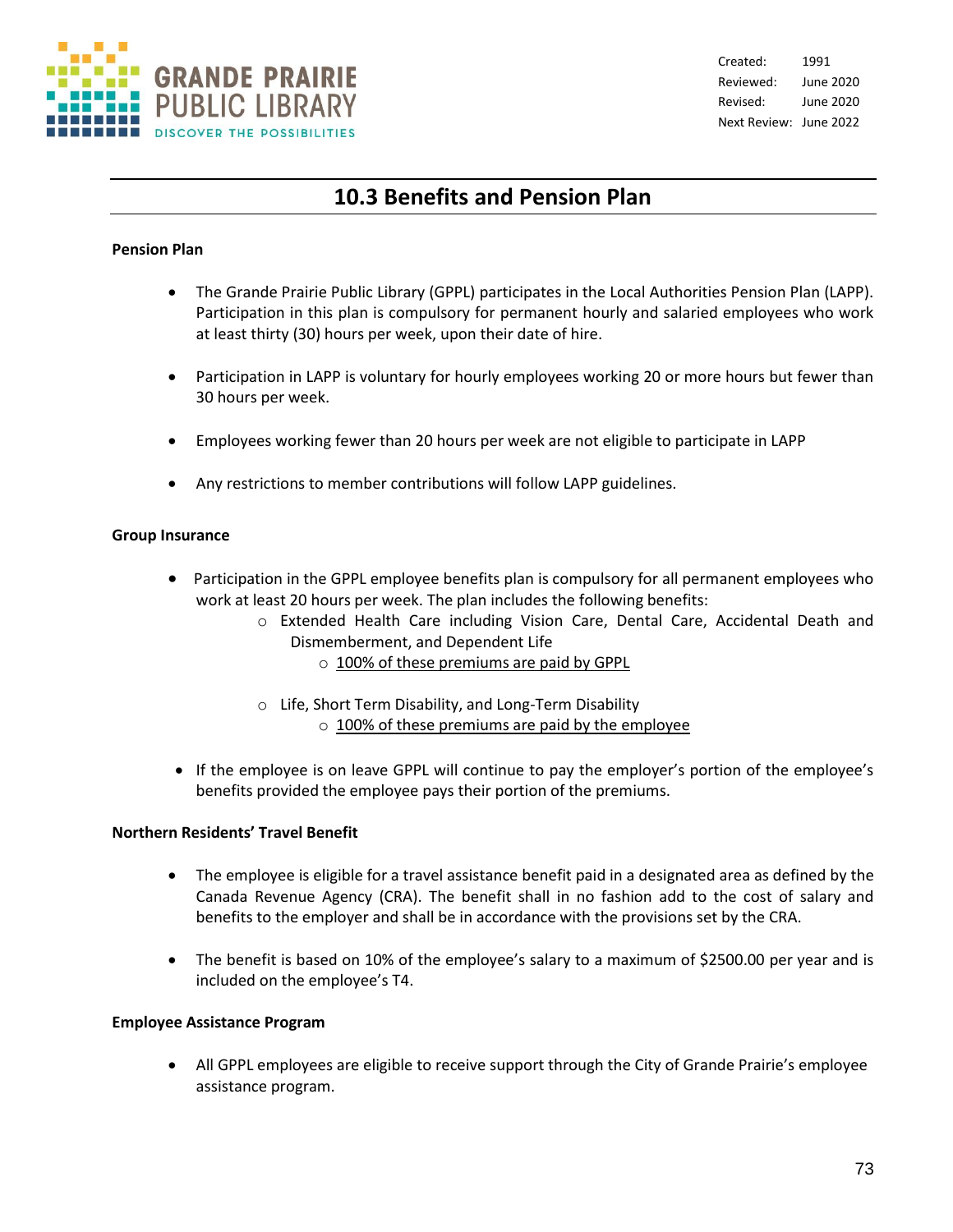

## **10.4 Annual Vacation**

#### **Entitlement**

• Salaried employees of the Grande Prairie Public Library (GPPL) who have more than one year of continuous service on December 31 and remain in the continuous employment of the Board shall be entitled to annual vacation leave with pay in accordance with the following schedule:

| No. of years continuous service on January 1 | No. of working days vacation entitlement |
|----------------------------------------------|------------------------------------------|
| 1 or more                                    | 15 days                                  |
| 5 or more                                    | 20 days                                  |
| 10 or more                                   | 25 days                                  |
| 15 or more                                   | 30 days                                  |
| 20 or more                                   | 35 days                                  |

- All salaried employees employed for less than one year by GPPL shall be granted paid vacation at the rate of 1.25 working days per month for each month worked prior to January 1 of the vacation year, unless otherwise negotiated in appointment package/agreement.
- Non-salaried employees shall be entitled to the vacation entitlements as provided under the *Employment Standards Code* of Alberta.
- Employees of GPPL are entitled to such additional annual vacation leave as may be negotiated as part of their appointment package/agreement.
- An employee commencing employment after the fifteenth day of any month will be considered for vacation entitlement purposes to have entered the following month.
- Employees may not take vacation before it is earned unless permitted by the employee's supervisor. If vacation is taken before it is earned and the employee leaves GPPL for any reason before such time is earned, the employee must pay back the unearned amount.
- Should an employee change from an hourly to a salaried position, his/her vacation entitlement will be based on full-time equivalency, not the salaried position start date.

## **Vacation Year**

• For vacation purposes, a year shall be defined as January 1 until December 31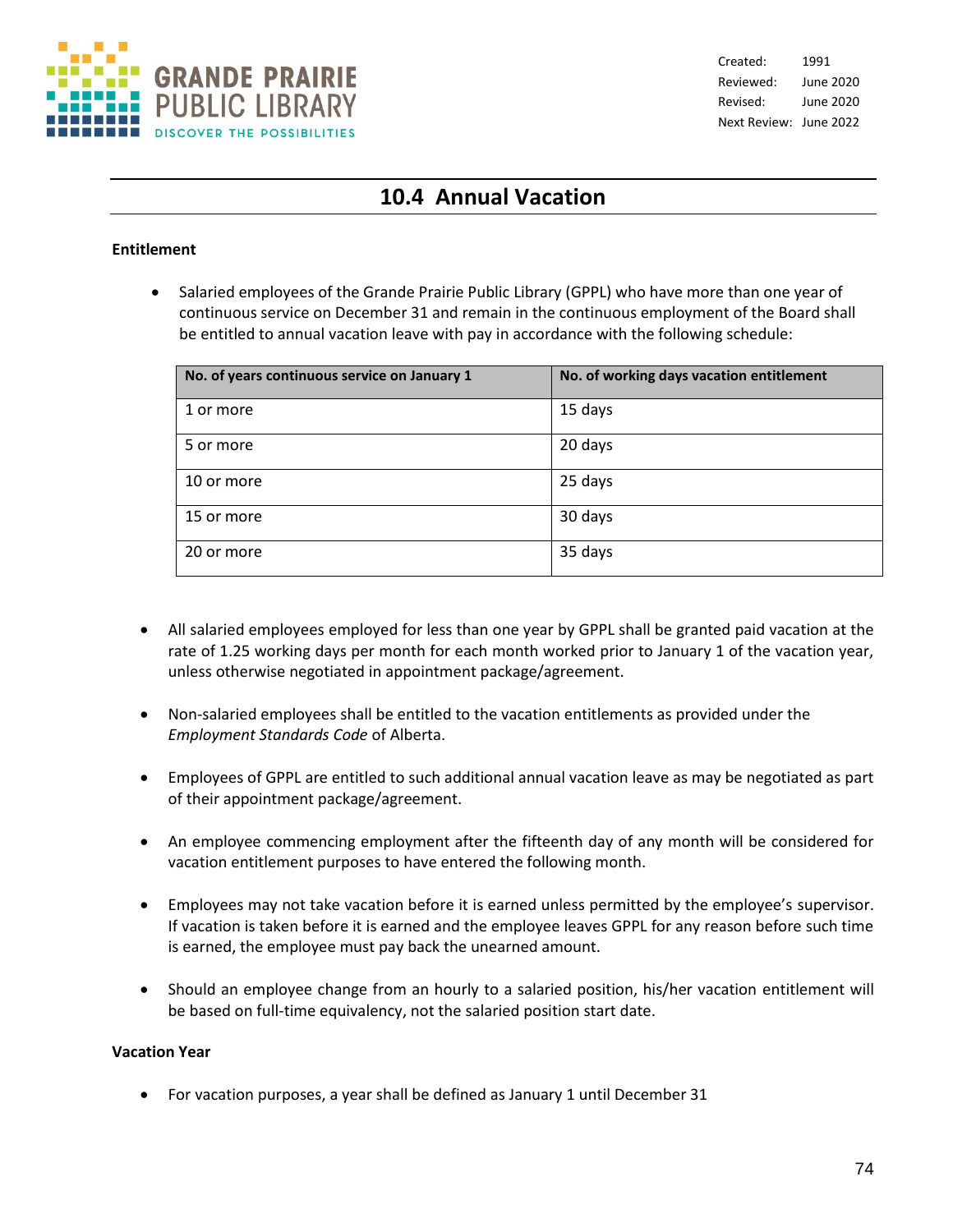

- Employees may choose their own vacation dates as long as it does not affect the operation of GPPL as determined by the Director or designate.
- If the employee does not request their vacation period, they may be given two weeks' written notice specifying when to take the vacation period
- All employees are expected to take their vacation credits during the current year. Employees may carry over a maximum of five days into the following year, upon the approval of his/her supervisor. This approval will be dependent on the operational needs of GPPL. Vacation carryover must be used within the first six months of the next year.

#### **Leaves and Statutory Holidays During Vacation**

- Where an employee qualifies for sick leave or compassionate leave during the period of vacation, there shall be no deduction from vacation entitlement for such absence when supported by a doctor's certificate or evidence satisfactory to the Library Director. The period of vacation so displaced shall either be added to the vacation period or reinstated for use at the date by mutual consent of both parties.
- When any designated paid holiday falls within an employee's scheduled vacation, the employee shall be granted one (1) additional day's vacation at a mutually agreeable time.

#### **Supervision Rotation Entitlement**

• Salaried employees who work weekends as part of the supervision rotation are entitled to two additional vacation days per year.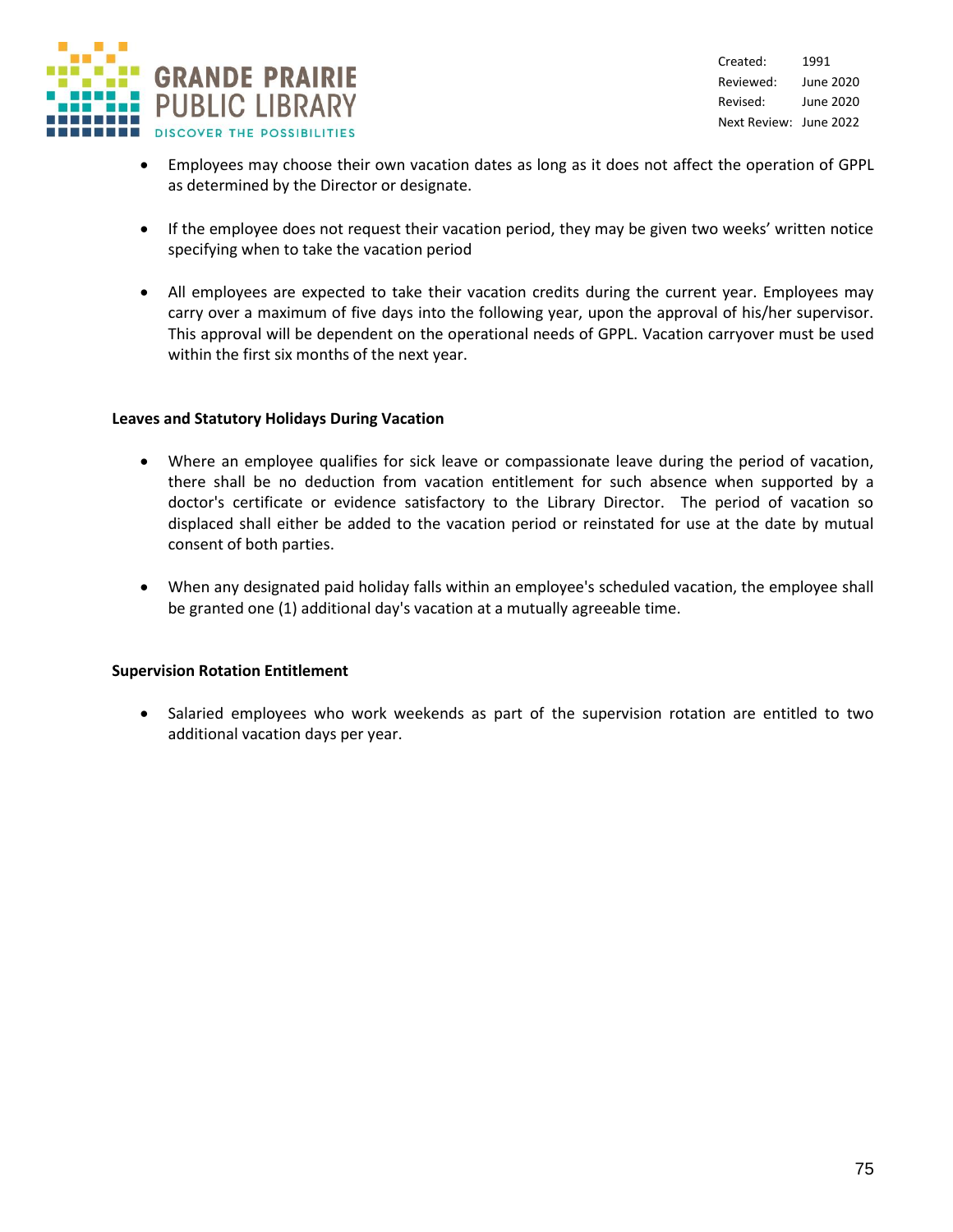

# **10.5 Paid Holidays**

The Board recognizes twelve paid holidays for all employees during the year as follows:

New Year's Day **Victoria Day** Thanksgiving Day Canada Day **Family Day** Civic Holiday Remembrance Day Good Friday Christmas Day Labour Day Boxing Day **Easter Monday** 

and all other holidays proclaimed by the City of Grande Prairie, the Province of Alberta, or the Dominion of Canada.

• Statutory holiday pay for hourly employees will be calculated as 5% of wages earned in the four-week period immediately preceding the holiday, in compliance with provincial *Employment Standards*.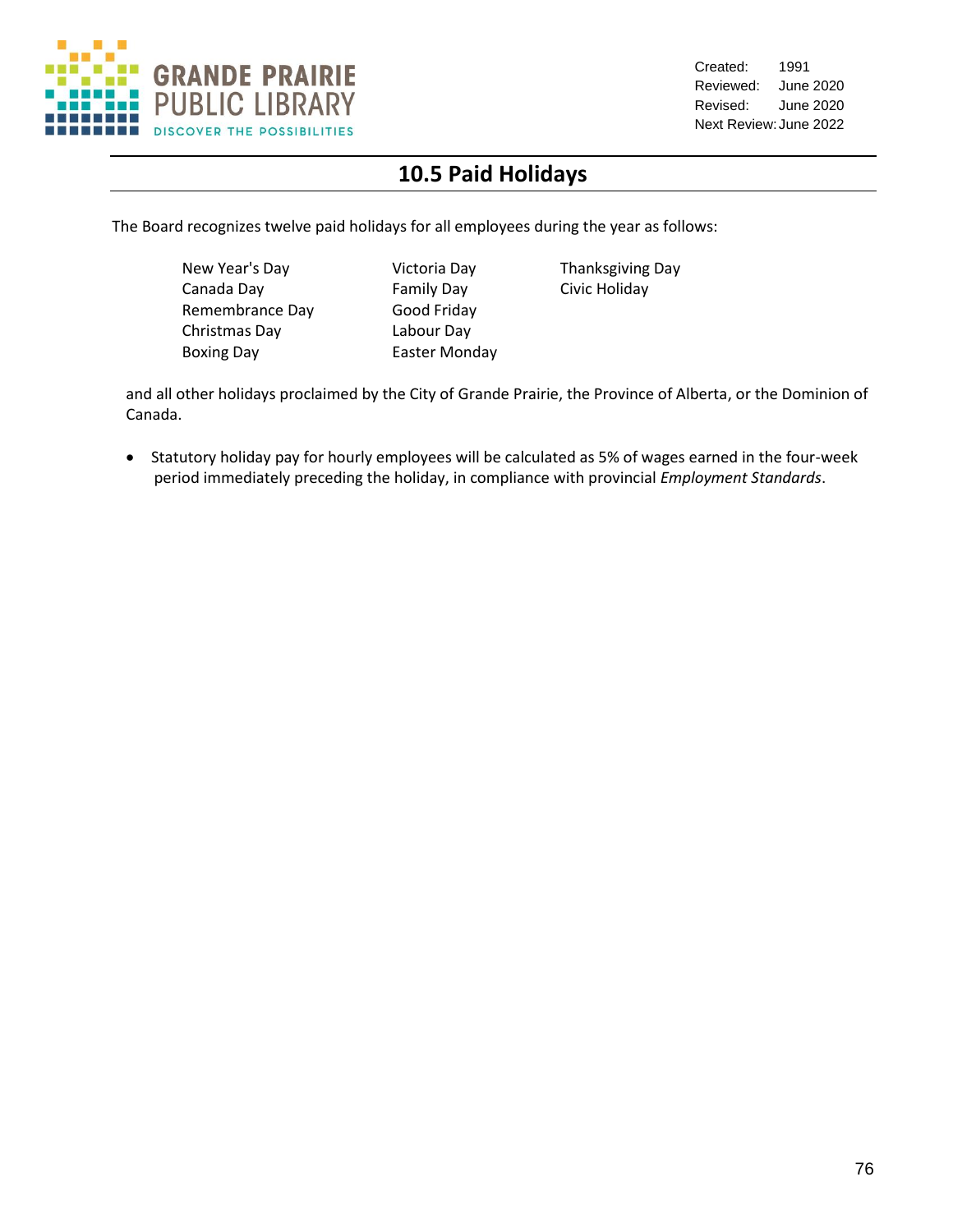

## **10.6 Leaves of Absence**

## **Paid Leaves**

## Sick Leave

- Leave with pay for illness shall be granted to salaried employees of the Grande Prairie Public Library (GPPL) in the second and subsequent months of employment on the basis of one and one-half days a month, cumulative to a maximum of one hundred and twenty working days. Accumulated sick leave will not be paid out to an employee at the end of his or her term of employment.
- Any lost time due to illness shall be deducted from the employee's accumulation of sick leave. All employees must notify the immediate supervisor of sickness as soon as possible and no later than one hour past regular starting time.
- Sick leave may be used to cover absence due to personal medical appointments.
- GPPL reserves the right to request a medical certificate/letter with respect to any period of time an employee may be absent on sick leave.
- Abuse of sick leave may result in disciplinary action such as suspension or dismissal.
- Hourly employees may be given the option of making up time missed due to sickness upon approval of the Director or designate.
- GPPL provides Short Term Disability immediately upon accident or hospitalization or 7 straight days of illness.
- GPPL provides Long Term Disability Insurance coverage beyond 120 calendar days. It is the responsibility of the employee receiving Long Term Disability to maintain premiums to ensure benefits coverage.
- In the event of a time-sensitive emergency situation (such as a global health emergency) that affects the health of GPPL employees, the Director or designate may make exceptions to this policy as they see fit. The Director or designate will provide regular updates to the Board regarding these exceptions.

## Family Leave

- One day of accumulated sick leave, per occurrence, to an annual maximum of five days, may be used by a salaried staff member to care for and make arrangements for dependent family members who are ill. A dependent family member is someone in the employee's family who permanently resides with the employee, legal guardian, or appointed caregiver.
- Hourly staff may be given the option of making up time missed due to family sickness upon approval of the Director or designate.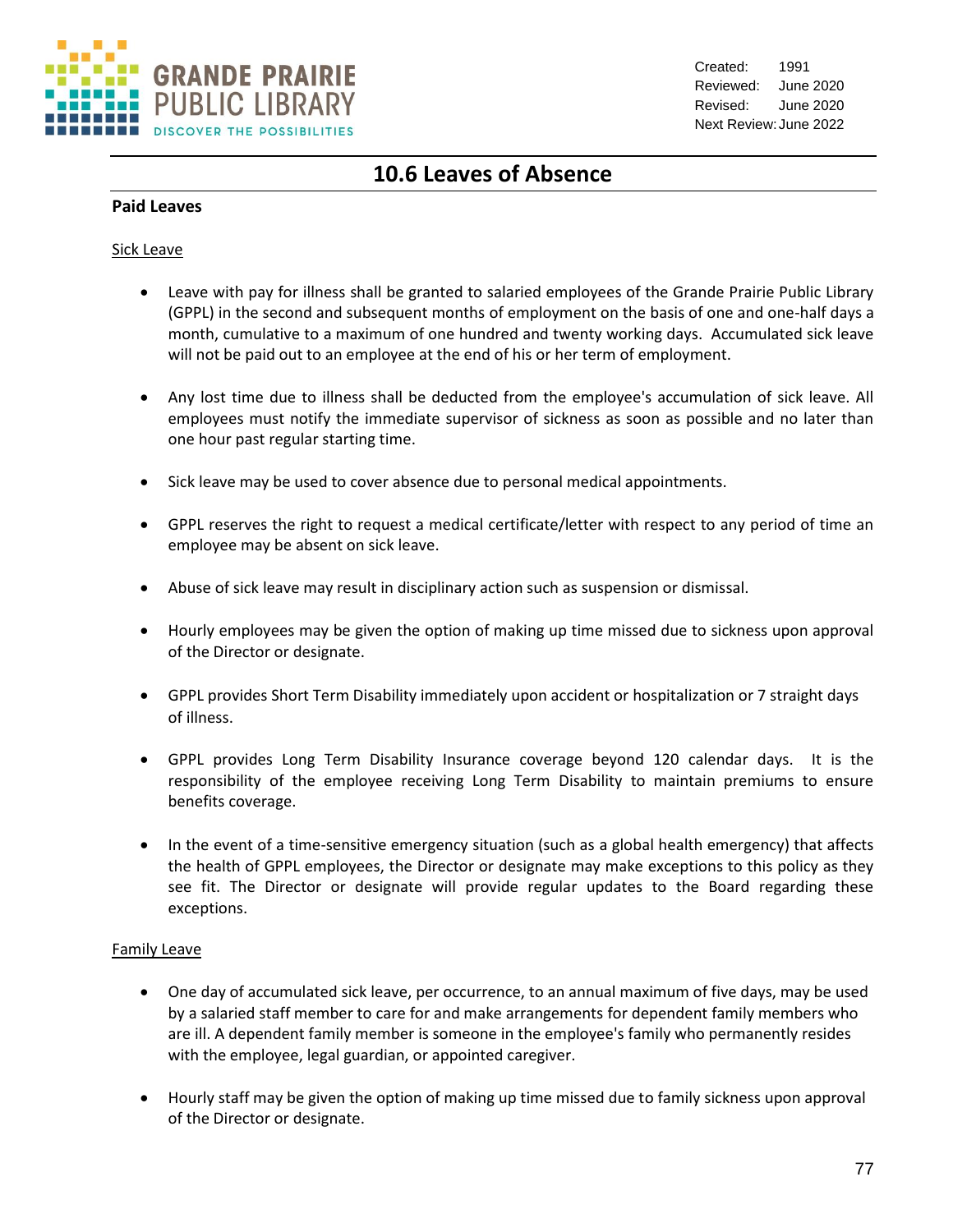

### Critical Illness or Compassionate Leave

- All permanent employees are covered by this policy.
- When critical illness or death occurs in an employee's immediate family (mother, father, sister, brother, current spouse, son, daughter, parent of current spouse, grandparent, grandchild, sister-inlaw, brother-in-law), leave of up to five days may be granted by the Director. An additional two days may be granted with pay for travel time if as approved by the Director or designate.
- GPPL reserves the right to request a medical certificate/letter to provide proof they are eligible for a critical illness leave

#### Mourner's leave

• One-half day with pay may be granted to attend a funeral for other than family provided written notice is given to the Library Director twenty-four hours in advance.

#### Jury duty

• When an employee is subpoenaed to appear for jury duty during regular working hours, the employee shall be allowed the required time off without loss of pay, at the employee's regular rate of pay, provided any monies received for the appearance are paid to the library.

#### Citizenship Ceremony Leave

• Up to a half-day paid leave will be granted to an employee to attend his/her citizenship ceremony.

#### Personal day

• A salaried employee is entitled to one personal day per year upon approval of the employee's supervisor. The personal day must be used by December 31.

#### **Leaves Without Pay**

#### General Leave

- A permanent employee desiring a general leave without pay may be granted such leave for serious and substantial reasons and without pay insofar as the regular operation of the library will permit, providing reasonable and sufficient notice is given.
- Requests of one day or more will be submitted to the Director or designate who, at his/her discretion, may grant a general leave without pay.
- Requests for a general leave without pay will not be granted until all other leave credits, i.e., vacation, are exhausted.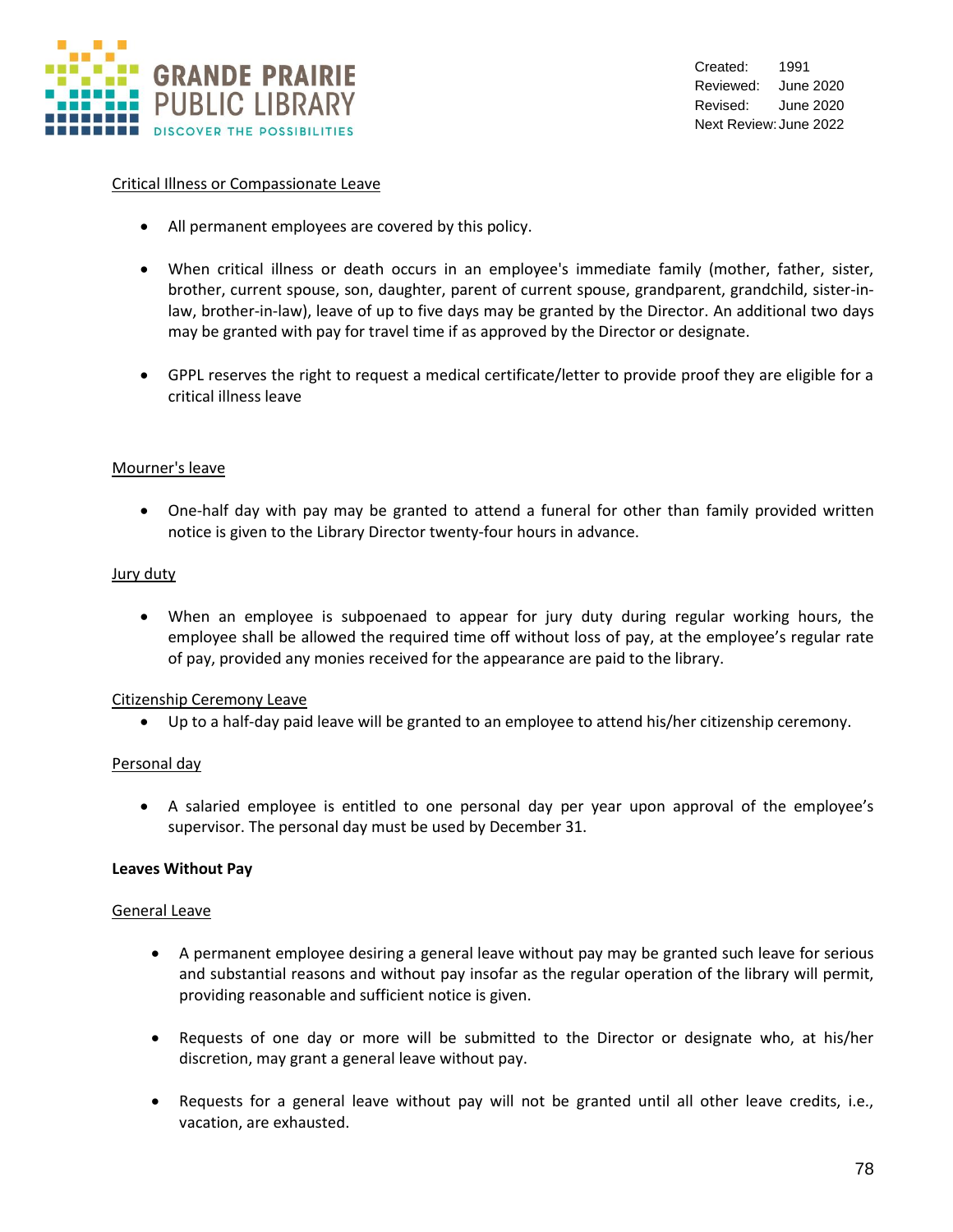

- If the general leave without pay for any reason is more than twenty working days duration, the employee shall prepay the benefit coverage which he/she wishes to retain while on leave.
- When an employee has been granted a general leave without pay for any reason of more than twenty working days, no sick leave benefits, vacation credits or statutory holidays shall accrue to the employee's credit between the date of commencement of such leave and the date of the employee's return to work.
- An employee who overstays a general leave without pay without permission of the Director or designate will be subject to disciplinary action.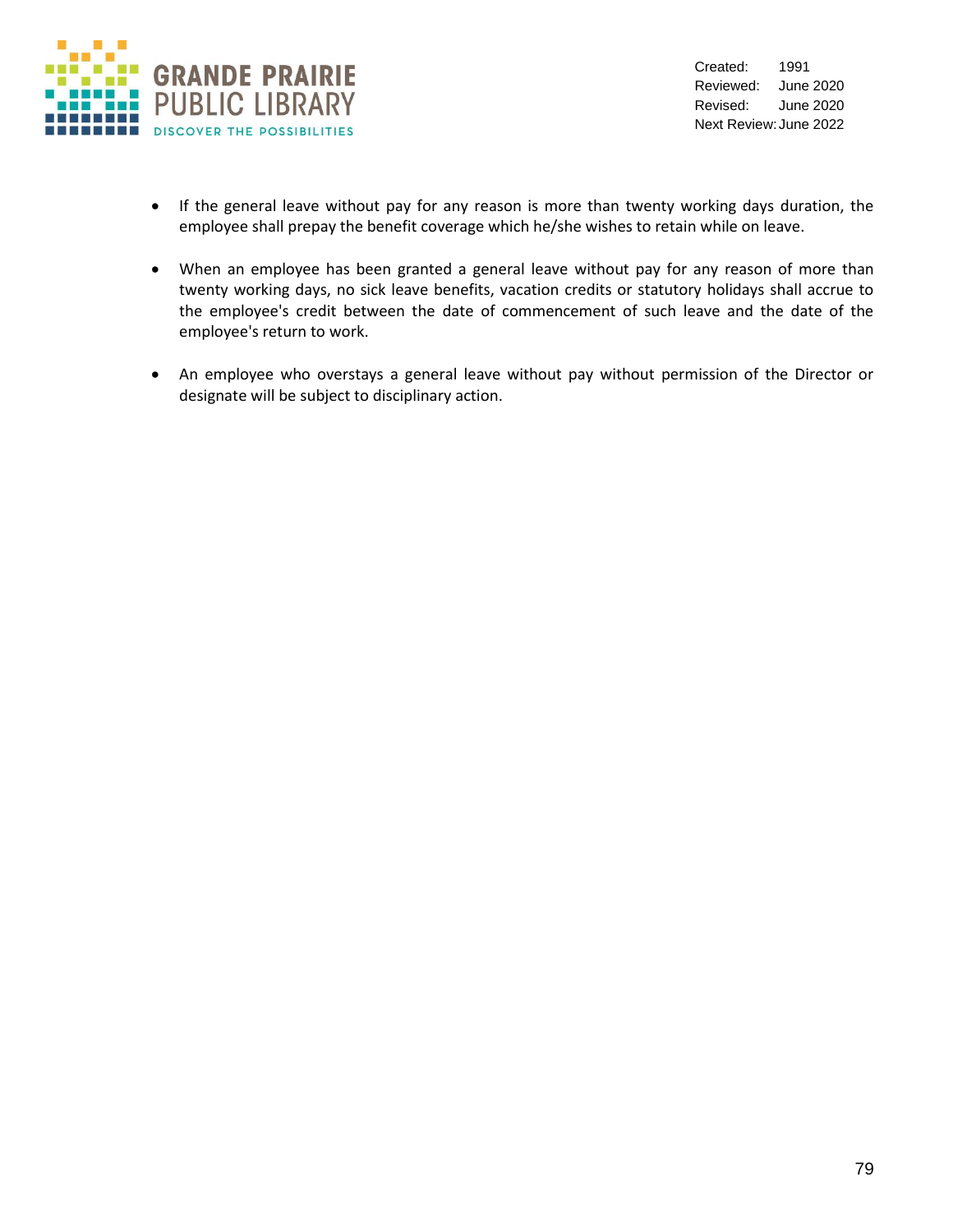

## **10.7 Performance Appraisals**

A written appraisal of each employee's performance shall be conducted annually. The employee's supervisor is responsible for completing this review, which shall be a consultative process involving employee input.

- Appraisals for all employees will be conducted on the employee's anniversary date. Appraisals for casual employees will be completed at the discretion of the department head.
- An employee's anniversary date will normally be the first day of the month in which the employee begins employment or receives a salary increase. However, the anniversary date will be the first of the following month if the start of employment or salary increase occurs after the 15<sup>th</sup> of the month.
- The Library Director is responsible for the completion of a written annual evaluation of each department head or manager, which shall be a consultative process involving the department head or manager's input.
	- $\circ$  Each department head or manager responsible for performance evaluations will be evaluated on performance management and failure to do so may result in disciplinary action.
- A satisfactory annual performance appraisal is a requirement to be considered for incremental advancement on the salary grid.
- Annual performance appraisals shall be retained in an employee's personnel file and a copy provided to the employee.
- The annual performance appraisal form(s) and any related content will be approved by the Library Director and made available to the HR Committee.
- Library Director's Performance Appraisal
	- o The Board Chair and Human Resources Committee are responsible for evaluating the performance of the Director on their anniversary date using the approved evaluation instrument.
	- $\circ$  The Board Chair will meet with the Director to discuss the performance appraisal.
	- $\circ$  The Board Chair will present a report on the performance appraisal to the Board for approval, including a recommendation concerning an incremental advancement for the coming year.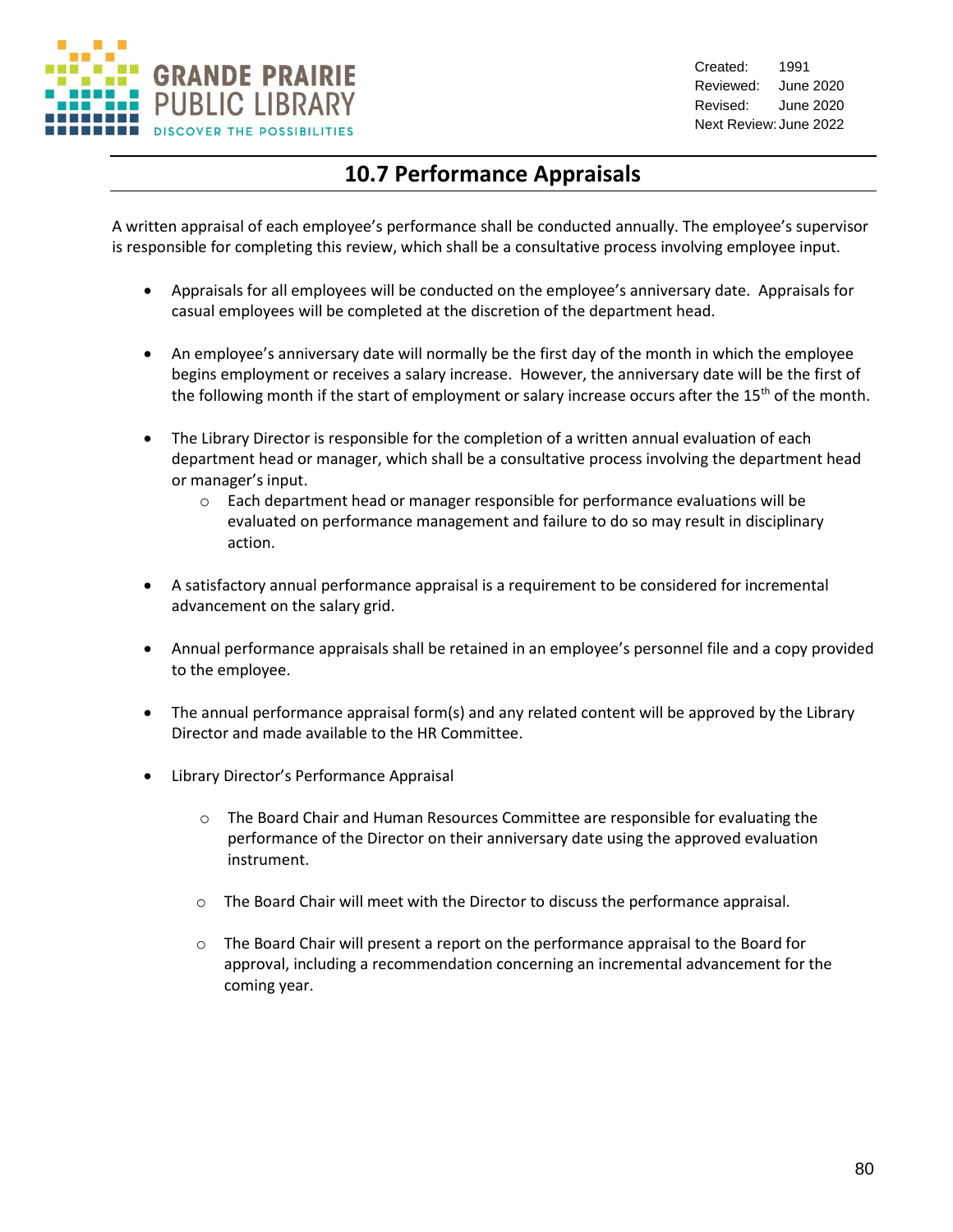

# **10.8 Staff Development**

The Grande Prairie Public Library (GPPL) is committed to the ongoing development of Library staff and as such, professional development funds, administered by the Library Director, are made available annually to provide for the training and professional development of Library staff and Board members.

In particular, GPPL supports staff development through:

- an annual Staff Development Day which focuses on skill development, teamwork and wellness;
- online and in person training for job specific duties; and,
- attendance at conferences and workshops related to job duties.

An employee wishing to pursue professional development through a conference, workshop etc. will submit a *Request for Professional Development Form* to the Director through the employee's supervisor.

In order to facilitate staff development, the Library will, pending budget availability, reimburse out of pocket expenses, including registration/tuition fees and travel expenses, to its permanent employees for successfully completed courses, seminars, workshops and conferences. These expenses must be approved in advance by the Library Director and, where applicable, will be in accordance with the Board and Staff Reimbursement Policy.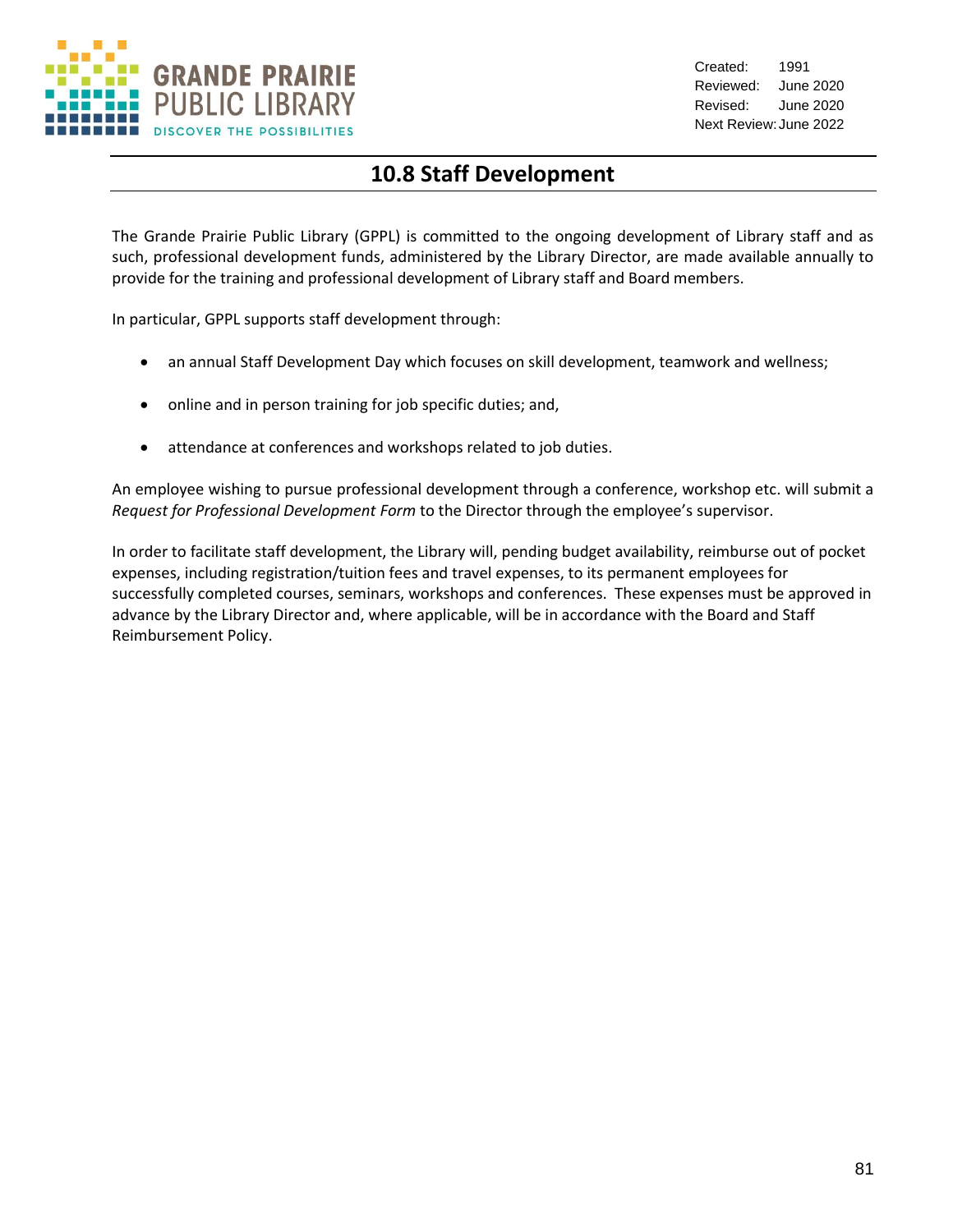

## **10.9 Progressive Discipline**

#### **Policy Intent**

The Board has adopted a policy of Progressive Discipline to ensure that Grande Prairie Public Library (GPPL) employees have the opportunity to correct any performance or behavioural problems that may arise. To this end, the Board has established a set of reasonable rules and guidelines for employees to follow.

#### **Progressive Discipline**

- In the event that an employee violates GPPL policy or exhibits problematic behaviour, a system of progressive discipline shall be utilized where possible.
- With each infraction or apparent problem, these steps will be followed as required:

| Step 1        | Verbal warning  |
|---------------|-----------------|
| Step 2        | Written warning |
| $\sim$ $\sim$ |                 |

- Step 3 Termination of employment
- In either of the first two steps, the employee will be:
	- o alerted to the problem
	- o provided with a review of the correct GPPL policy regarding the violation
	- o advised of the consequences associated further infractions
	- o provided with a suggestion towards a method of improvement
- If no further infractions of the policy in question occur after the initial verbal or subsequent written warning, no further disciplinary action shall follow.
- Degrees of discipline shall be used in relation to the problem at hand. As the situation dictates, based on the past performances of the employee, and the seriousness of the violation, GPPL reserves the right to skip the three-step disciplinary process and move straight to termination where necessary.

## **Investigation and Documentation**

- Problematic behavior or violations of GPPL policy shall be properly investigated and documented by the employee's supervisor and / or the Library Director.
- All measures taken in the progressive disciplinary process shall be documented, including verbal warnings.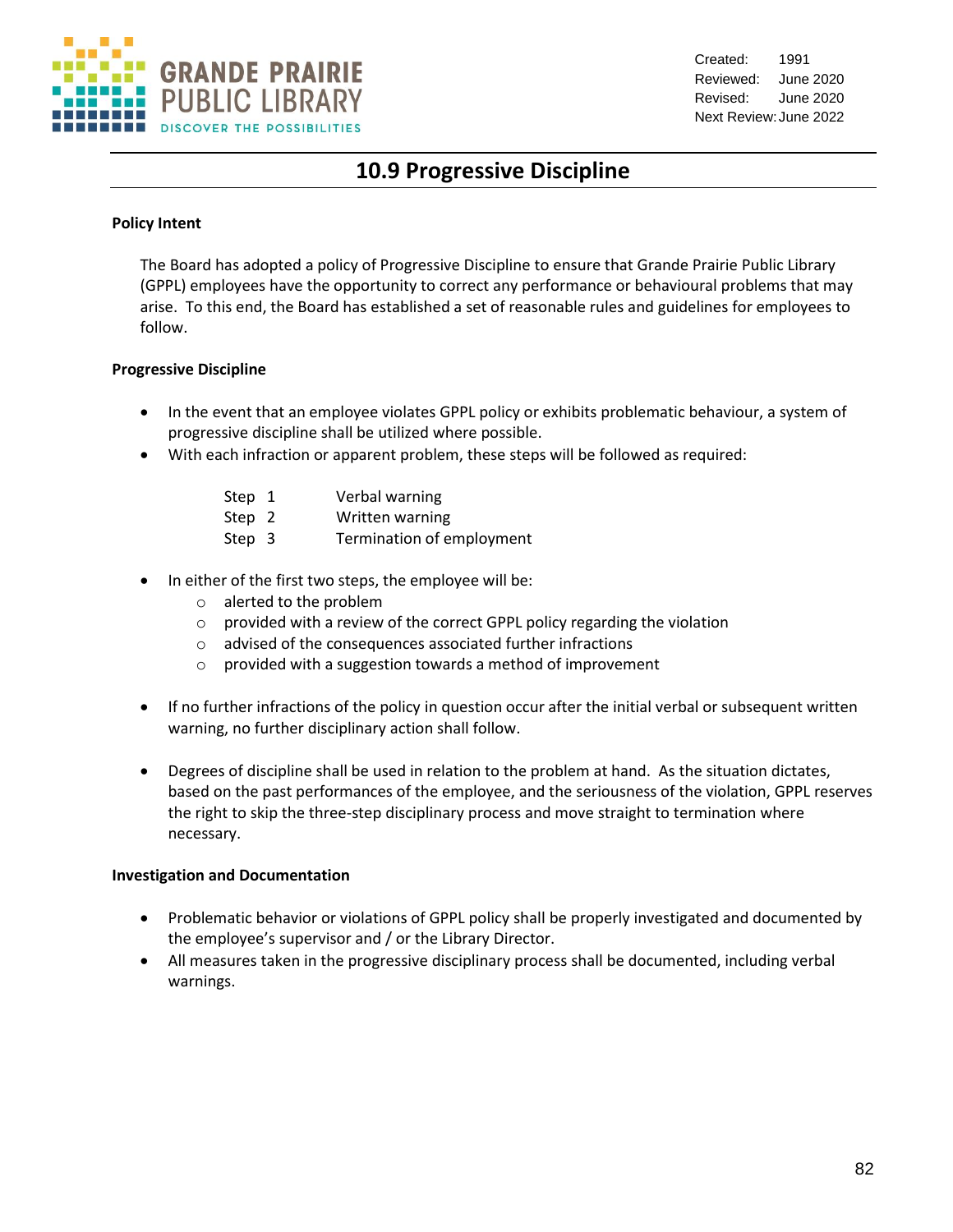

## **10.10 Grievances**

A grievance is defined as any disagreement arising from the interpretation, application, operation or alleged violation of the Personnel policies of the Grande Prairie Public Library or of the *Employment Standards Code* of Alberta.

The employee shall proceed with a grievance in the following manner:

- Talk informally to his/her supervisor to see if the matter can be resolved.
- If still dissatisfied, the employee may submit the grievance in writing to the Director within ten working days following this discussion, or discuss the grievance in person with the Director.
- The Director shall respond in writing to the employee within ten working days.
- If still dissatisfied, the employee may submit a written grievance to the Board through the Board Chair within ten working days of receipt of the Library Director's response.
- The Board shall make its decision on the matter within 60 days.
- If still dissatisfied, the employee may continue pursuing the issue through Labour Relations.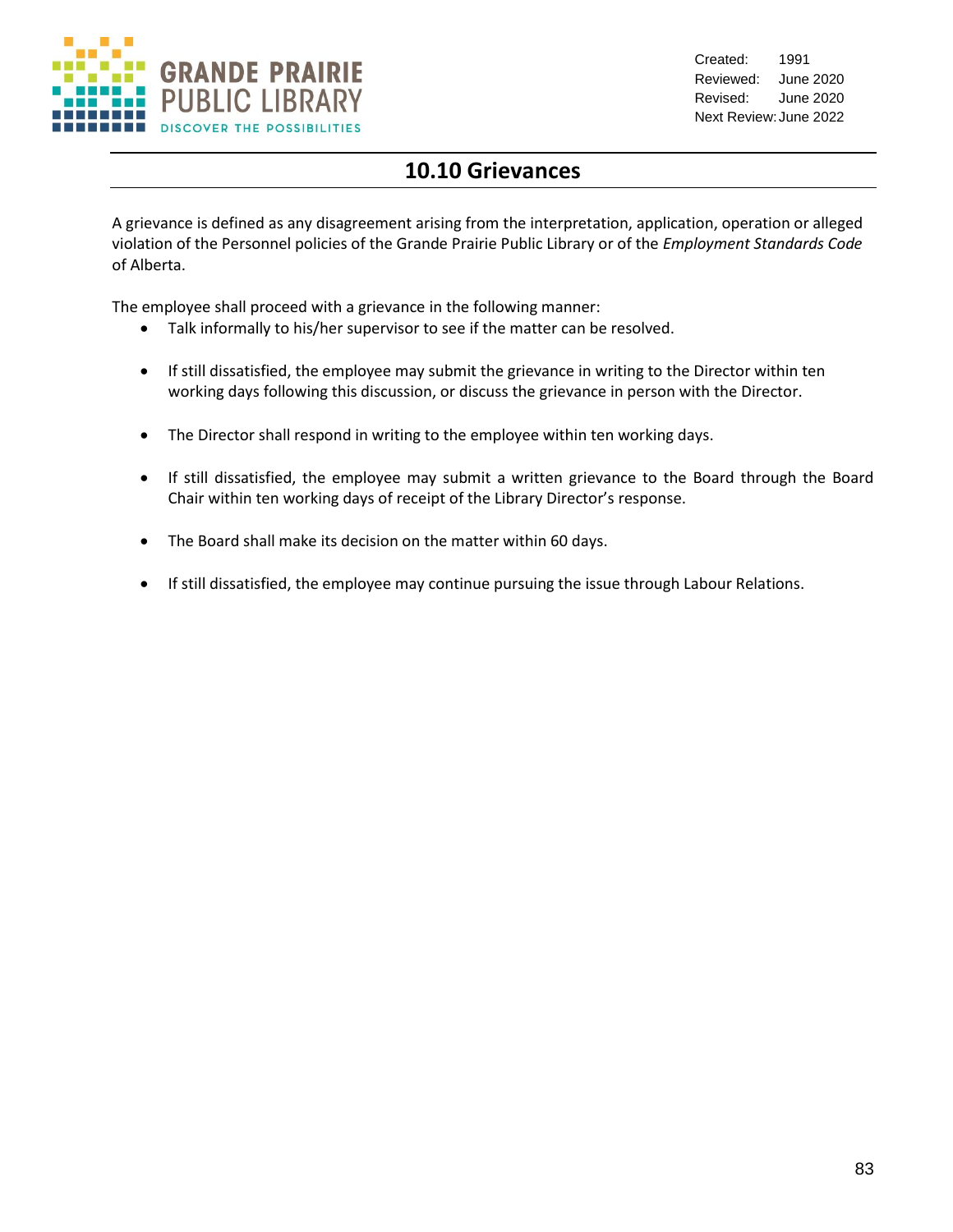

# **10.11 Staff Appreciation**

## **Length of Service**

• The Board will recognize a GPPL employee for consecutive years of service on the anniversary of the 5th, 10th, 15th, 20th, 25th and 30th year of employment. The award schedule will be as follows:

| 5 years  | certificate and \$50.00  |
|----------|--------------------------|
| 10 years | certificate and \$100.00 |
| 15 years | certificate and \$200.00 |
| 20 years | certificate and \$300.00 |
| 25 years | certificate and \$400.00 |
| 30 years | certificate and \$500.00 |

• Presentation of the service awards will be made by the Board Chair or his/her designate at such a time and place deemed appropriate by the Board.

## **Recognition upon Retirement**

• The Board will recognize an employee upon retirement to a maximum of \$100

### **Other Recognition**

• The Board will recognize special achievements of any GPPL employee, and will contribute to any staff function in a manner and at a cost considered appropriate by the Board.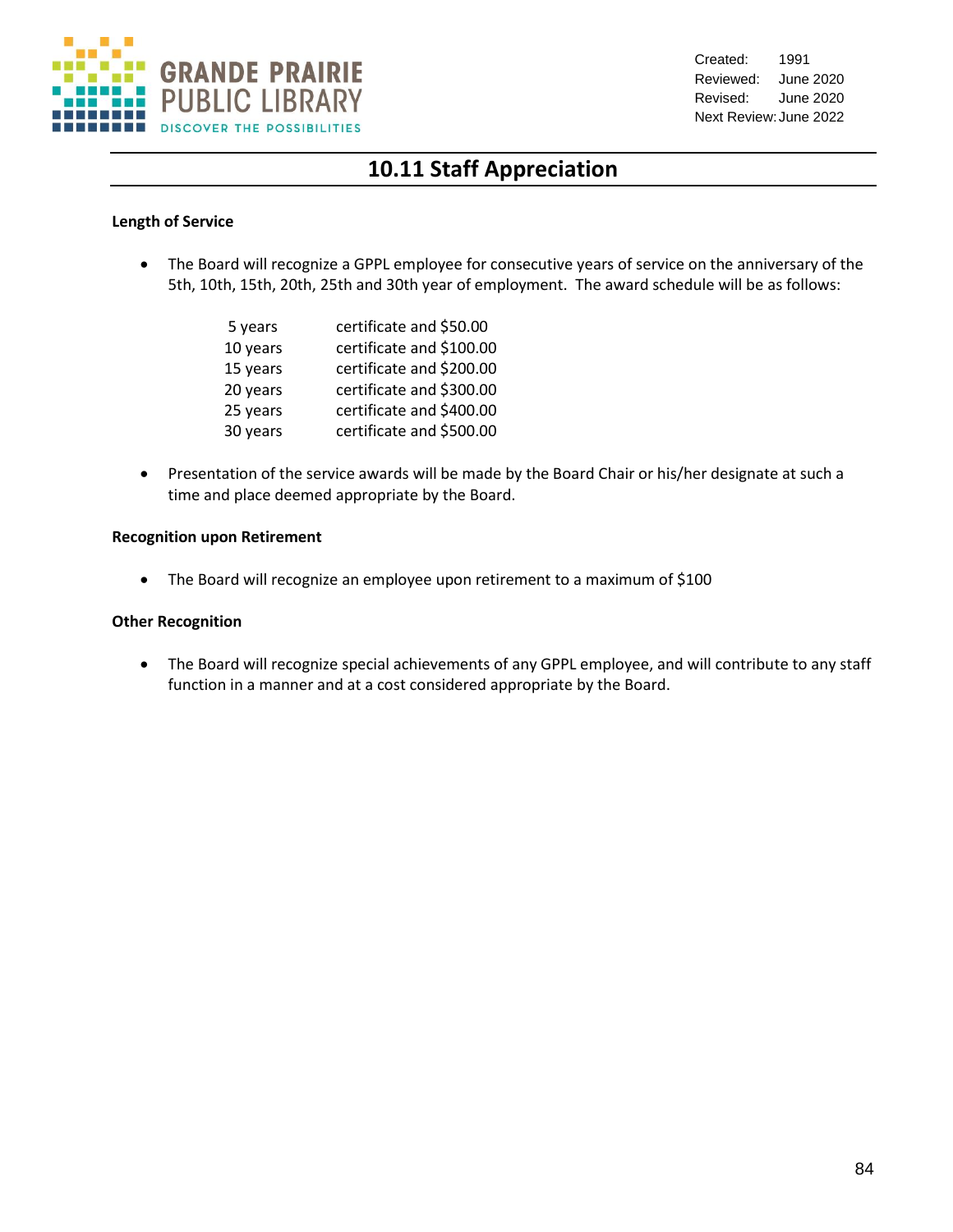

## **10.12 Recruitment and Hiring**

## **Advertising**

- Positions may be posted internally or posted internally and externally simultaneously, at the discretion of the Library Director.
- External position advertisements may be placed on library employment websites, listserves, GPPL's website, and other agencies that are deemed appropriate for the position.

#### **Interviewing**

- Interviews will be conducted by a minimum of two people including the supervisor.
- Costs of interviewing the shortlisted candidates will be considered, and virtual interviews used on a cost-effective basis.
- Whenever a shortlisted candidate is brought in for a face to face interview, expenses for transportation, hotel and food will be covered by GPPL upon submission of appropriate receipts.

#### **Employment of Family Members**

• GPPL may employ members of the same immediate family at the same time, provided one family member is not placed in a supervisory position over the other. An applicant for a Library position must disclose, in writing, if another family member is employed by the Board or GPPL.

#### **Offer of employment**

- An official offer of employment will be sent to new employees listing the position, remuneration, hours of work, benefits and start date.
- Written acceptance of a position is required.

#### **Relocation**

• Newly hired employees may be compensated for moving expenses up to a maximum of \$5000 at the discretion of the Library Director and upon submission of valid receipts.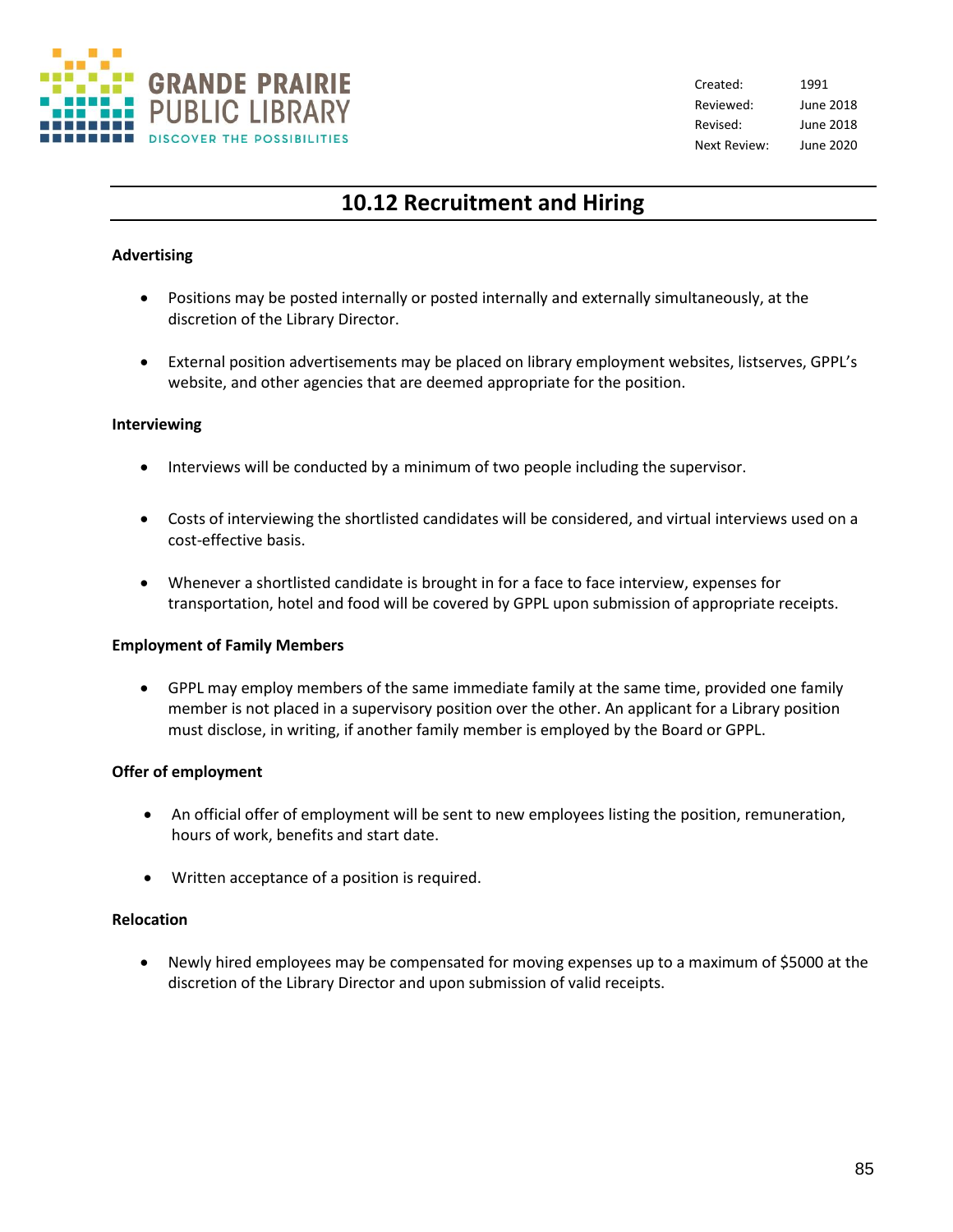

### **Criminal Record Check**

- The screening process for new employees will include a current (within 6 months) Police Information Check. A Vulnerable Sector Check (included in the Police Information Check) and a Child Intervention Check must be provided for those employees working directly with children. These record checks will be at the expense of the prospective employee with the exception of Pages.
- When an employee is charged with or convicted of an offence under the Criminal Code of Canada, the Controlled Drugs and Substances Act, the Child, Youth and Family Enhancement Act or similar legislation, the employee is required to immediately inform the Director or designate. A written explanation may accompany the notification. Failure to provide such notification may result in disciplinary action.